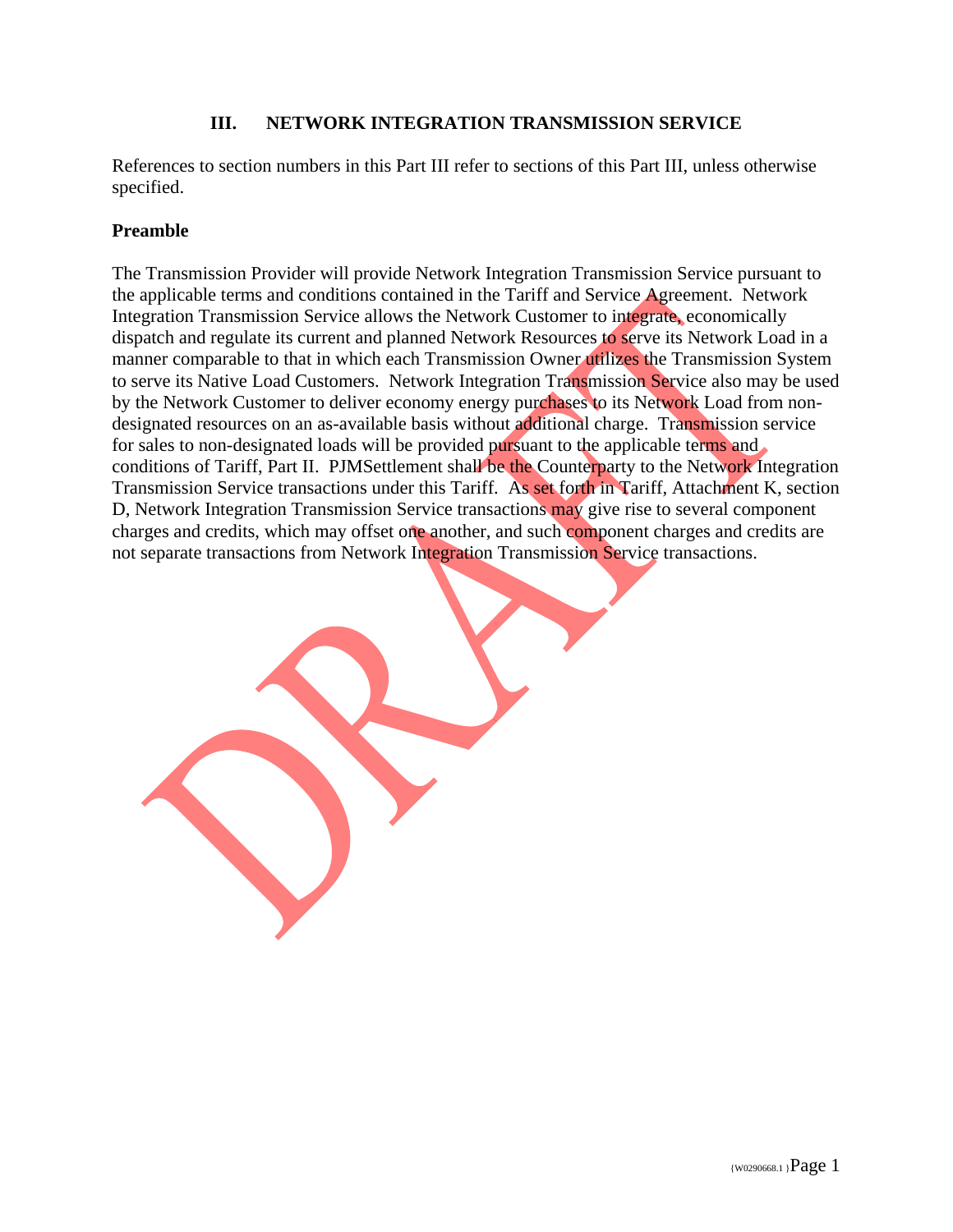## **28 Nature of Network Integration Transmission Service**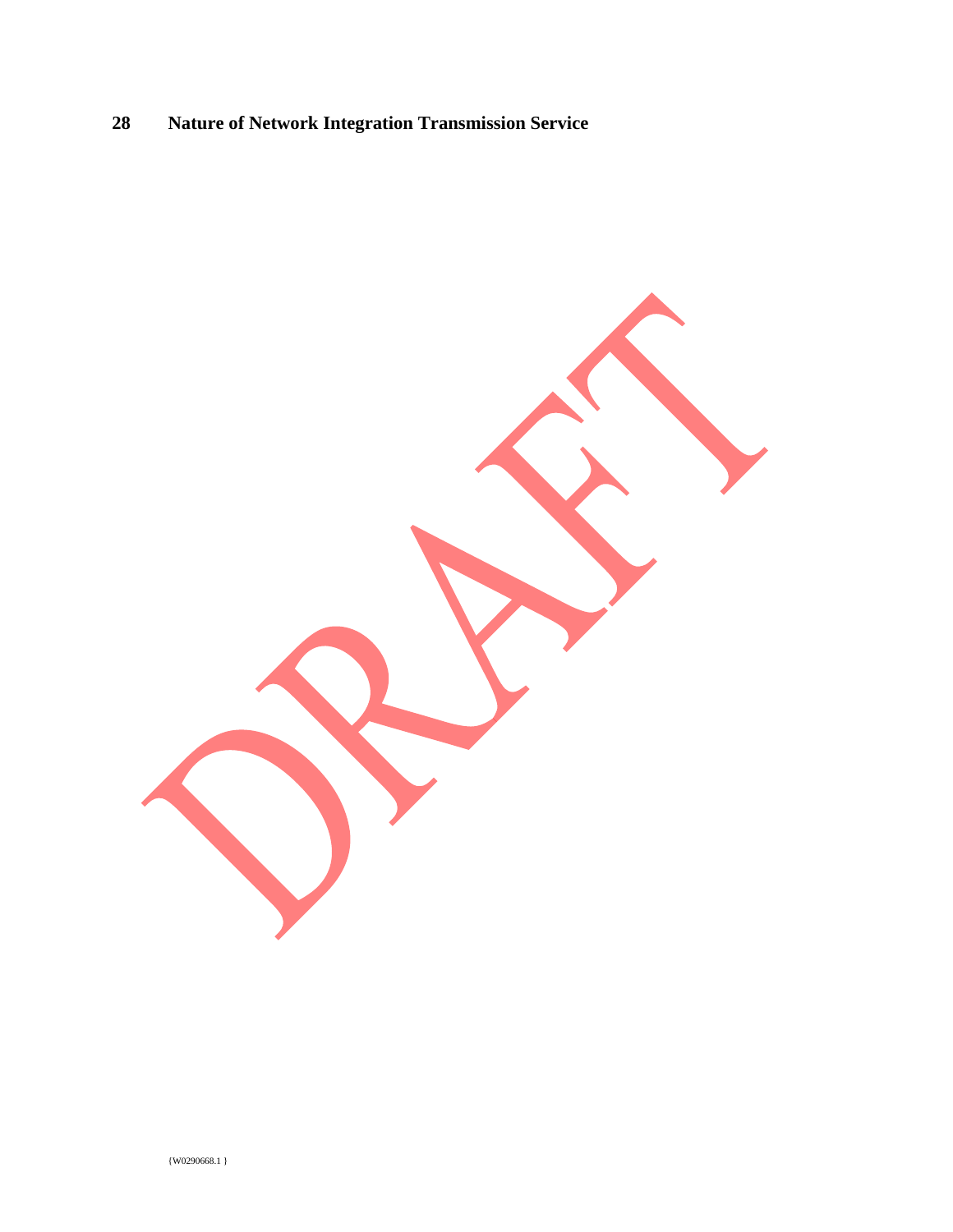## **28.1 Scope of Service:**

Network Integration Transmission Service is a transmission service that allows Network Customers to efficiently and economically utilize their Network Resources (as well as other nondesignated generation resources) to serve their Network Load located in the PJM Region and any additional load that may be designated pursuant to Tariff, Part III, section 31.3. The Network Customer taking Network Integration Transmission Service must obtain or provide Ancillary Services pursuant to Tariff, Part I, section 3.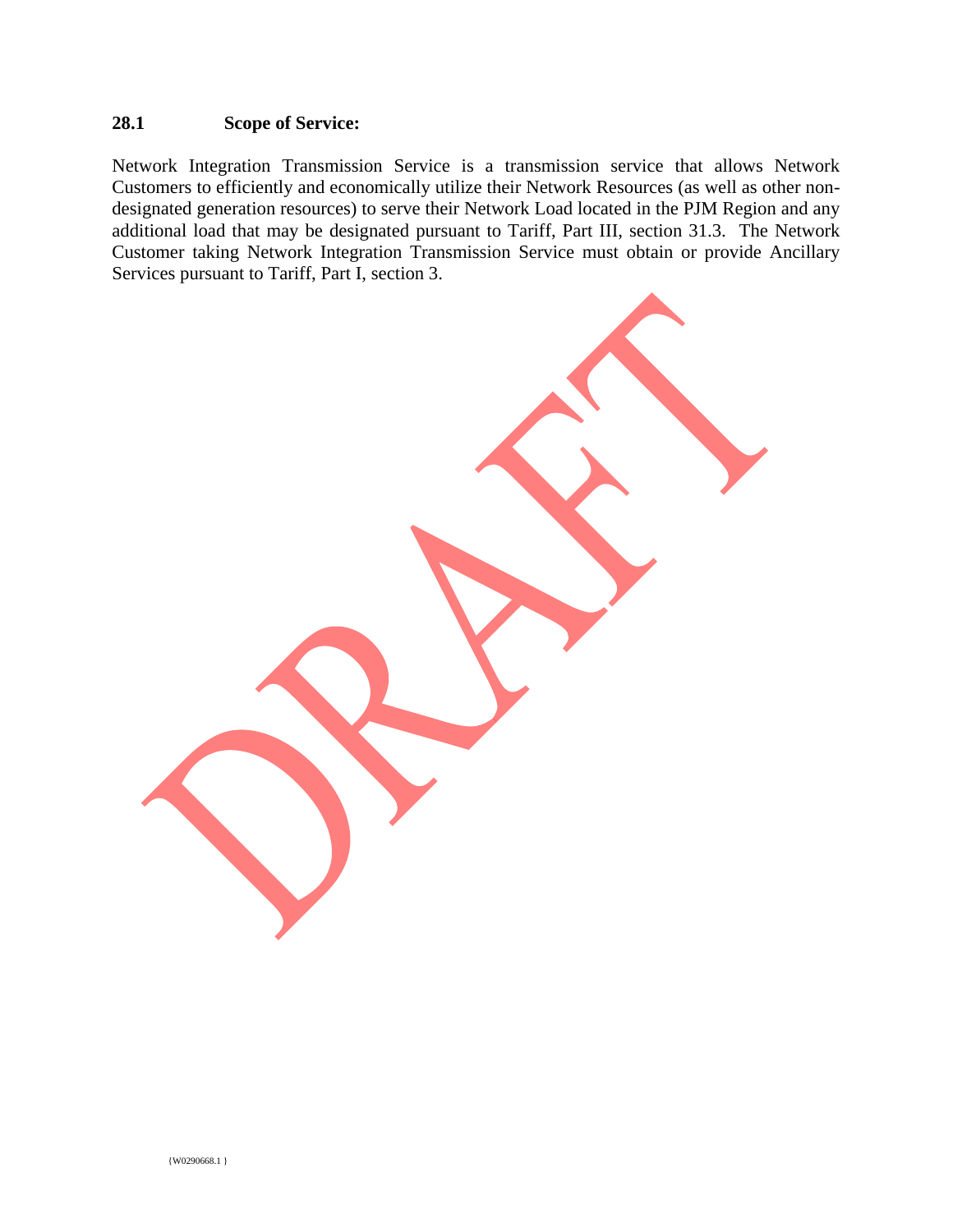#### **28.2 Transmission Provider Responsibilities:**

In order to provide the Network Customer with Network Integration Transmission Service over the Transmission Provider's Transmission Systems: (a) the Transmission Provider will plan and operate the Transmission System in accordance with Good Utility Practice and its planning obligations in Operating Agreement, Schedule 6; and (b) the Transmission Owners will be obligated to construct and maintain the Transmission System in accordance with the terms and conditions of the Tariff, the Operating Agreement, and Good Utility Practice. Each Transmission Owner, on behalf of its Native Load Customers, shall be required to designate resources and loads in the same manner as any Network Customer under Tariff, Part III. This information must be consistent with the information used by the Transmission Provider to calculate available transfer capability. The Transmission Provider shall include the Network Customer's Network Load in the Transmission System planning and the Transmission Owners shall, consistent with the terms and conditions of the Tariff, the Operating Agreement, and Good Utility Practice, endeavor to construct and place into service sufficient transfer capability to deliver the Network Customer's Network Resources to serve its Network Load on a basis comparable to the delivery of each Transmission Owner's own generating and purchased resources to its Native Load Customers.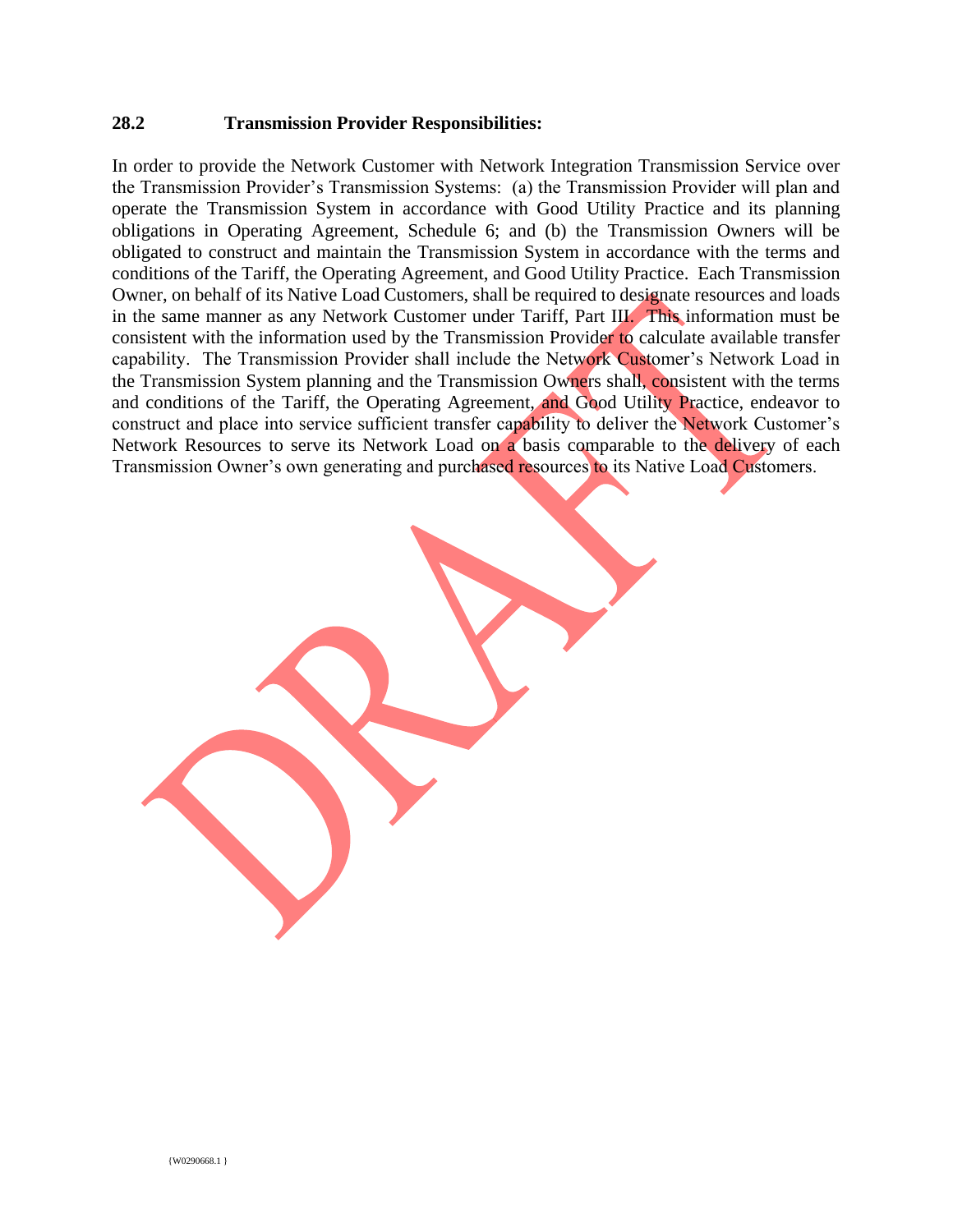## **28.3 Network Integration Transmission Service:**

The Transmission Provider will provide firm transmission service over the Transmission System to the Network Customer for the delivery of capacity and energy from its designated Network Resources to service its Network Loads on a basis that is comparable to each Transmission Owner's use of the Transmission System to reliably serve its Native Load Customers.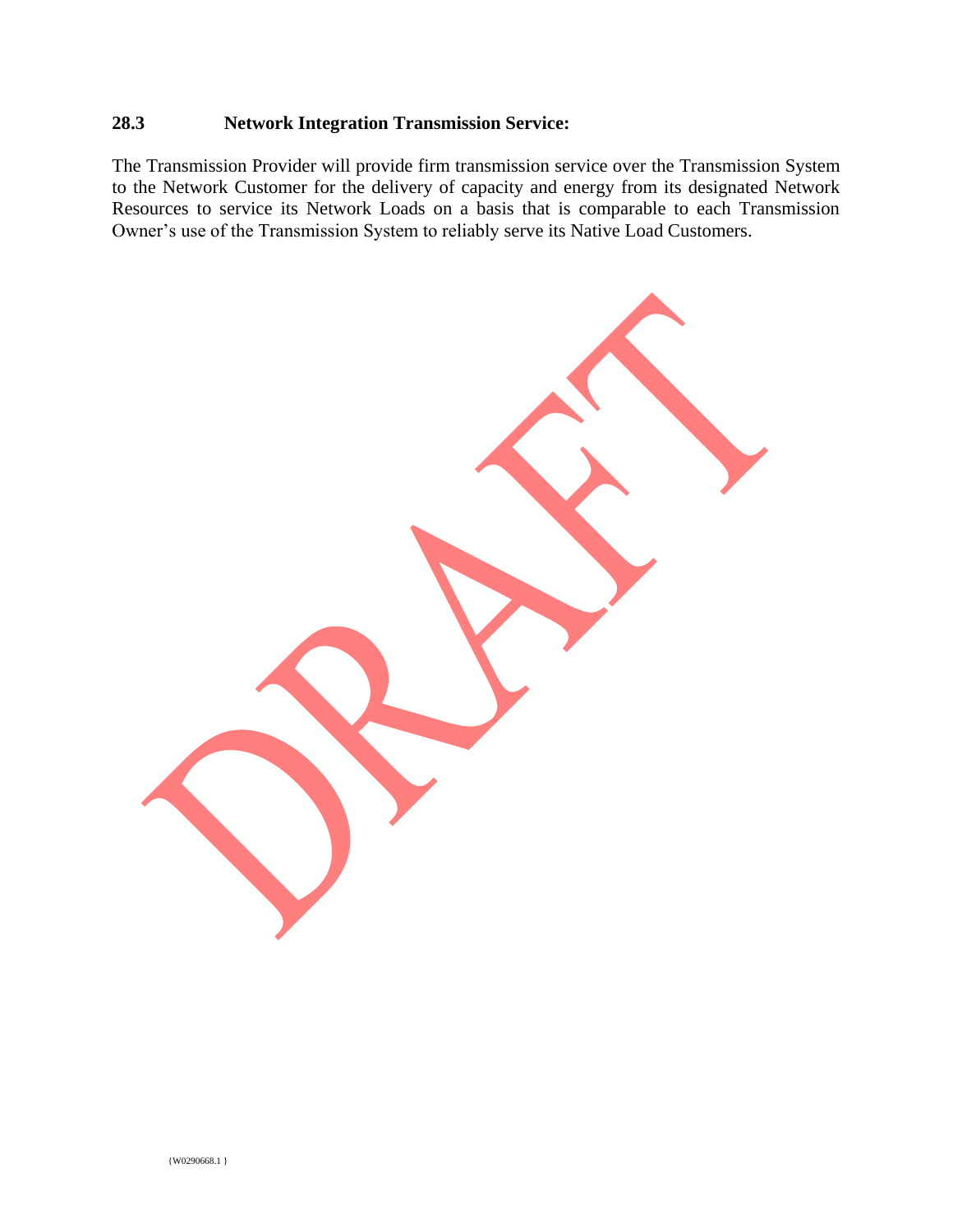#### **28.4 Secondary Service:**

The Network Customer may use the Transmission Provider's Transmission System to deliver energy to its Network Loads from resources that have not been designated as Network Resources. Such energy shall be transmitted, on an as-available basis, at no additional charge. Secondary service shall not require the filing of an Application for Network Integrated Transmission Service under the Tariff. However, all other requirements of Tariff, Part III (except for transmission rates) shall apply to secondary service. Deliveries from resources other than Network Resources will have a higher priority than any Non-Firm Point-To-Point Transmission Service under Tariff, Part II.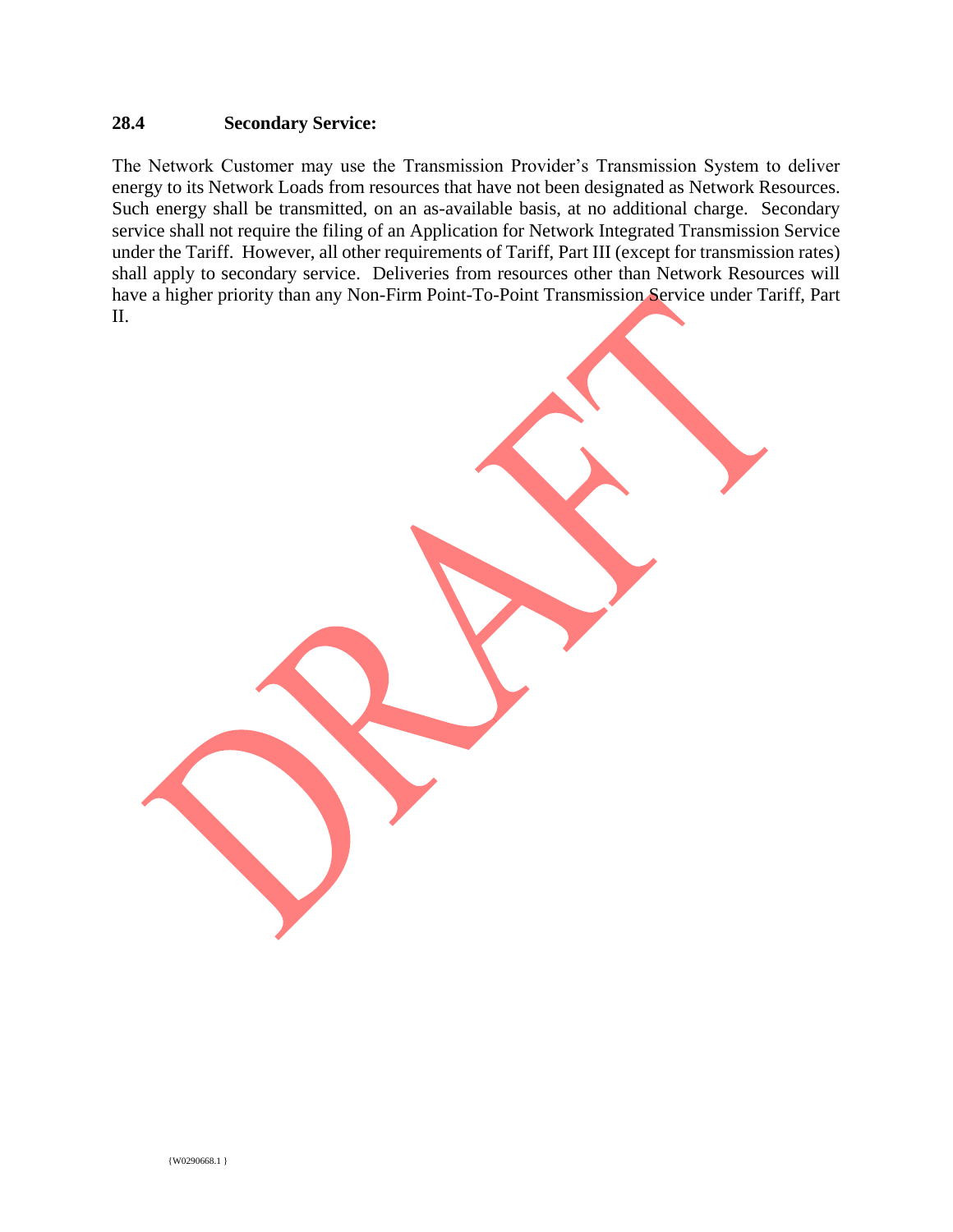# **28.5 [Reserved]**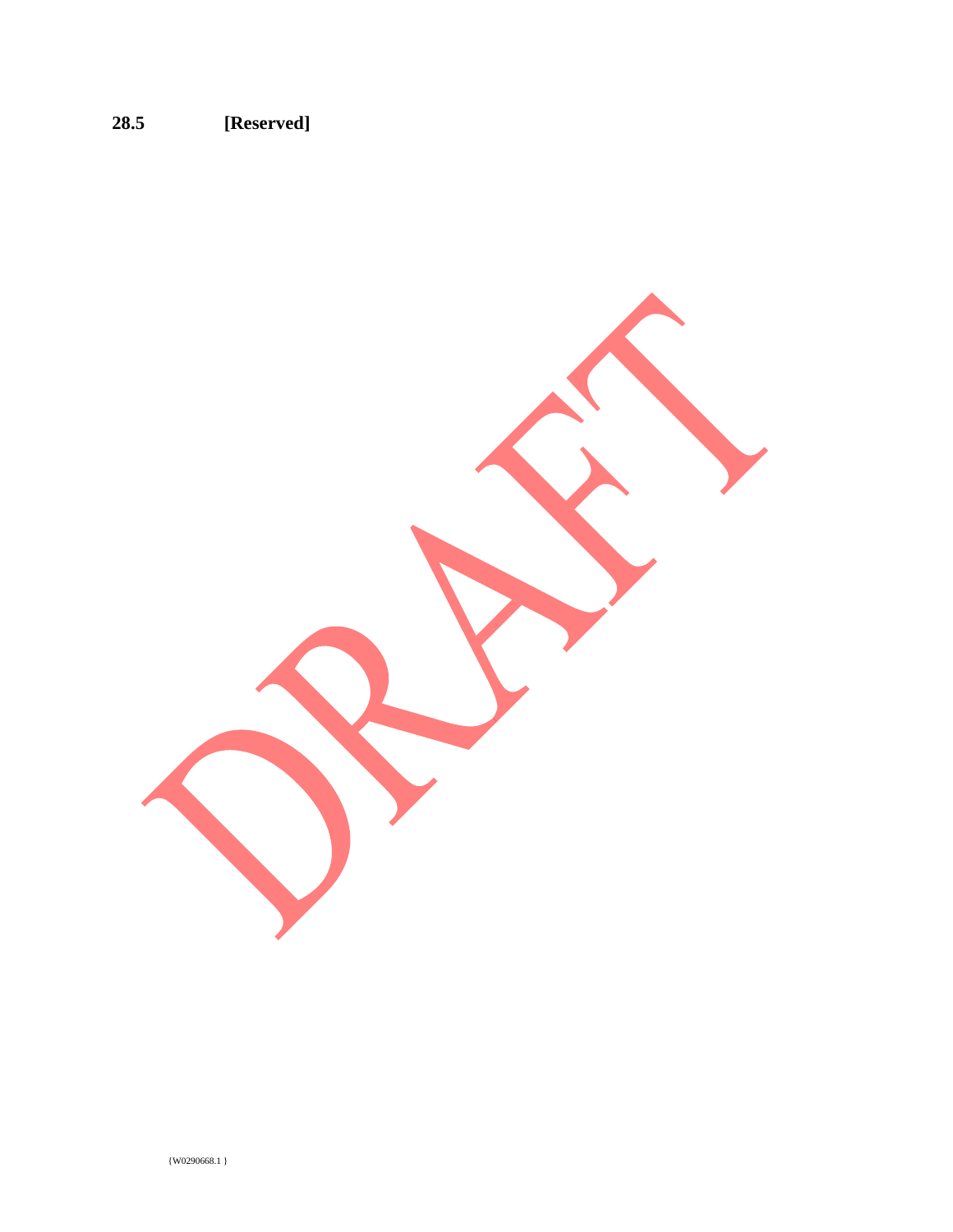#### **28.6 Restrictions on Use of Service:**

The Network Customer shall not use Network Integration Transmission Service for (i) sales of capacity and energy to non-designated loads, or (ii) direct or indirect provision of transmission service by the Network Customer to third parties. All Network Customers taking Network Integration Transmission Service shall use Point-To-Point Transmission Service under Tariff, Part II for any Third-Party Sale which requires use of the Transmission Provider's Transmission System. The Transmission Provider shall specify any appropriate charges and penalties and all related terms and conditions applicable in the event that a Network Customer uses Network Integration Transmission Service or secondary service pursuant to Tariff, Part III, section 28.4 to facilitate a wholesale sale that does not serve a Network Load.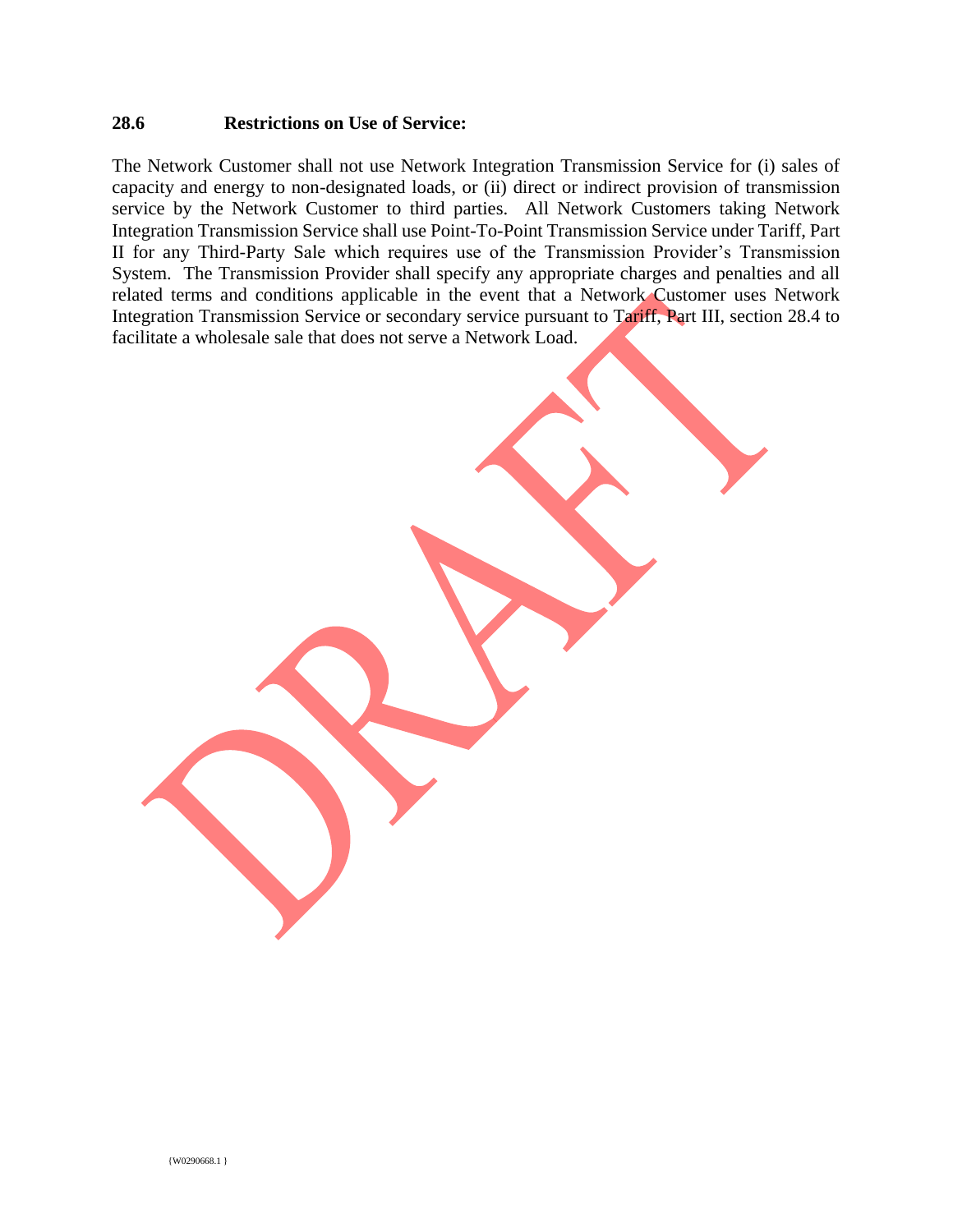# **29 Initiating Service**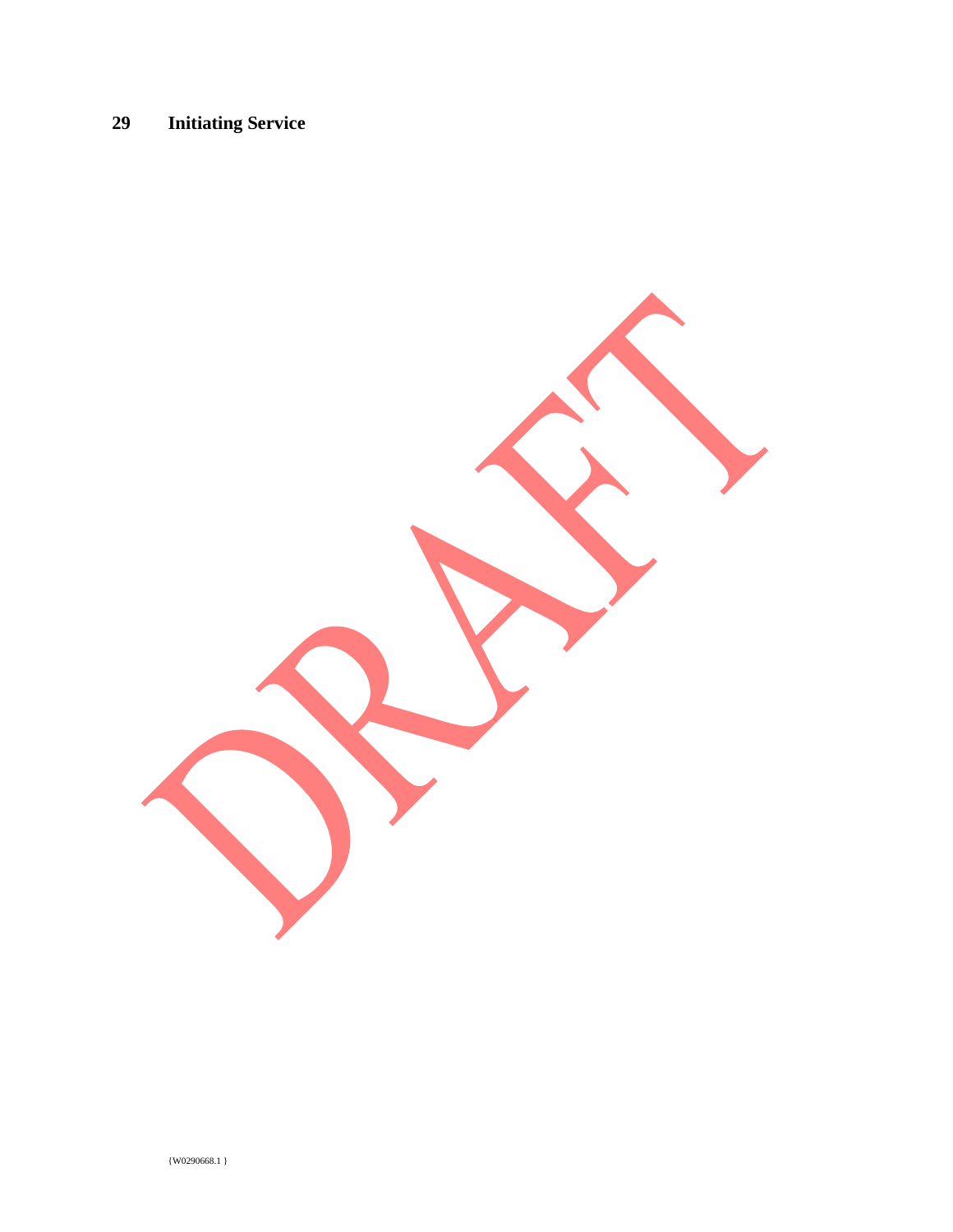#### **29.1 Condition Precedent for Receiving Service:**

Subject to the terms and conditions of Tariff, Part III, the Transmission Provider will provide Network Integration Transmission Service to any Eligible Customer, provided that (i) the Eligible Customer completes an Application for service as provided under Tariff, Part III or, with respect to a state required retail access program, provides the information required under the Service Agreement, (ii) the Eligible Customer and the Transmission Provider in coordination with the affected Transmission Owners complete the technical arrangements set forth in Tariff, Part III, section 29.3 and Tariff, Part III, section 29.4, (iii) the Eligible Customer executes a Service Agreement pursuant to Tariff, Attachment F or Tariff, Attachment F-1 for service under Tariff, Part III or requests in writing that the Transmission Provider file a proposed unexecuted Service Agreement with the Commission, and (iv) the Eligible Customer executes a Network Operating Agreement with the Transmission Provider pursuant to Tariff, Attachment G, or requests in writing that the Transmission Provider file a proposed unexecuted Network Operating Agreement.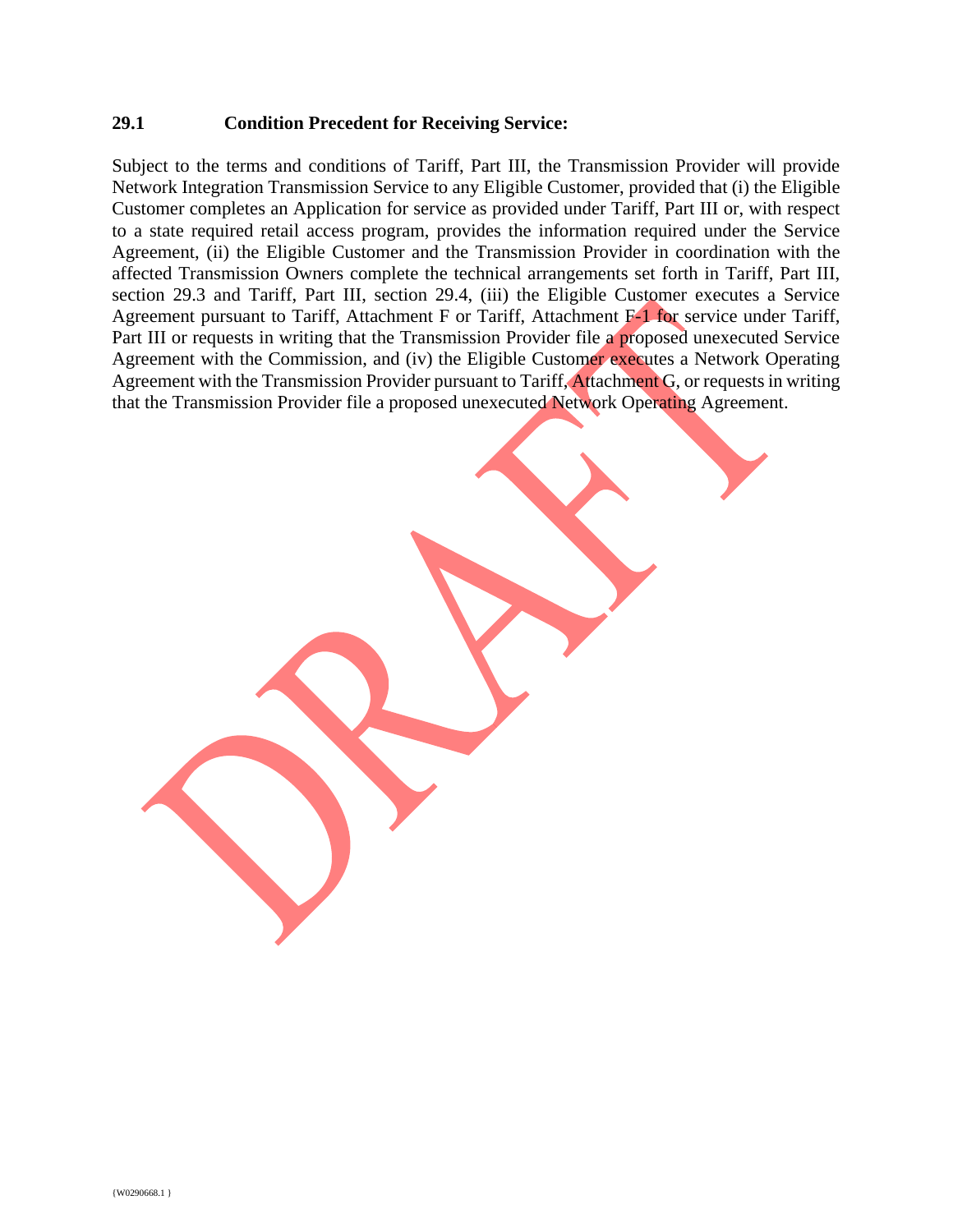### **29.2 Application Procedures:**

An Eligible Customer requesting service under Tariff, Part III must submit an Application to the Transmission Provider as far as possible in advance of the month in which service is to commence. Unless subject to the procedures in Tariff, Part I, section 2, Completed Applications for Network Integration Transmission Service will be assigned a Project Identifier Queue Position according to the date and time the Application is received, with the earliest Application receiving the highest priority. For Transmission Service requests that require a Phase I System Impact Study, a Completed Application must be submitted and received by the Transmission Provider by the cycle Application Deadline in order to be assigned a Project Identifier in such cycle. Applications should be submitted by entering the information listed below (except for applications for Network Integration Transmission Service pursuant to state required retail access programs for which Transmission Customers shall provide the information required under the Service Agreement) on the Transmission Provider's OASIS. Prior to implementation of the Transmission Provider's OASIS, a Completed Application may be submitted by (i) transmitting the required information to the Transmission Provider by telefax, or (ii) providing the information by telephone over the Transmission Provider's time recorded telephone line. For applications pursuant to state required retail access programs, the information required under the Service Agreement should be submitted on the Transmission Provider's specified electronic information system established for such programs. Each of these methods will provide a time-stamped record for establishing the service priority of the Application. A Completed Application (other than applications for Network Integration Transmission Service pursuant to a state required retail access program, which shall be governed by Tariff, Attachment F-1 and the specifications thereto) shall provide all of the information included in 18 C.F.R. § 2.20 including but not limited to the following:

(i) The identity, address, telephone number and facsimile number of the party requesting service;

(ii) A statement that the party requesting service is, or will be upon commencement of service, an Eligible Customer under the Tariff;

(iii) A description of the Network Load at each delivery point. This description should separately identify and provide the Eligible Customer's best estimate of the total loads to be served at each transmission voltage level, and the loads to be served from each Transmission Provider substation at the same transmission voltage level. The description should include a ten  $(10)$  year forecast of summer and winter load and resource requirements beginning with the first year after the service is scheduled to commence;

(iv) The amount and location of any interruptible loads included in the Network Load. This shall include the summer and winter capacity requirements for each interruptible load (had such load not been interruptible), that portion of the load subject to interruption, the conditions under which an interruption can be implemented and any limitations on the amount and frequency of interruptions. An Eligible Customer should identify the amount of interruptible customer load (if any) included in the 10 year load forecast provided in response to (iii) above;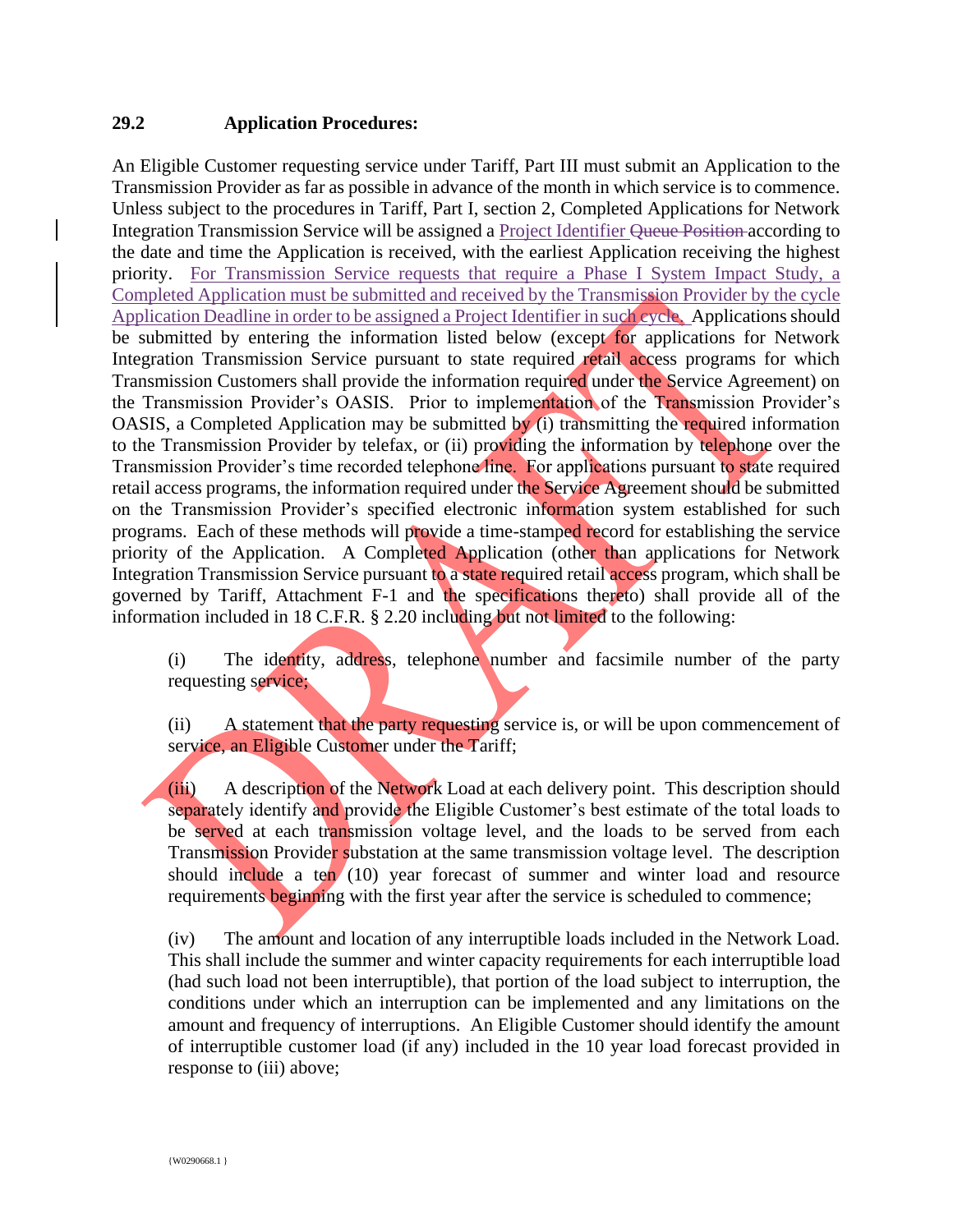(v) A description of Network Resources (current and 10-year projection). For each onsystem Network Resource, such description shall include:

Unit size and amount of capacity from that unit to be designated as Network Resource

- VAR capability (both leading and lagging) of all generators
- Operating restrictions
	- Any periods of restricted operations throughout the year
	- Maintenance schedules
	- Minimum loading level of unit
	- Normal operating level of unit

Any must-run unit designations required for system reliability or contract reasons

- Approximate variable generating cost (\$/MWH) for redispatch computations

Arrangements governing sale and delivery of power to third parties from generating facilities located in the Transmission Provider Control Areas, where only a portion of unit output is designated as a Network Resource

For each off-system Network Resource, such description shall include:

Identification of the Network Resource as an off-system resource

Amount of power to which the customer has rights

Identification of the control area from which the power will originate

Delivery point(s) to the Transmission Provider's Transmission System

- $\Gamma$  ransmission arrangements on the external transmission system(s)
- Operating restrictions, if any
	- Any periods of restricted operations throughout the year
	- Maintenance schedules
	- Minimum loading level of unit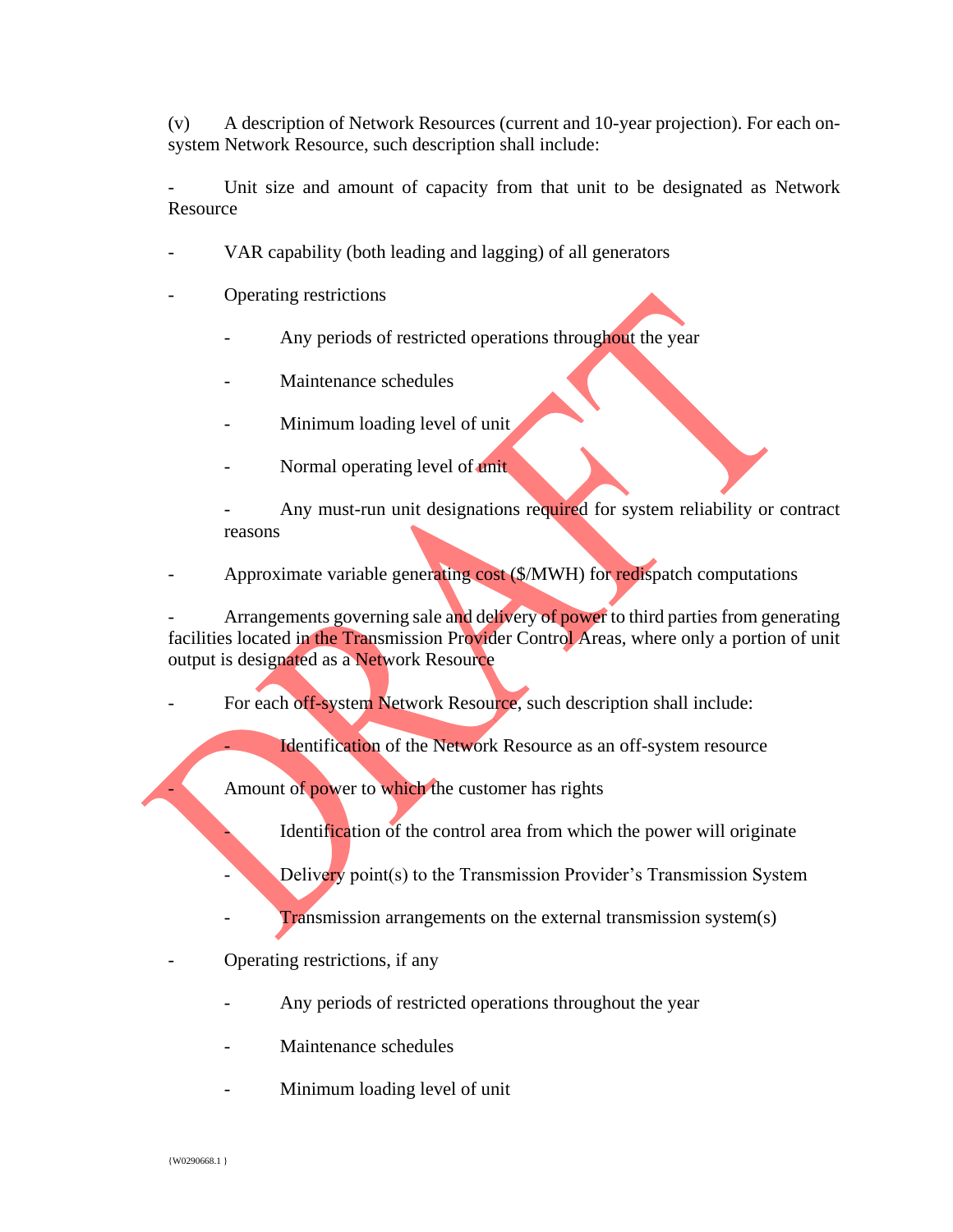Normal operating level of unit

Any must-run unit designations required for system reliability or contract reasons

Approximate variable generating cost (\$/MWH) for redispatch computations;

(vi) Description of Eligible Customer's transmission system:

Load flow and stability data, such as real and reactive parts of the load, lines, transformers, reactive devices and load type, including normal and emergency ratings of all transmission equipment in a load flow format compatible with that used by the Transmission Provider

- Operating restrictions needed for reliability
- Operating guides employed by system operators

Contractual restrictions or committed uses of the Eligible Customer's transmission system, other than the Eligible Customer's Network Loads and Resources

- Location of Network Resources described in subsection (v) above
- 10 year projection of system expansions or upgrades
- Transmission System maps that include any proposed expansions or upgrades
- Thermal ratings of Eligible Customer's Control Area ties with other Control Areas;

(vii) Service Commencement Date and the term of the requested Network Integration Transmission Service. The minimum term for Network Integration Transmission Service is one year except that, for service provided with respect to a state required retail access program, the minimum term is one day;

(viii) A statement signed by an authorized officer from or agent of the Network Customer attesting that all of the network resources listed pursuant to Tariff, Part III, section 29.2(v) satisfy the following conditions: (1) the Network Customer owns the resource, has committed to purchase generation pursuant to an executed contract, or has committed to purchase generation where execution of a contract is contingent upon the availability of transmission service under Tariff, Part III; and (2) the Network Resources do not include any resources, or any portion thereof, that are committed for sale to non-designated third party load or otherwise cannot be called upon to meet the Network Customer's Network Load on a non-interruptible basis, except for purposes of fulfilling obligations under a reserve sharing program; and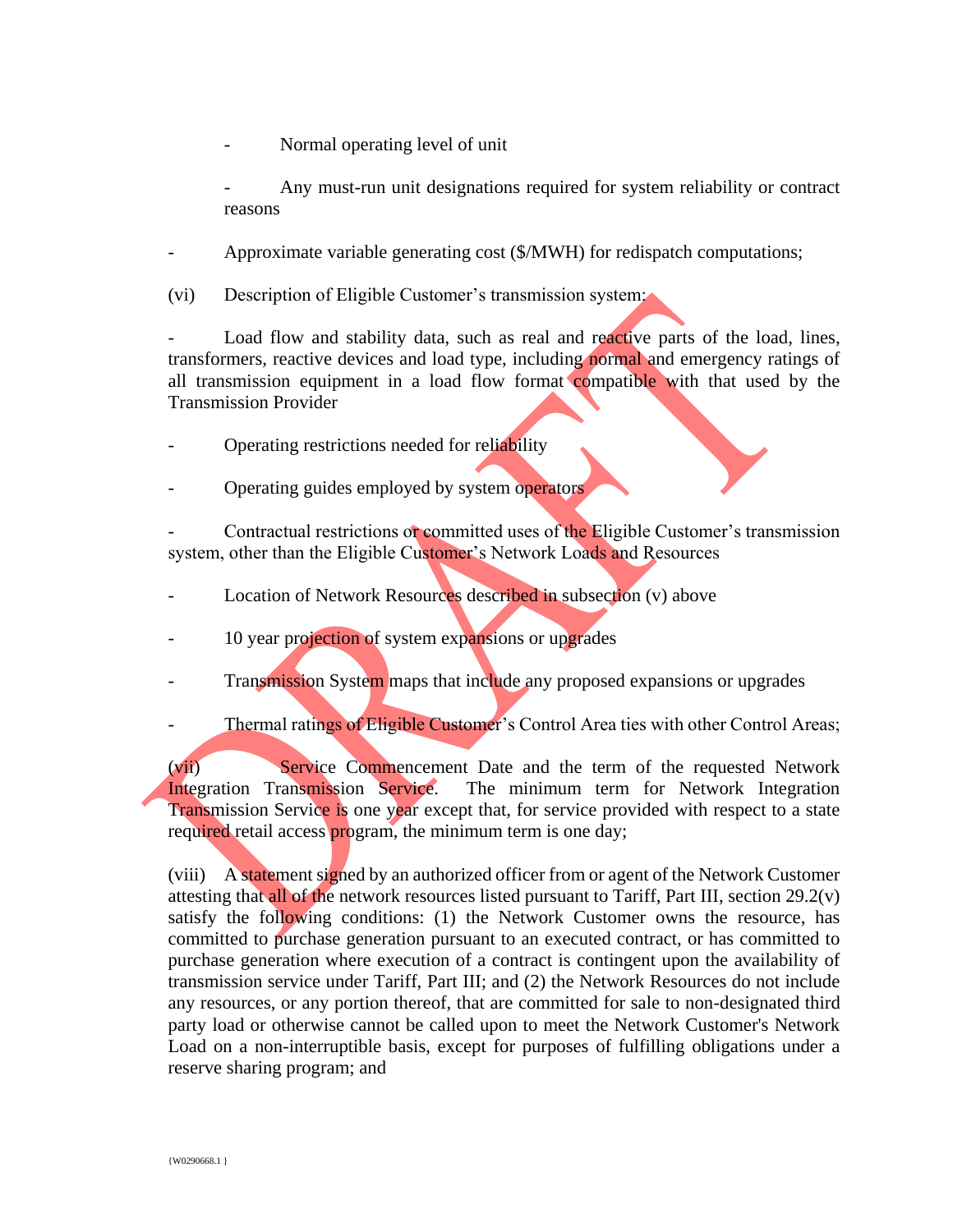(ix) Any additional information required of the Transmission Customer as specified in the Transmission Provider's planning process established in Operating Agreement, Schedule 6.

In addition, a party requesting Transmission Service shall provide the information specified in, and otherwise comply with, the "PJM Credit Policy" set forth in Tariff, Attachment Q hereto. Unless the Parties agree to a different time frame, the Transmission Provider must acknowledge the request within ten (10) days of receipt. The acknowledgement must include a date by which a response, including a Service Agreement, will be sent to the Eligible Customer. If an Application fails to meet the requirements of this section, the Transmission Provider shall notify the Eligible Customer requesting service within fifteen (15) days of receipt and specify the reasons for such failure. Wherever possible, the Transmission Provider will attempt to remedy deficiencies in the Application through informal communications with the Eligible Customer. If such efforts are unsuccessful, the Transmission Provider shall return the Application without prejudice to the Eligible Customer filing a new or revised Application that fully complies with the requirements of this section. The Eligible Customer will be assigned a new Project IdentifierQueue Position consistent with the date of the new or revised Application. The Transmission Provider shall treat this information consistent with the standards of conduct contained in Part 37 of the Commission's regulations.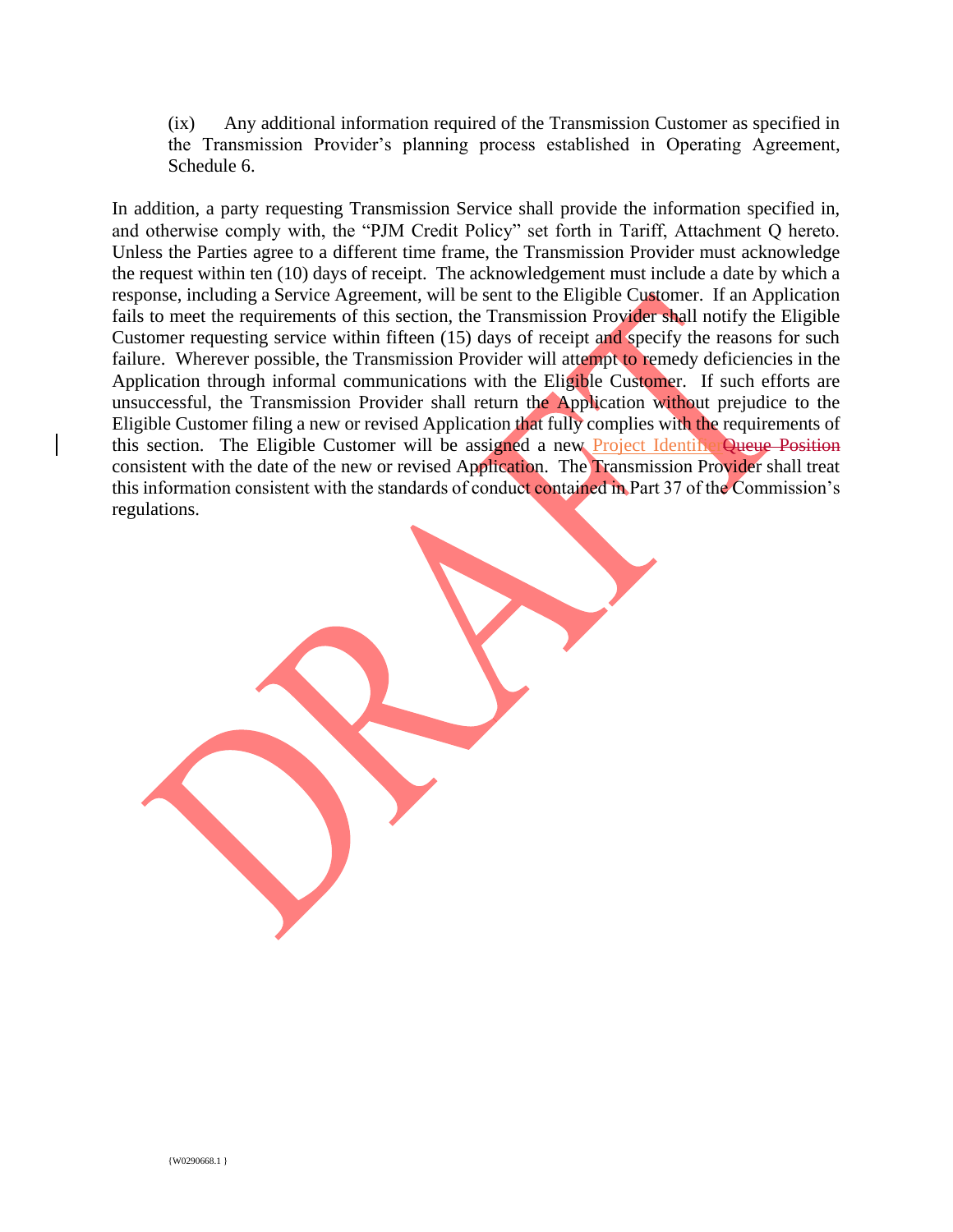#### **29.2A Determination of Available Transfer Capability:**

A description of the Transmission Provider's specific methodology for assessing available transfer capability posted on the Transmission Provider's OASIS (Tariff, Part I, section 4) is contained in Tariff, Attachment C. In the event sufficient transfer capability may not exist to accommodate a request for Network Integration Transmission Service, and such request does not commence and terminate within the 18 month ATC horizon, the Transmission Provider will respond by performing (in coordination with the affected Transmission Owner or Transmission Owners to the extent necessary) a Firm Transmission Feasibility Phase I System Impact Study as described in Tariff, Part III, section 32. If a request for Long-Term Firm Network Integration Transmission Service falls entirely within the ATC horizon, the request will be evaluated based on the posted ATC.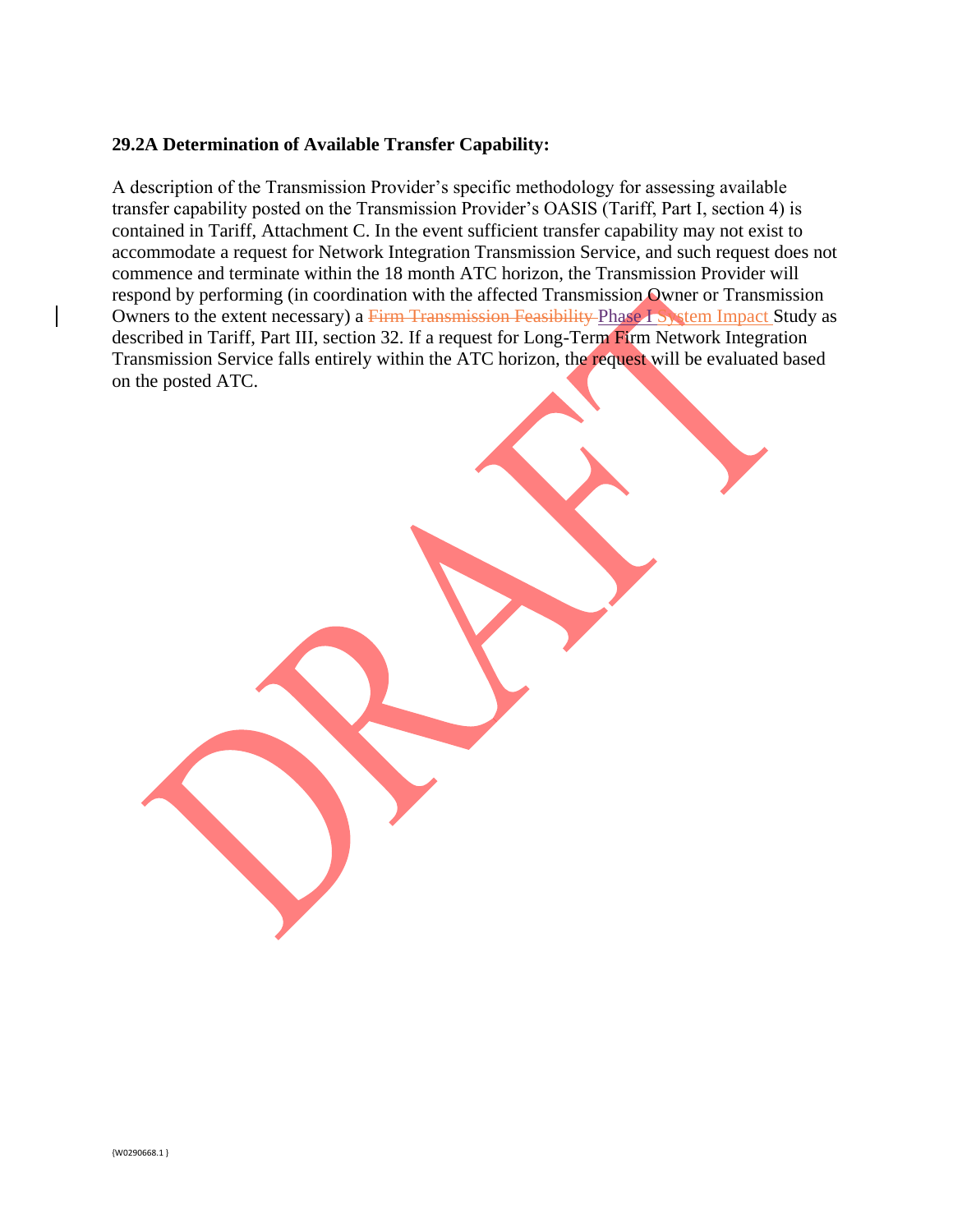#### **29.3 Technical Arrangements to be Completed Prior to Commencement of Service:**

Network Integration Transmission Service shall not commence until the Transmission Provider, the affected Transmission Owners, and the Network Customer, or a third party, have completed installation of all equipment specified under the Network Operating Agreement and, if applicable, the Upgrade Construction Service Agreement, consistent with Good Utility Practice and any additional requirements reasonably and consistently imposed to ensure the reliable operation of the Transmission System. The Transmission Provider and the affected Transmission Owners shall exercise reasonable efforts, in coordination with the Network Customer, to complete such arrangements as soon as practicable taking into consideration the Service Commencement Date.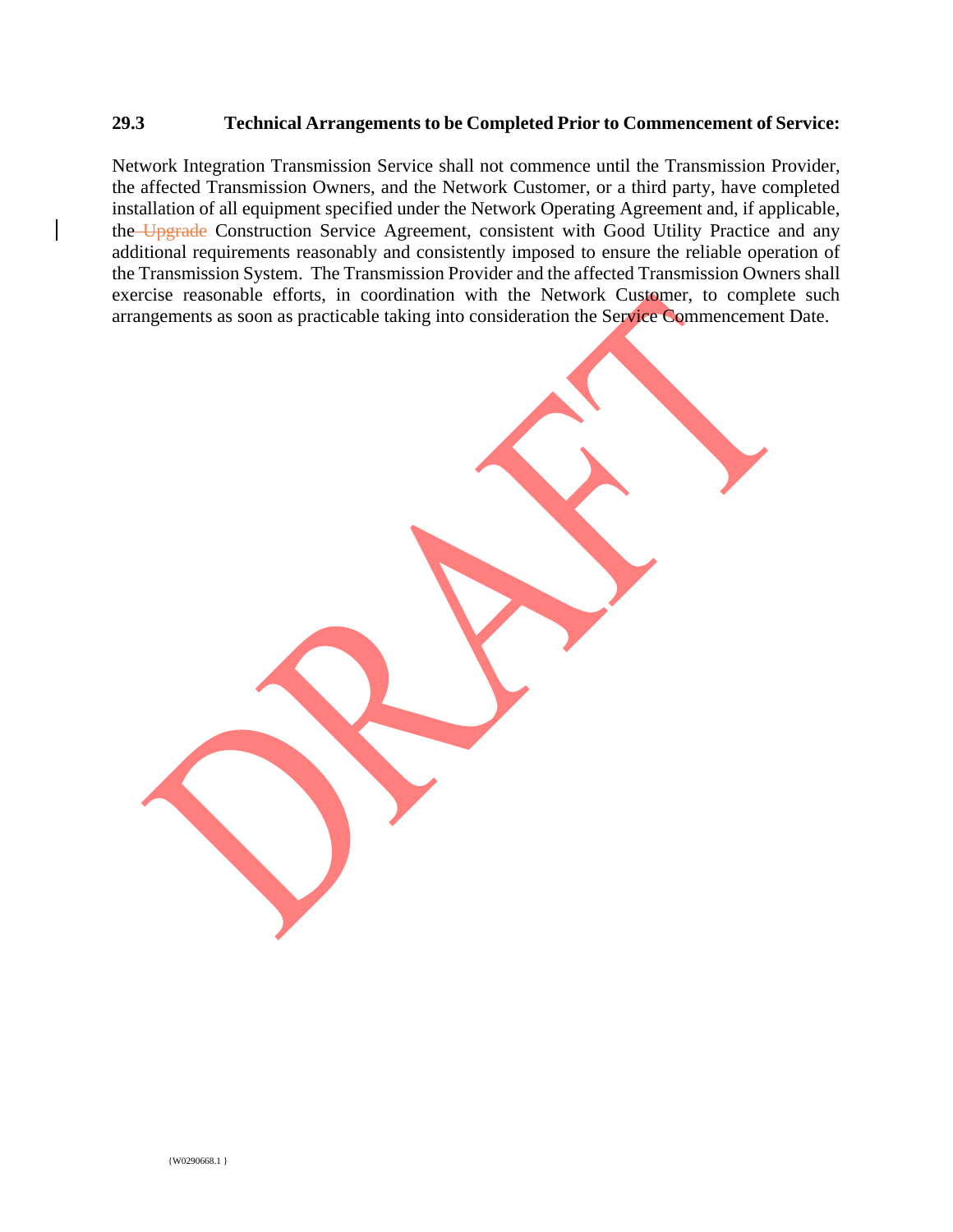#### **29.4 Network Customer Facilities:**

The provision of Network Integration Transmission Service shall be conditioned upon the Network Customer's constructing, maintaining and operating the facilities on its side of each delivery point or interconnection necessary to reliably deliver capacity and energy from the Transmission Provider's Transmission System to the Network Customer or, with respect to service provided pursuant to a state required retail access program, for otherwise arranging for the delivery of its energy from the delivery point or interconnection. The Network Customer shall be solely responsible for constructing or installing all facilities on the Network Customer's side of each such delivery point or interconnection or, with respect to service provided pursuant to a state required retail access program, for otherwise arranging for the delivery of its energy from the delivery point or interconnection.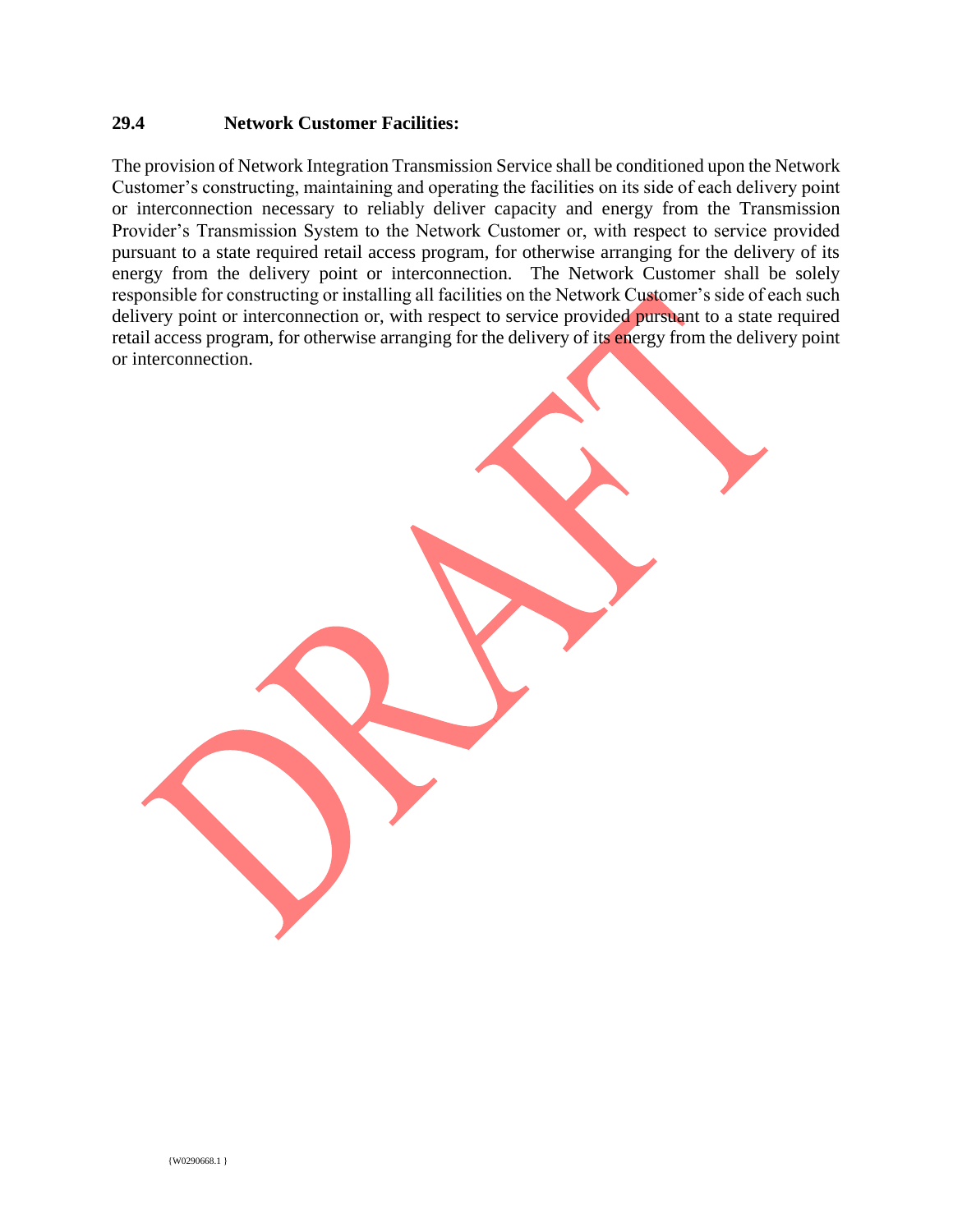## **29.5 Filing of Service Agreement:**

The Transmission Provider will file Service Agreements with the Commission in compliance with applicable Commission regulations.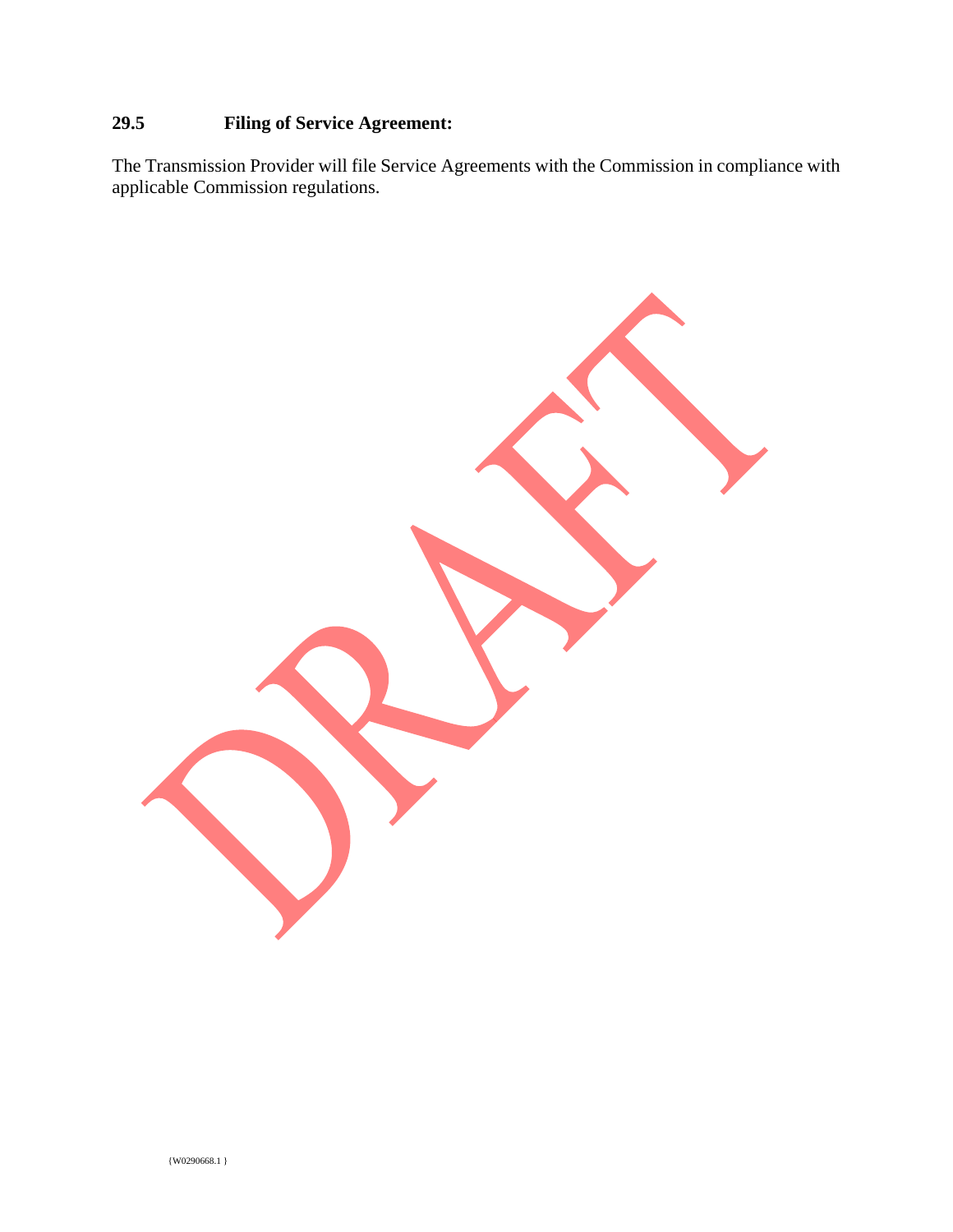## **30 Network Resources**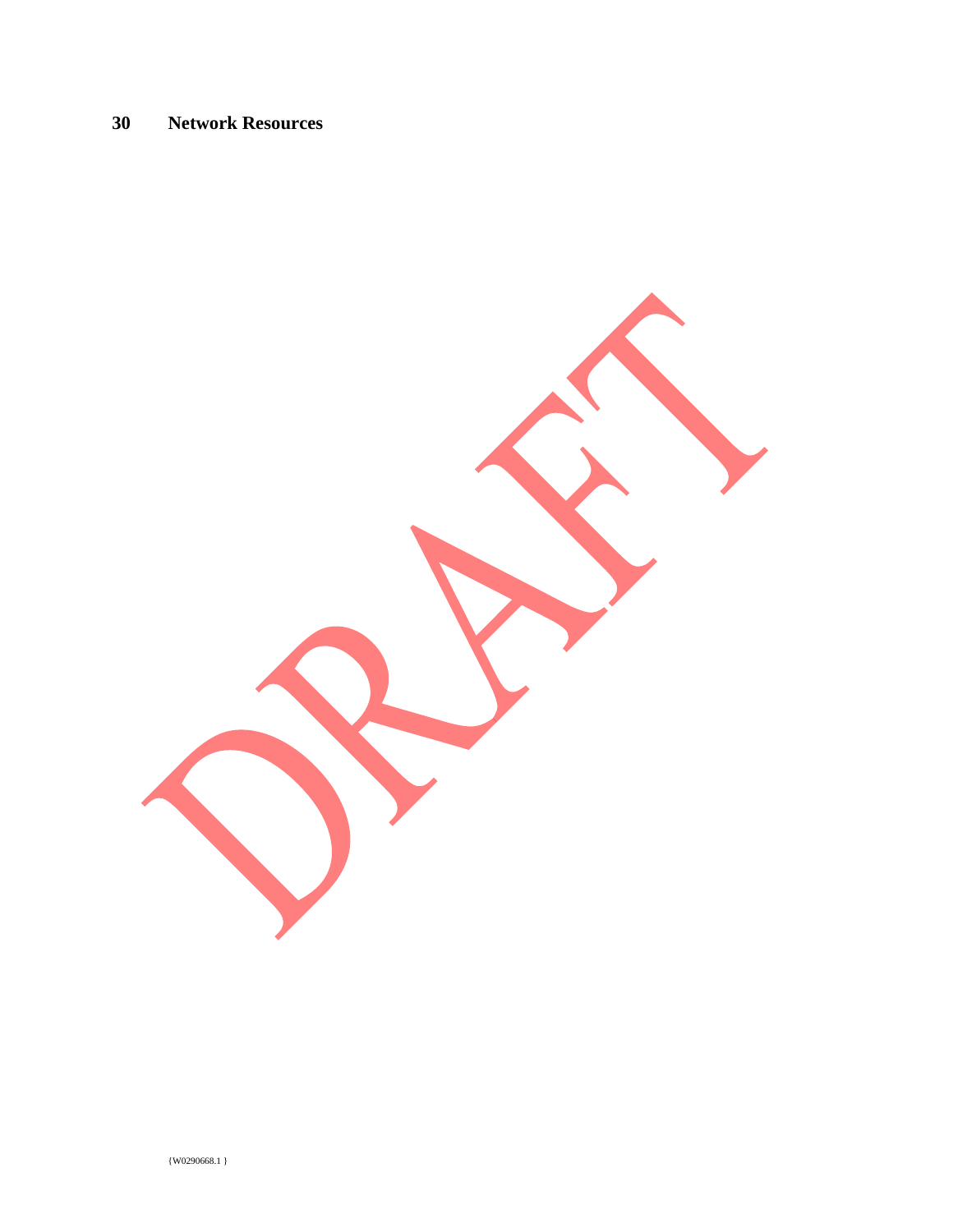#### **30.1 Designation of Network Resources:**

Network Resources shall include all generation owned, purchased or leased by the Network Customer designated to serve Network Load under the Tariff. Network Resources may not include resources, or any portion thereof, that are committed for sale to non-designated third party load or otherwise cannot be called upon to meet the Network Customer's Network Load on a noninterruptible basis, except for purposes of fulfilling obligations under a reserve sharing program. Any owned or purchased resources that were serving the Network Customer's loads under firm agreements entered into on or before the Service Commencement Date shall initially be designated as Network Resources until the Network Customer terminates the designation of such resources.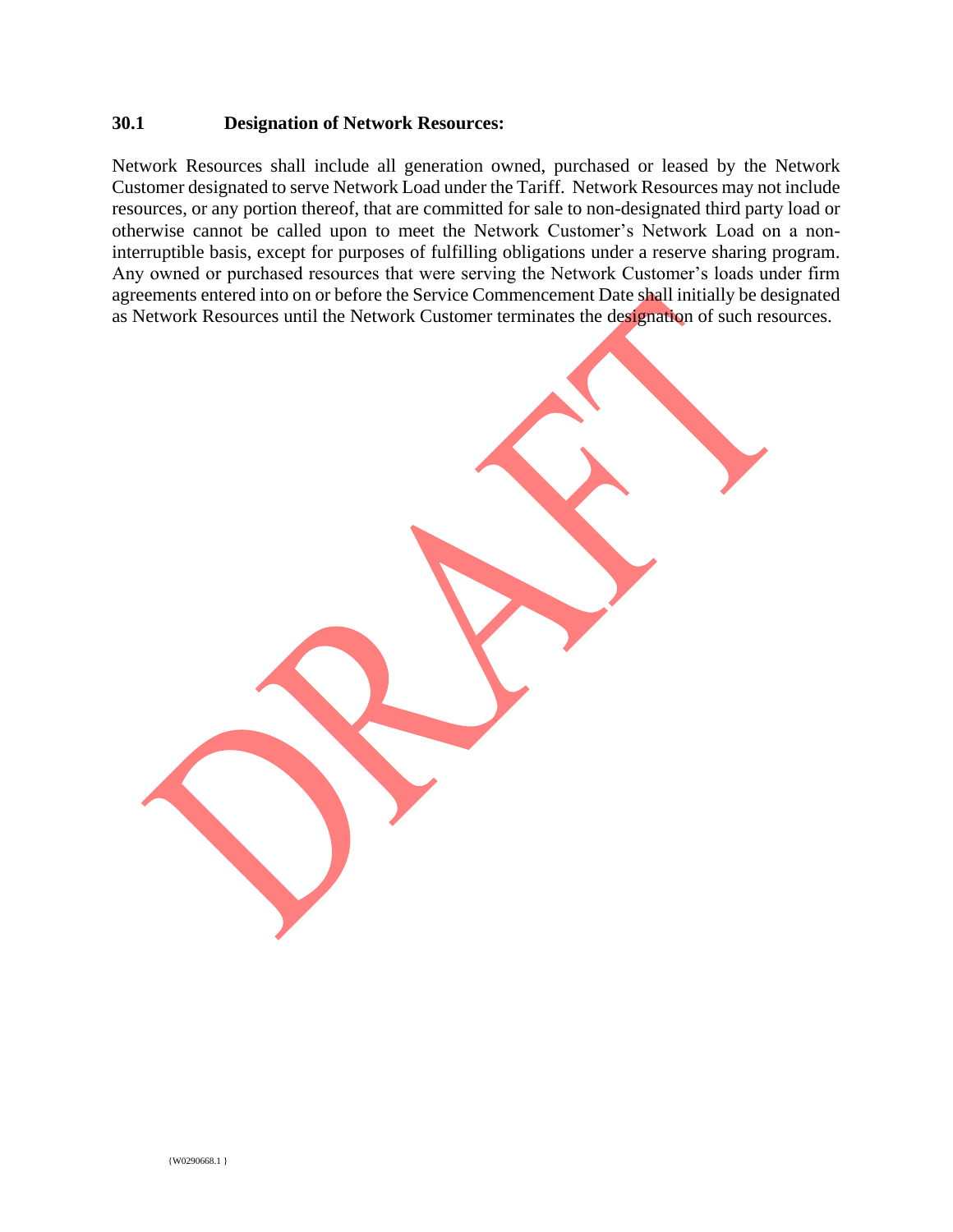#### **30.2 Designation of New Network Resources:**

The Network Customer may designate a new Network Resource by providing the Transmission Provider with as much advance notice as practicable (notwithstanding the requirements in this Tariff, Part III, section 30.2, the applicable requirements of Tariff, Attachment DD, the Reliability Assurance Agreement, and the PJM Manuals regarding the designation of Network Resources shall apply). A request for Transmission Service associated with designation of a new Network Resource must be made through the Transmission Provider's OASIS by a request for modification of service pursuant to an Application under Tariff, Part III, section 29. This request must include a statement that the new network resource satisfies the following conditions: (1) the Network Customer owns the resource, has committed to purchase generation pursuant to an executed contract, or has committed to purchase generation where execution of a contract is contingent upon the availability of transmission service under Tariff, Part III; and (2) the Network Resources do not include any resources, or any portion thereof, that are committed for sale to non-designated third party load or otherwise cannot be called upon to meet the Network Customer's Network Load on a non-interruptible basis, except for purposes of fulfilling obligations under a reserve sharing program. The Network Customer's request will be deemed deficient if it does not include this statement and the Transmission Provider will follow the procedures for a deficient application as described in Tariff, Part III, section 29.2. In the event the Network Resource to be designated consists of new generation facilities in the PJM Region, the Network Customer or the owner of the generating facilities also must submit an Interconnection Request pursuant to Tariff, Part VII or Tariff, Part IVIII, as applicable. In the event the Network Resource to be designated is Behind The Meter Generation, the designation must be made before the commencement of a Planning Period as that term is defined in the Operating Agreement and will remain in effect for the entire Planning Period. In the event the Network Resource to be designated will use interface capacity and is for a period of less than one year, the designation request must be submitted in accordance with the time requirements set forth in Tariff, Part II, section 17.8 and Tariff, Part II, section 17.9 and will be processed together with, and in the same manner as, requests for Short-Term Firm Point-To-Point Transmission Service.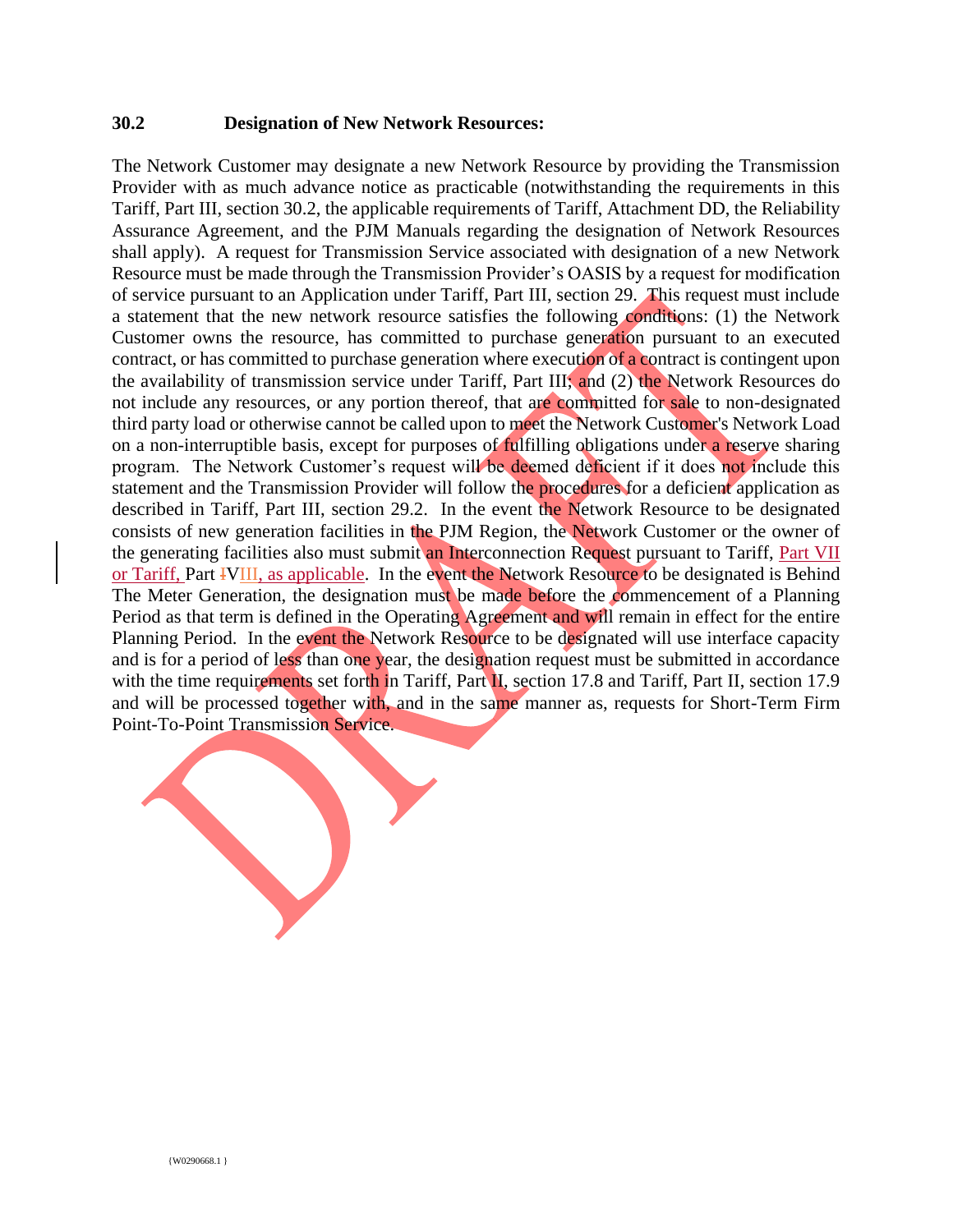### **30.3 Termination of Network Resources:**

The Network Customer may terminate the designation of all or part of a generating resource as a Network Resource at any time by providing notification to the Transmission Provider through eRPM as soon as reasonably practicable, but not later than the firm scheduling deadline for the period of termination.\* Any request for termination of Network Resource status must be submitted on eRPM, and should indicate whether the request is for indefinite or temporary termination. A request for indefinite termination of Network Resource status must indicate the date and time that the termination is to be effective, and the identification and capacity of the resource(s) or portions thereof to be indefinitely terminated. A request for temporary termination of Network Resource status must include the following:

(i) Effective date and time of temporary termination;

(ii) Effective date and time of redesignation, following period of temporary termination;

(iii) Identification and capacity of resource(s) or portions thereof to be temporarily terminated;

(iv) Resource description and attestation for redesignating the network resource following the temporary termination, in accordance with Tariff, Part III, section 30.2; and

(v) Identification of any related transmission service requests to be evaluated concomitantly with the request for temporary termination, such that the requests for undesignation and the request for these related transmission service requests must be approved or denied as a single request. The evaluation of these related transmission service requests must take into account the termination of the network resources identified in (iii) above, as well as all competing transmission service requests of higher priority.

As part of a temporary termination, a Network Customer may only redesignate the same resource that was originally designated, or a portion thereof. Requests to redesignate a different resource and/or a resource with increased capacity will be deemed deficient and the Transmission Provider will follow the procedures for a deficient application as described in Tariff, Part III, section 29.2.

*\* Pursuant to the notice granting extension of effective date, 120 FERC ¶ 61,222 (2007), the effective date for the language "but not later than the firm scheduling deadline for the period of termination" was extended pending further order by the Commission.*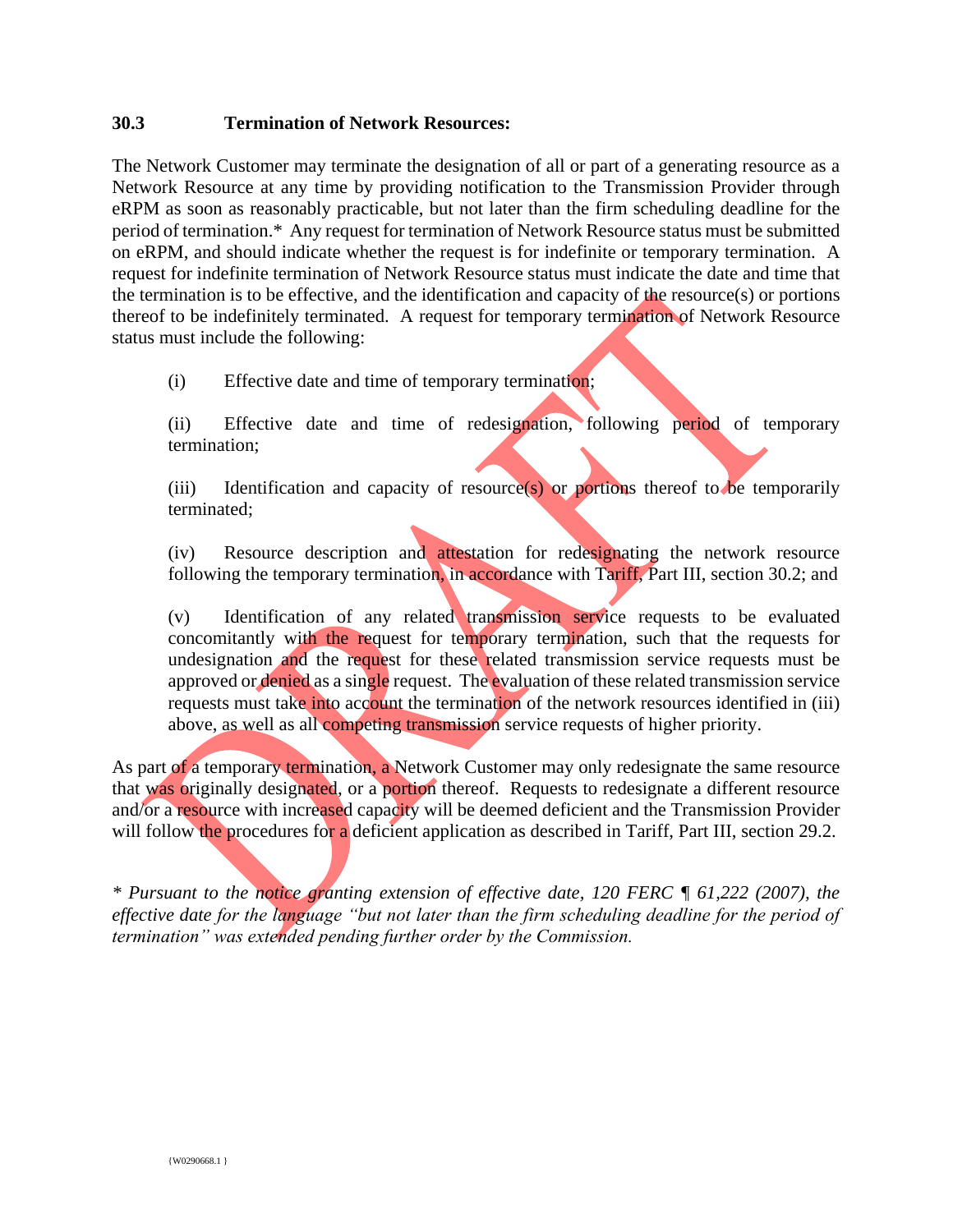### **30.4 Operation of Network Resources:**

The Network Customer shall not operate its designated Network Resources located in the Network Customer's or Transmission Provider's Control Area(s) such that the output of those facilities exceeds its designated Network Load plus Non-Firm Sales delivered pursuant to Tariff, Part II, plus net sales of energy through the interchange energy market established under the Operating Agreement, plus losses plus power sales under a reserve sharing program, plus sales that permit curtailment without penalty to serve its designated Network Load. This limitation shall not apply to changes in the operation of a Transmission Provider in response to an emergency or other unforeseen condition which may impair or degrade the reliability of the Transmission System. For all Network Resources not physically connected with the Transmission Provider's Transmission System, the Network Customer may not schedule delivery of energy in excess of the Network Resource's capacity, as specified in the Network Customer's Application pursuant to Tariff, Part III, section 29, unless the Network Customer supports such delivery within the Transmission Provider's Transmission System by either obtaining Point-to-Point Transmission Service or utilizing secondary service pursuant to Tariff, Part III, section 28.4. The Transmission Provider shall specify the rate treatment and all related terms and conditions applicable in the event that a Network Customer's schedule at the delivery point for a Network Resource not physically interconnected with the Transmission Provider's Transmission System exceeds the Network Resource's designated capacity, excluding energy delivered using secondary service or Point-to-Point Transmission Service.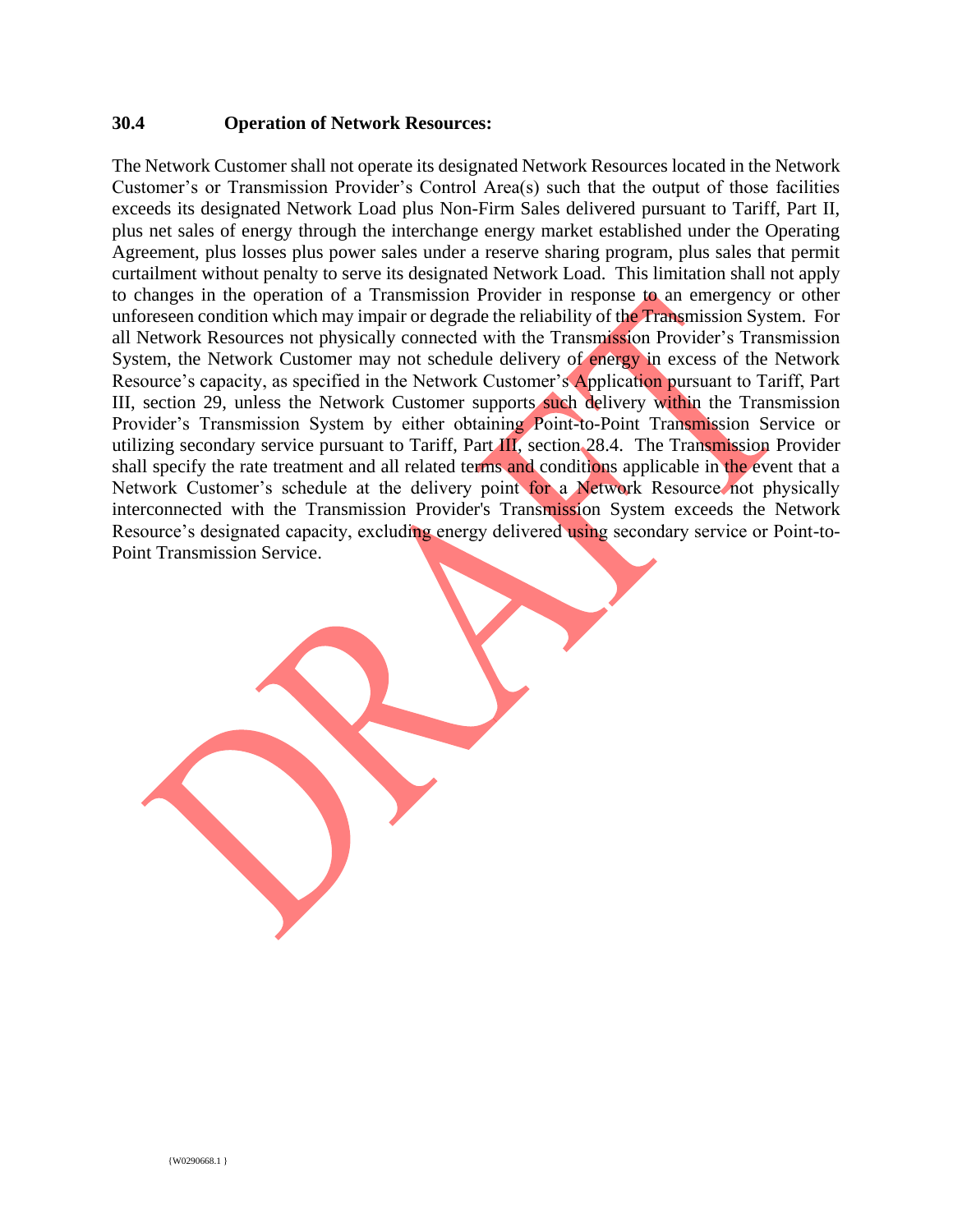## **30.5 Network Customer Redispatch Obligation:**

As a condition to receiving Network Integration Transmission Service, the Network Customer agrees to redispatch its Network Resources as requested by the Transmission Provider pursuant to Tariff, Part III, section 33.2. To the extent practical, the redispatch of resources pursuant to this section shall be on a least cost, non-discriminatory basis among all Network Customers and the Transmission Owners.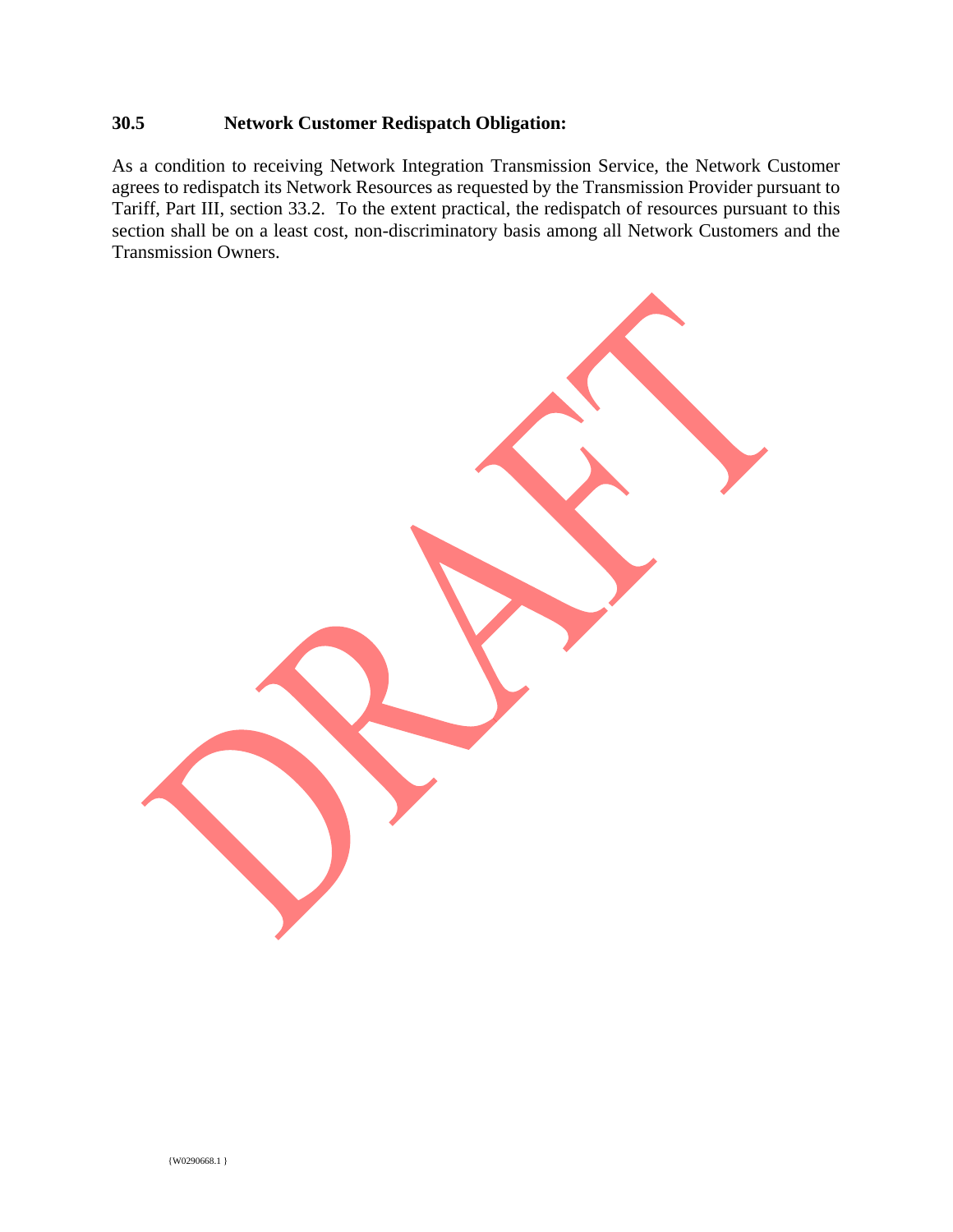## **30.6 Transmission Arrangements for Network Resources Not Physically Interconnected With The Transmission Provider:**

The Network Customer shall be responsible for any arrangements necessary to deliver capacity and energy from a Network Resource not physically interconnected with the Transmission Provider's Transmission System. The Transmission Provider will undertake reasonable efforts to assist the Network Customer in obtaining such arrangements, including without limitation, providing any information or data required by such other entity pursuant to Good Utility Practice.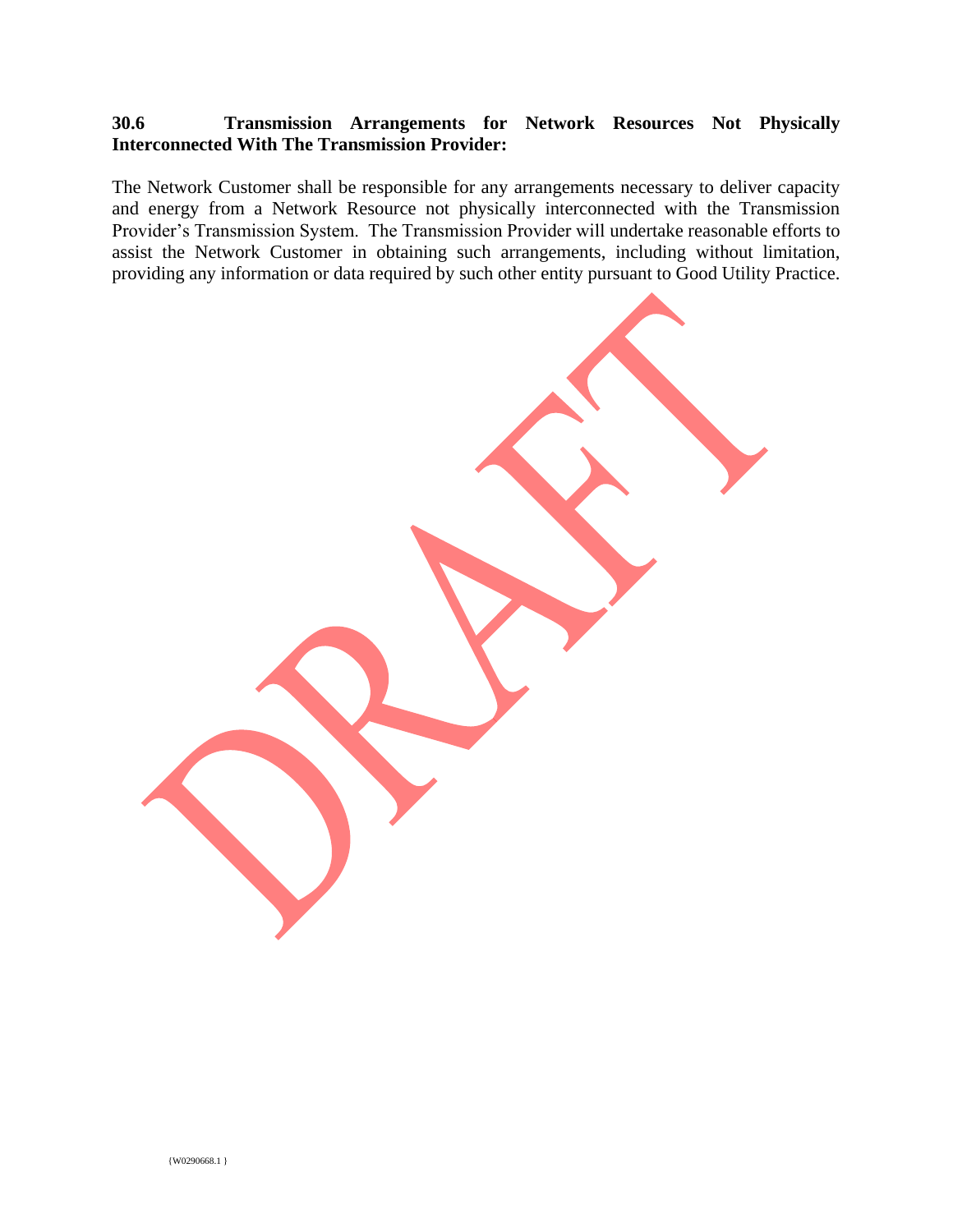## **30.7 Limitation on Designation of Network Resources:**

The Network Customer must demonstrate that it owns or has committed to purchase generation pursuant to an executed contract in order to designate a generating resource as a Network Resource. Alternatively, the Network Customer may establish that execution of a contract is contingent upon the availability of transmission service under Tariff, Part III.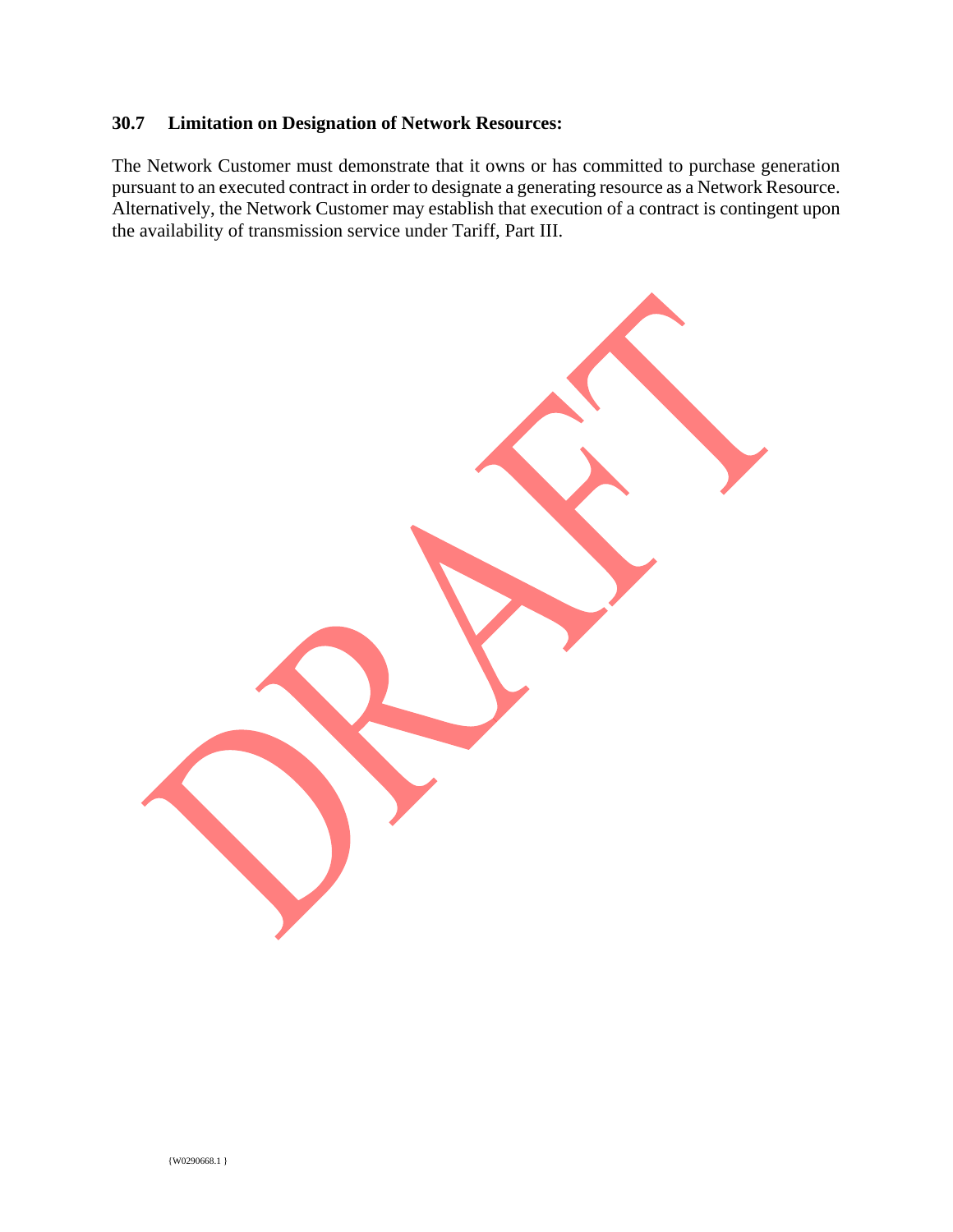## **30.8 Use of Interface Capacity by the Network Customer:**

There is no limitation upon a Network Customer's use of the Transmission Provider's Transmission System at any particular interface to integrate the Network Customer's Network Resources (or substitute economy purchases) with its Network Loads. However, a Network Customer's use of the Transmission Provider's total interface capacity with other transmission systems may not exceed the Network Customer's Load.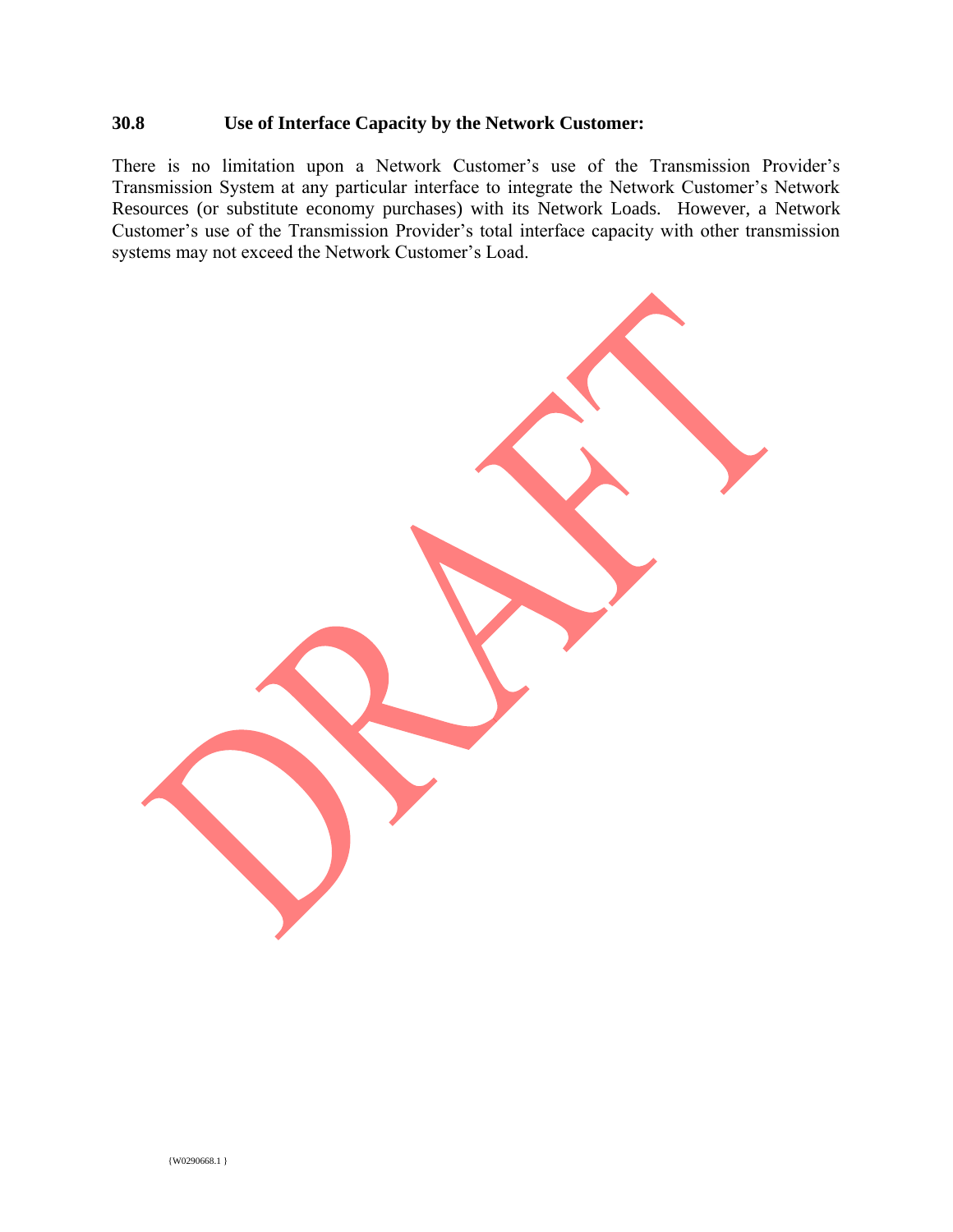#### **30.9 Network Customer Owned Transmission Facilities:**

The Network Customer that owns existing transmission facilities that are integrated with the Transmission Provider's Transmission System may be eligible to receive consideration either through a billing credit or some other mechanism. In order to receive such consideration the Network Customer must demonstrate that its transmission facilities are integrated into the plans or operations of the Transmission Provider to serve its power and transmission customers. For facilities added by the Network Customer subsequent to the [effective date of a Final Rule in RM05-25-000], the Network Customer shall receive credit for such transmission facilities added if such facilities are integrated into the operations of the Transmission Provider's facilities. Calculation of any credit under this subsection shall be addressed in either the Network Customer's Service Agreement or any other agreement between the Parties.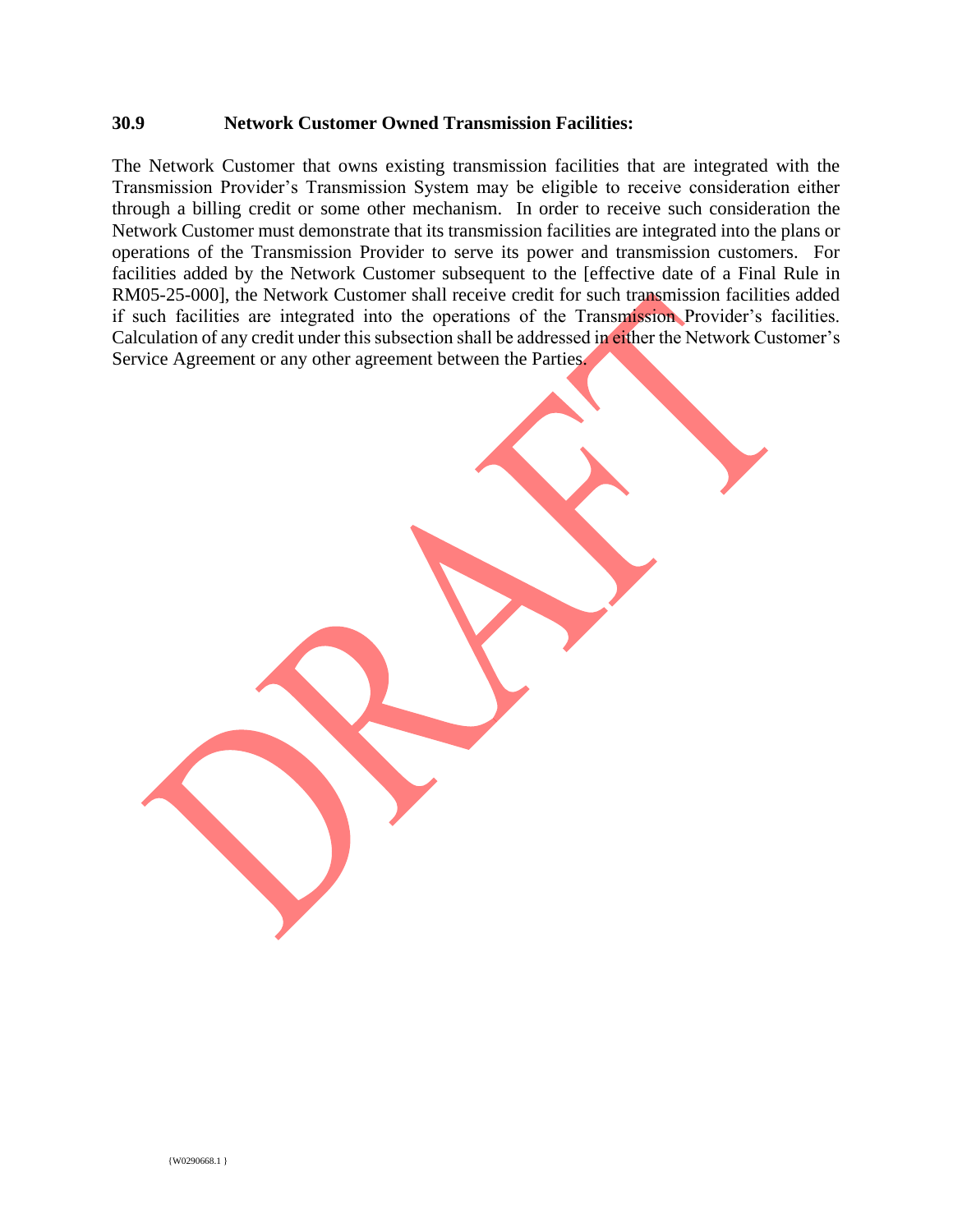# **31 Designation of Network Load**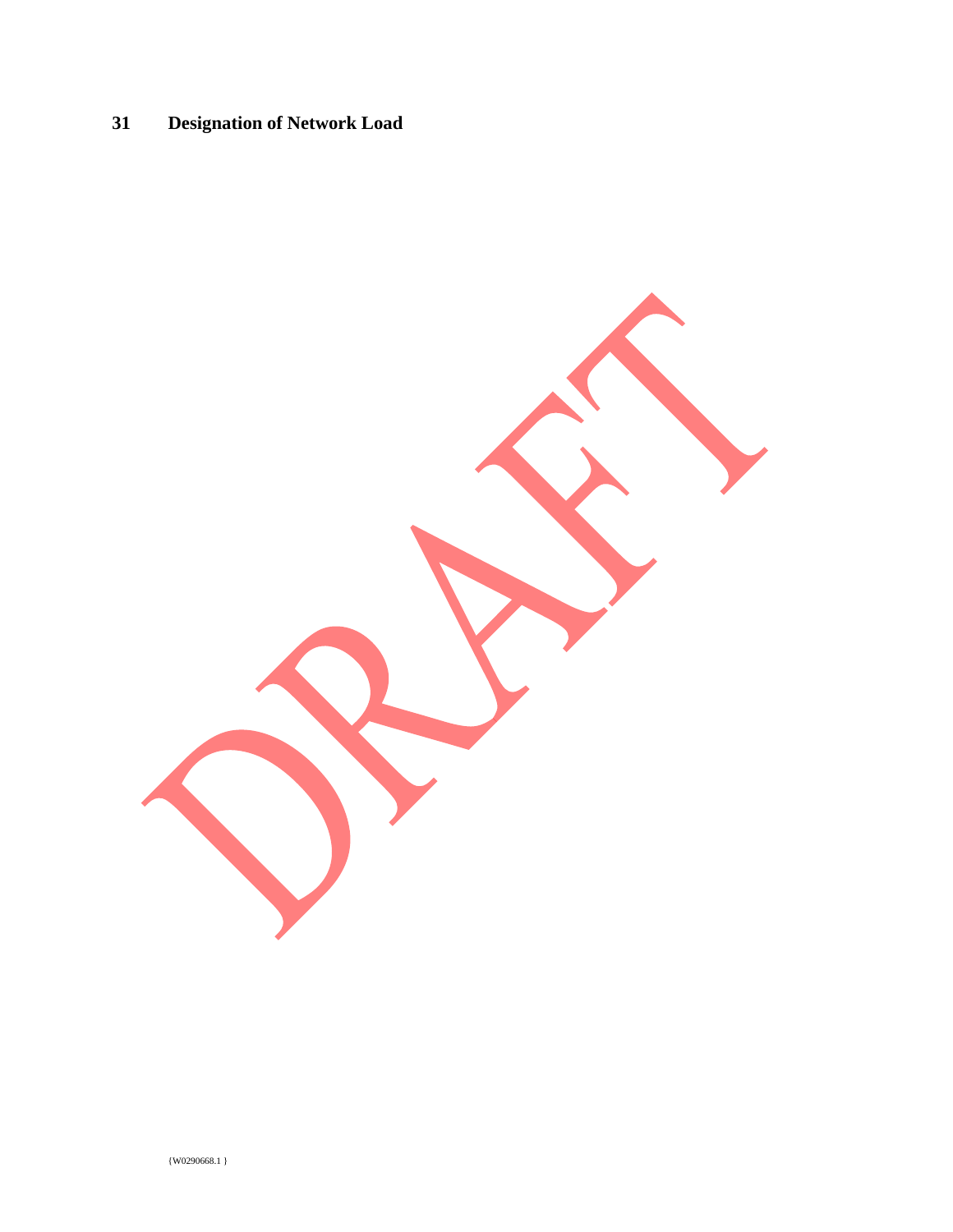#### **31.1 Network Load:**

The Network Customer must designate the individual Network Loads on whose behalf the Transmission Provider will provide Network Integration Transmission Service. The Network Loads shall be specified in the Service Agreement, except with respect to loads served pursuant to state required retail access programs for which the Transmission Customer shall provide information regarding Network Loads using the Transmission Provider's specified electronic information system for such programs in accordance with the Service Agreement.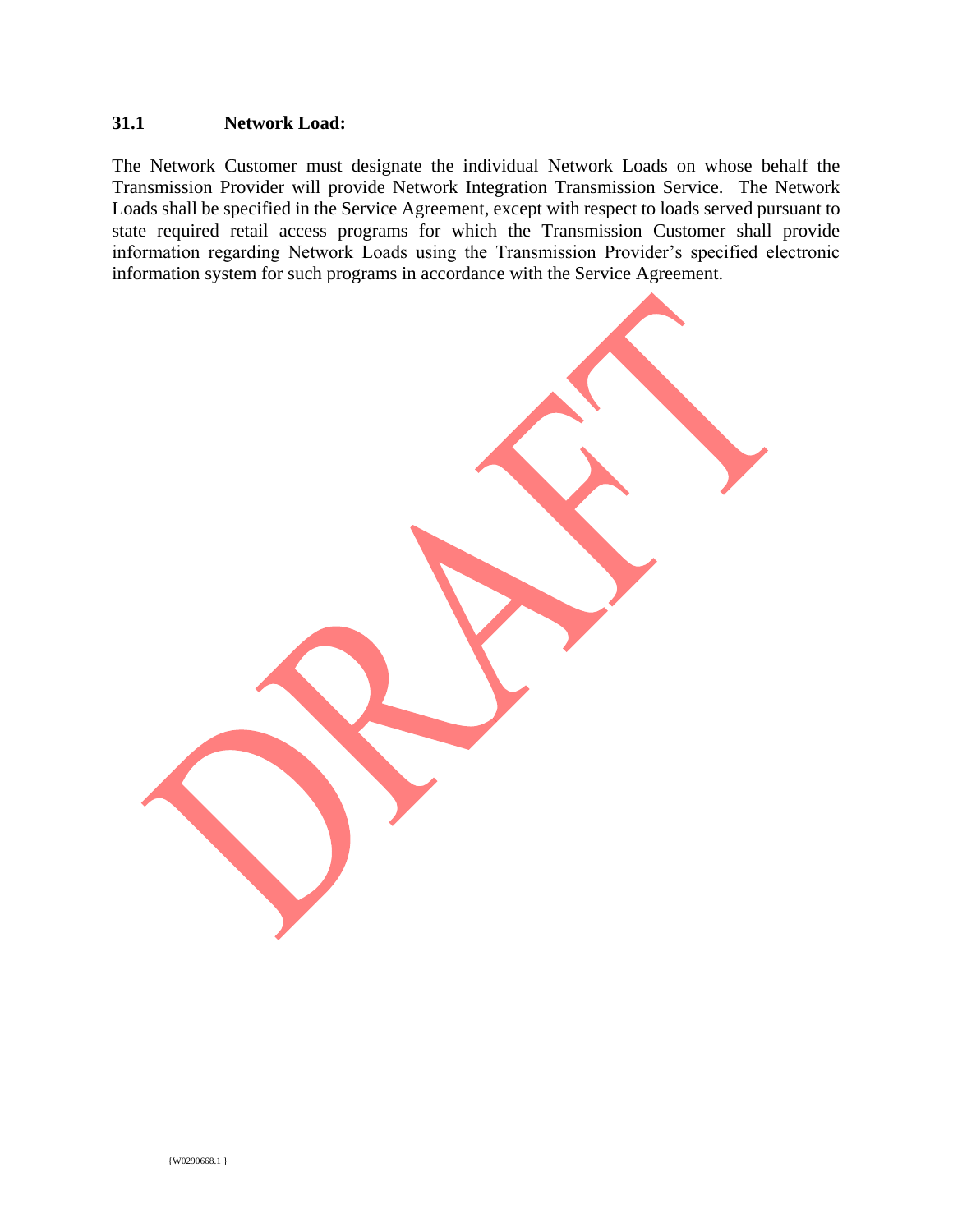#### **31.2 New Network Loads Connected With the Transmission Provider:**

The Network Customer shall provide the Transmission Provider with as much advance notice as reasonably practicable of the designation of new Network Load that will be added to the Transmission System. A designation of new Network Load must be made through a modification of service pursuant to a new Application. The affected Transmission Owners, in accordance with the terms and conditions of the Tariff and the Operating Agreement, will use due diligence to install any transmission facilities required to interconnect a new Network Load designated by the Network Customer. The costs of new facilities required to interconnect a new Network Load shall be determined in accordance with the procedures provided in Tariff, Part III, section 32.4 and shall be charged to the Network Customer in accordance with Commission policies.

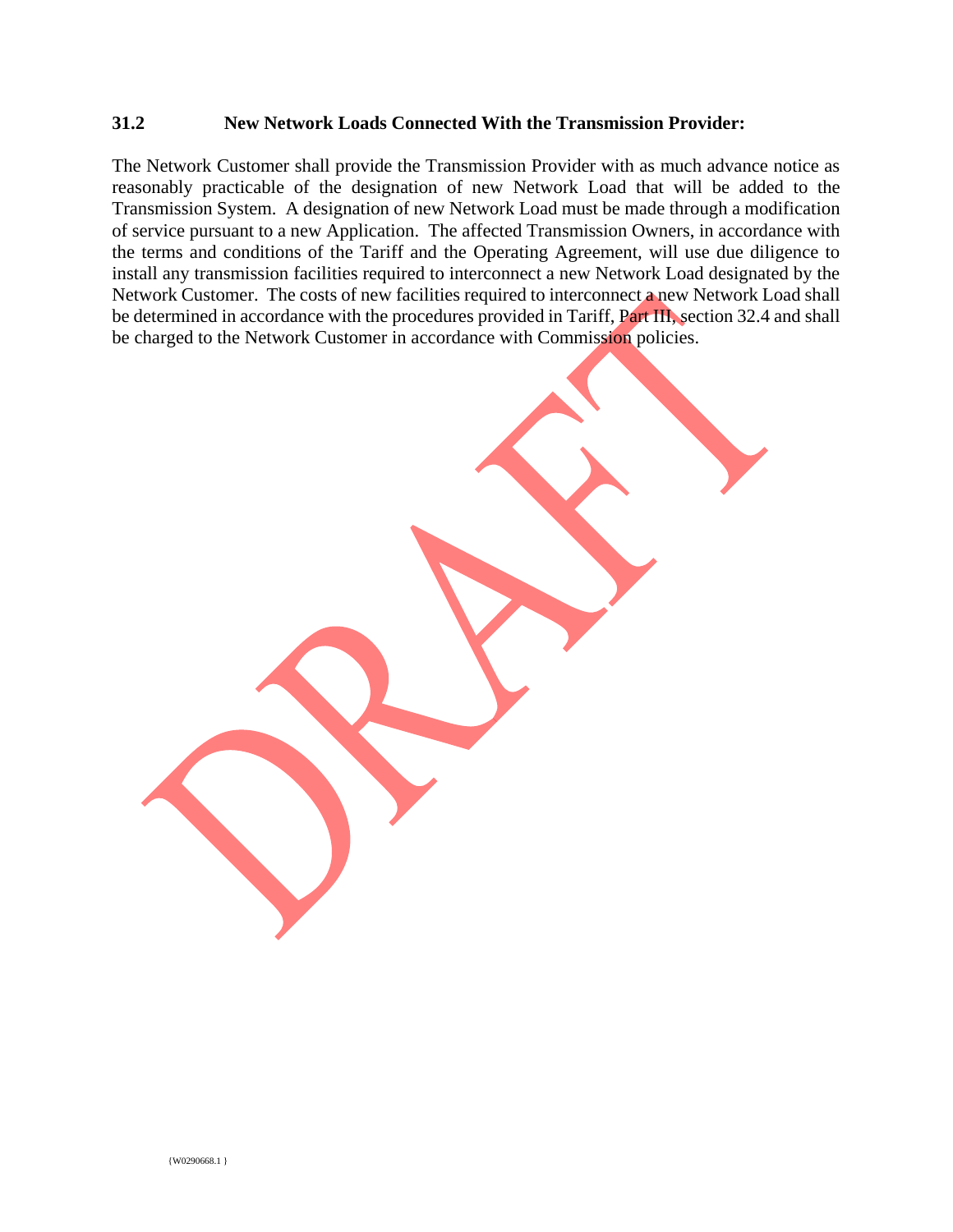#### **31.3 Network Load Not Physically Interconnected with the Transmission Provider:**

This section applies to both initial designation pursuant to Tariff, Part III, section 31.1 and the subsequent addition of new Network Load not physically interconnected with the Transmission Provider. To the extent that the Network Customer desires to obtain transmission service for a load outside the Transmission Provider's Transmission System, the Network Customer shall have the option of (1) electing to include the entire load as Network Load for all purposes under Tariff, Part III and designating Network Resources in connection with such additional Network Load, or (2) excluding that entire load from its Network Load and purchasing Point-To-Point Transmission Service under Tariff, Part II. To the extent that the Network Customer gives notice of its intent to add a new Network Load as part of its Network Load pursuant to this section the request must be made through a modification of service pursuant to a new Application.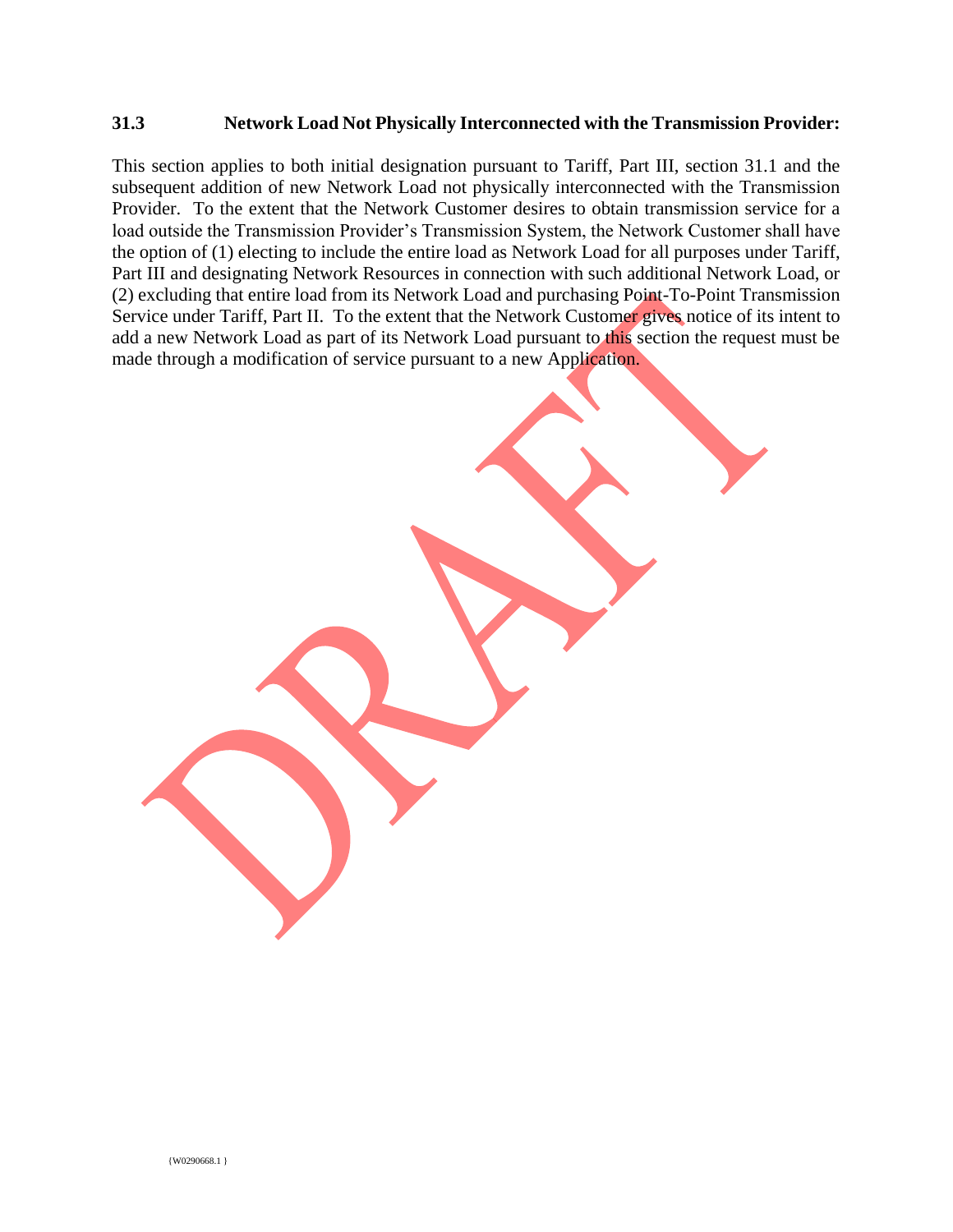## **31.4 New Interconnection Points:**

To the extent the Network Customer desires to add a new Delivery Point or interconnection point between the Transmission Provider's Transmission System and a Network Load, the Network Customer shall provide the Transmission Provider with as much advance notice as reasonably practicable.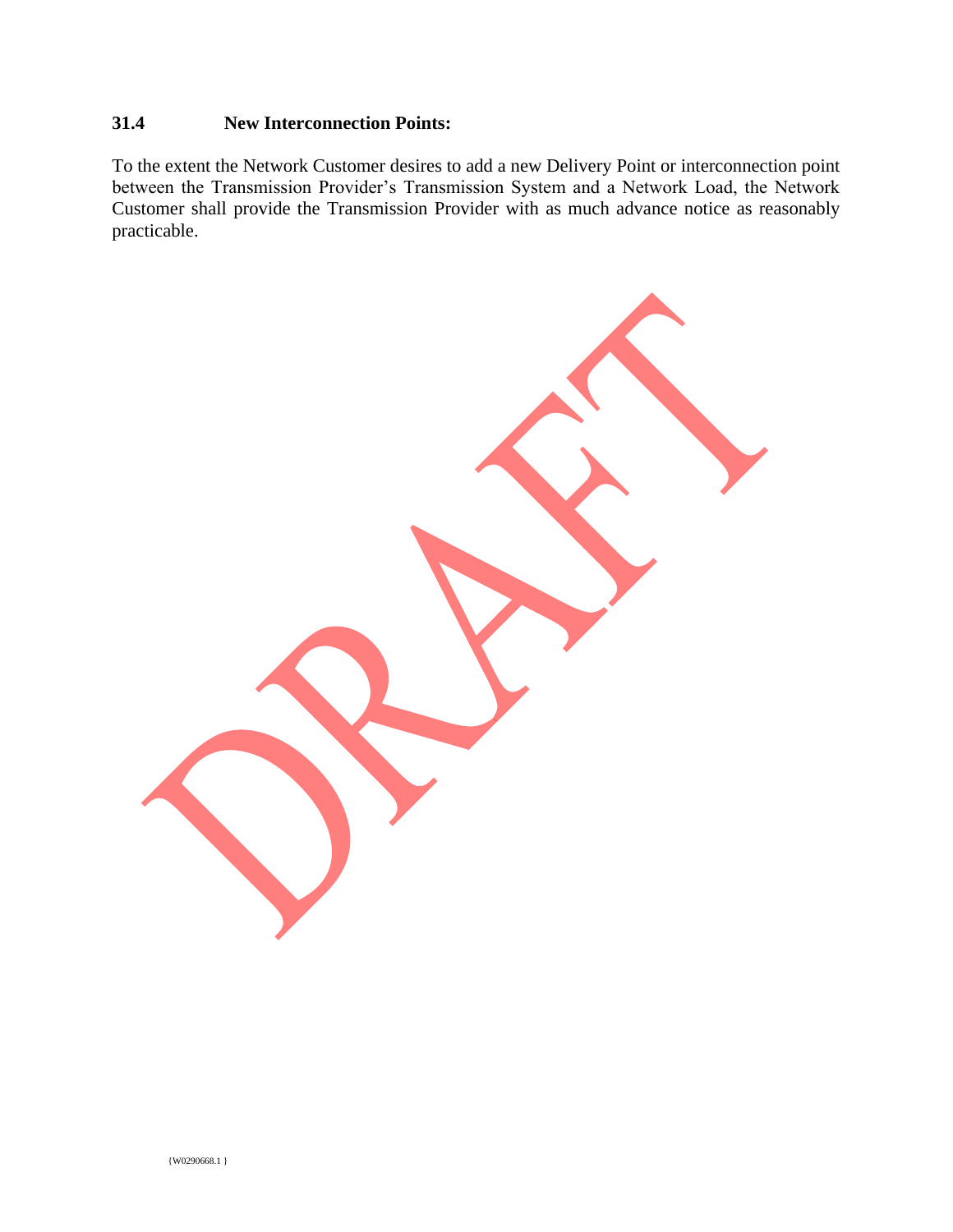## **31.5 Changes in Service Requests:**

Under no circumstances shall the Network Customer's decision to cancel or delay a requested change in Network Integration Transmission Service (e.g. the addition of a new Network Resource or designation of a new Network Load) in any way relieve the Network Customer of its obligation to pay the costs of transmission facilities constructed by a Transmission Owner and charged to the Network Customer as reflected in the Service Agreement. However, the Transmission Provider must treat any requested change in Network Integration Transmission Service in a nondiscriminatory manner.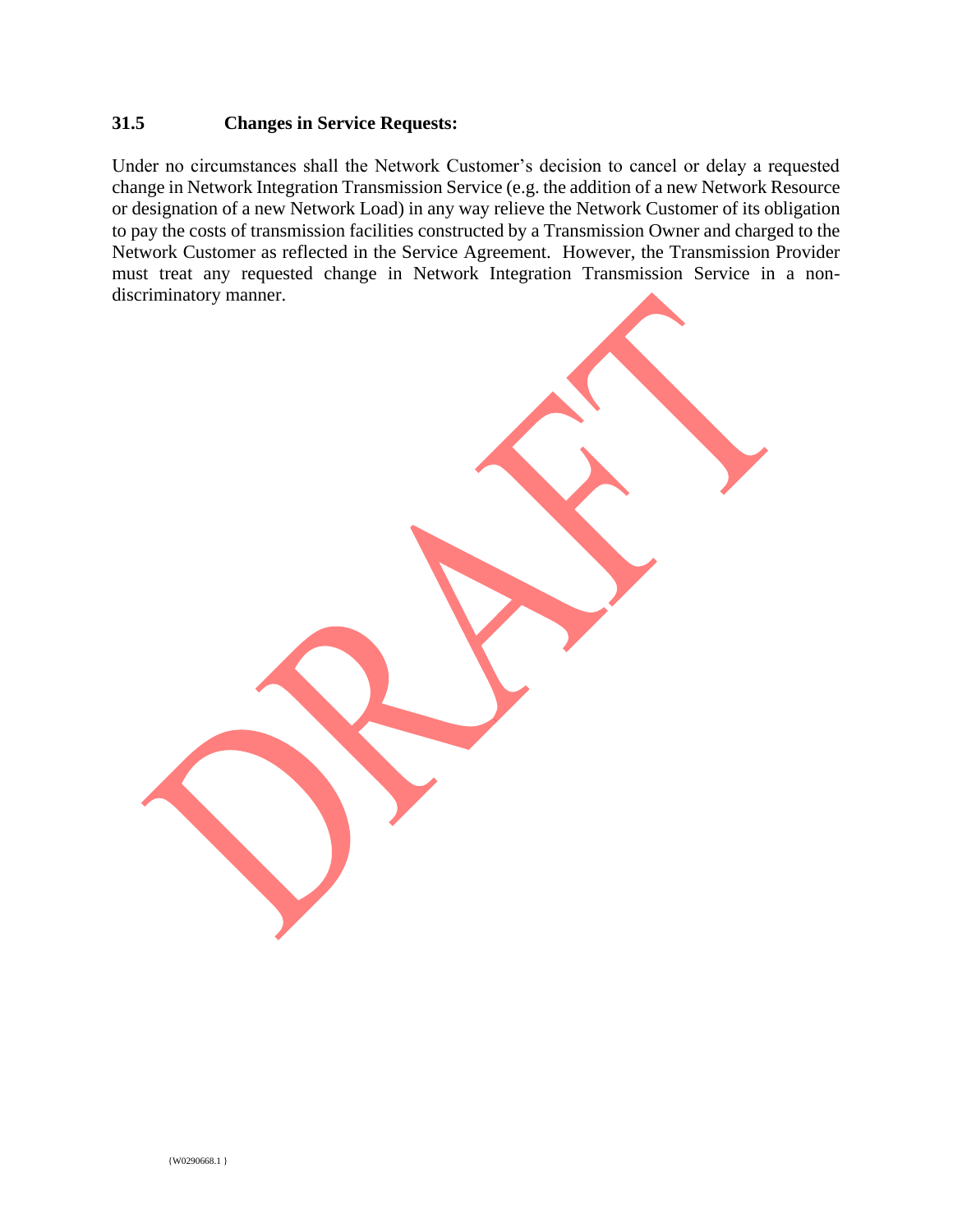#### **31.6 Annual Load and Resource Information Updates:**

The Network Customer shall provide the Transmission Provider with annual updates of Network Load and Network Resource forecasts consistent with those included in its Application for Network Integration Transmission Service under Tariff, Part III including, but not limited to, any information provided under Tariff, Part III, section 29.2(ix) pursuant to the Transmission Provider's planning process in Operating Agreement, Schedule 6. The Network Customer also shall provide the Transmission Provider with timely written or electronic notice of material changes in any other information provided in its Application relating to the Network Customer's Network Load, Network Resources, its transmission system or other aspects of its facilities or operations affecting the Transmission Provider's ability to provide reliable service.

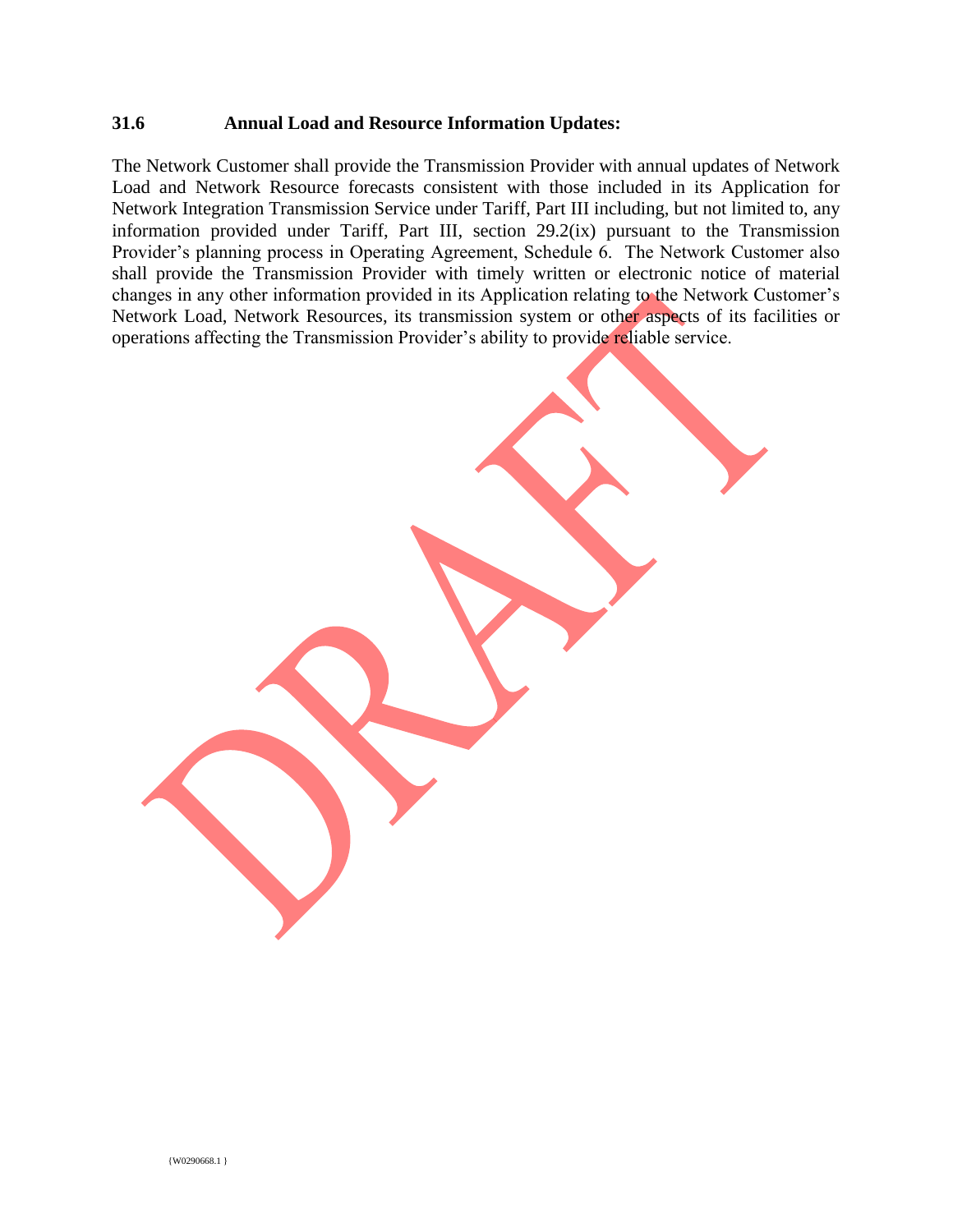### **31.7 Establishing and Changing Network Load Energy Settlement Area Definitions:**

(a) Prior to the 2015/2016 Planning Period, the Energy Settlement Area for a Network Customer's Network Load in a given electric distribution company's fully metered franchise area(s) or service territory(ies) shall be the aggregate load buses in a Zone, as defined in subsection (c) below, or, with respect to Non-Zone Network Load, to the border of the PJM Region, unless the Network Customer defines a more specific Energy Settlement Area in accordance with the procedures set forth in the PJM Manuals. Commencing with the 2015/2016 Planning Period, the Energy Settlement Area for a Network Customer's Network Load in a given electric distribution company's fully metered franchise area(s) or service territory(ies) shall be the aggregate load buses specifying the Residual Metered Load distribution for that franchise area(s) or service territory(ies), as defined in subsection (c) below, or with respect to Non-Zone Network Load to the border of the PJM Region, unless the Network Customer defines a more specific nodal Energy Settlement Area in accordance with the procedures set forth in the PJM Manuals.

(b) A Network Customer may change the definition of its existing Network Load Energy Settlement Area in accordance with the procedures set forth in the PJM Manuals and the Network Customer's existing rights under the Tariff. Notwithstanding any other relevant provision(s) of this Tariff, advance notice of any such change described in the PJM Manuals must be provided to the Transmission Provider and the effective date of such change shall coincide with the first day of a Planning Period, as defined in the Operating Agreement. If system upgrades are required to effect a Network Load Energy Settlement Area change, all required upgrades shall be completed prior to the requested effective date of the change; if all required system upgrades are not completed prior to the requested effective date, the effective date shall be the first day of the Planning Period that immediately follows completion of all system upgrades. A Network Customer may not change the definition of its existing Network Load Energy Settlement Area to a less specific Energy Settlement Area, except in circumstances where there has been a physical change to the relevant transmission system infrastructure, as set forth in the PJM Manuals, such that settlement according to the previously defined Energy Settlement Area is no longer possible.

(c) The distribution of load buses in an Energy Settlement Area for the determination of a Transmission Loss Charge and Transmission Congestion Charge per Tariff, Part I, section 5.1 and Tariff, Part I, section 5.4 are determined as follows.

(i) *Zonal aggregate determination*. The default distribution of load buses for a Zone for the Day-ahead Energy Market is the State Estimator distribution of load for that Zone at 8:00 a.m. one week prior to the Operating Day (i.e. if the Operating Day is Monday, the default distribution is from 8:00 a.m. on Monday of the previous week). Should the Office of the Interconnection experience technical limitations that would restrict the ability to obtain the State Estimator distribution of load for a Zone at 8:00 a.m. one week prior to the Operating Day or if the required data is not available, a State Estimator distribution of load from the most recently available day of the week that the Operating Day falls on will be used (i.e., if the Operating Day is Monday, the Office of the Interconnection will utilize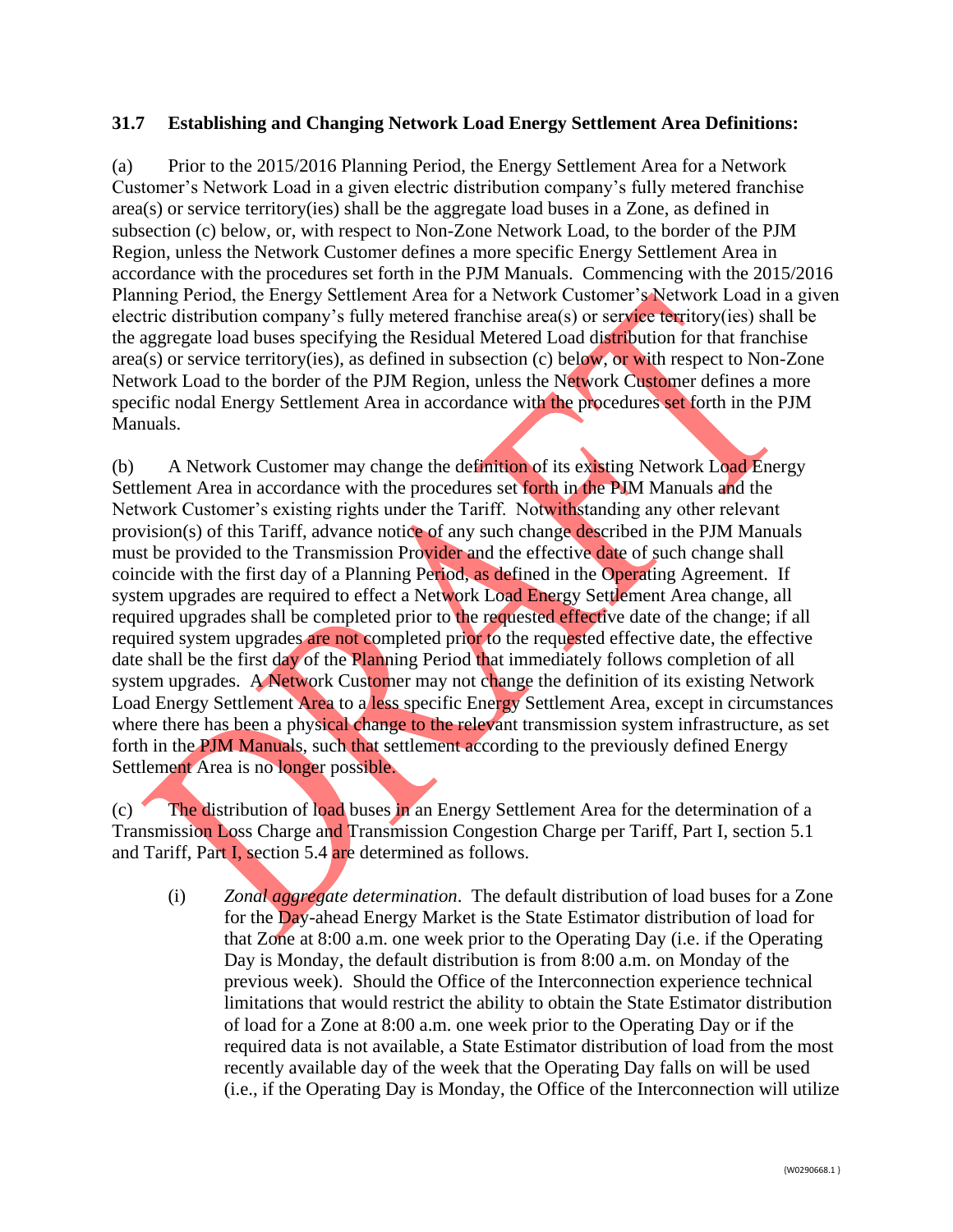the State Estimator distribution of load from the most recent Monday for which data is available). If the default distribution does not accurately reflect the distribution of load for the Zone for the relevant electric distribution company for the Day-ahead Energy Market, it may specify another more accurate distribution of load buses for the Zone in the Office of the Interconnection's internet-based software application. The distribution of load buses for a Zone for the Real-time Energy Market is the State Estimator distribution of load for that Zone for each hour during the Operating Day.

(ii) *Residual Metered Load aggregate determination*. The default distribution of load buses for a Residual Metered Load aggregate for the Day-ahead Energy Market is the distribution of the real-time Residual Metered Load at each bus within the Residual Metered Load aggregate at 8:00 a.m. one week prior to the Operating Day. Should the Office of the Interconnection experience technical limitations that would restrict the ability to obtain the bus distribution of the real-time Residual Metered Load aggregate at 8:00 a.m. one week prior to the Operating Day or if the required data is not available, a distribution of the real-time Residual Metered Load aggregate from the most recently available day of the week that the Operating Day falls on will be used (i.e., if the Operating Day is Monday, the Office of the Interconnection will utilize the bus distribution of the real-time Residual Metered Load aggregate from the most recent Monday for which data is available). The distribution of load buses for a Residual Metered Load aggregate for the Real-time Energy Market is the Residual Metered Load at each bus in the Residual Metered Load aggregate for each hour during the Operating Day. Residual Metered Load is determined by reducing the electric distribution company's revenue meter calculated load at each bus in its fully metered franchise area(s) or service territory(ies) as determined in Tariff, Part I, section 5.1.3(e)(i) and Tariff, Part I, section 5.4.3(e)(i) by the nodally priced load of other entities assigned to each load bus in the electric distribution company's fully metered franchise area(s) or service territory(ies) via hourly load contracts as specified in Tariff, Part I, section 5.1.3(e)(ii) and Tariff, Part I, section 5.4.3(e)(ii).

(iii) *Nodal aggregate determination*. The distribution of load buses for nodal load in the Day-ahead Energy Market and Real-time Energy Market is determined by a fixed aggregate definition that represents the composition of the nodal load at a single identifiable bus or set of identifiable buses, as agreed upon by the Load Serving Entity responsible for the load and the electric distribution company in whose fully metered franchise area(s) or service territory(ies) the load is located, per the nodal pricing settlement rules defined in the PJM Manuals.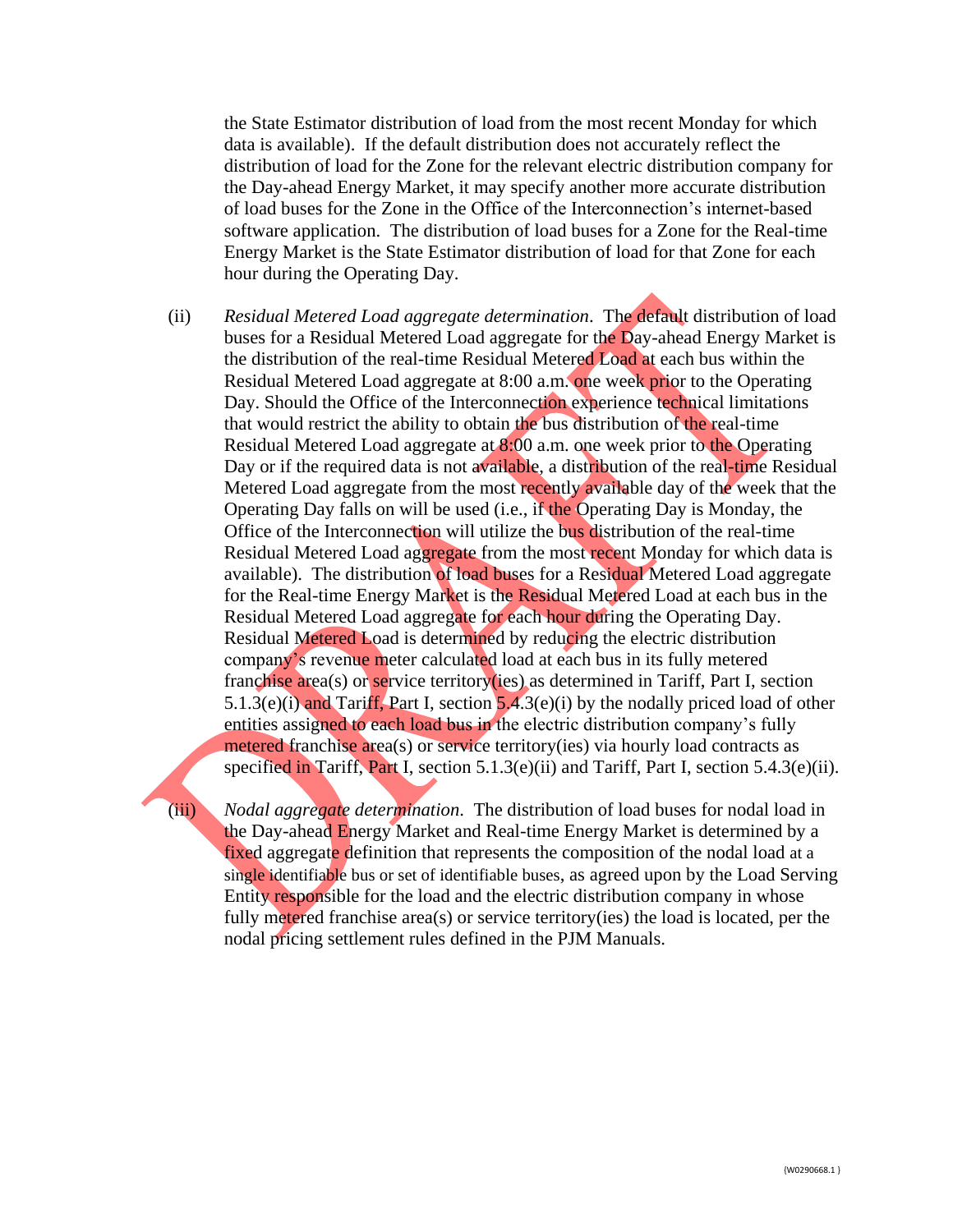**32 Firm Transmission Feasibility System Impact Study Procedures For Network Integration Transmission Service Requests**

 $\overline{\phantom{a}}$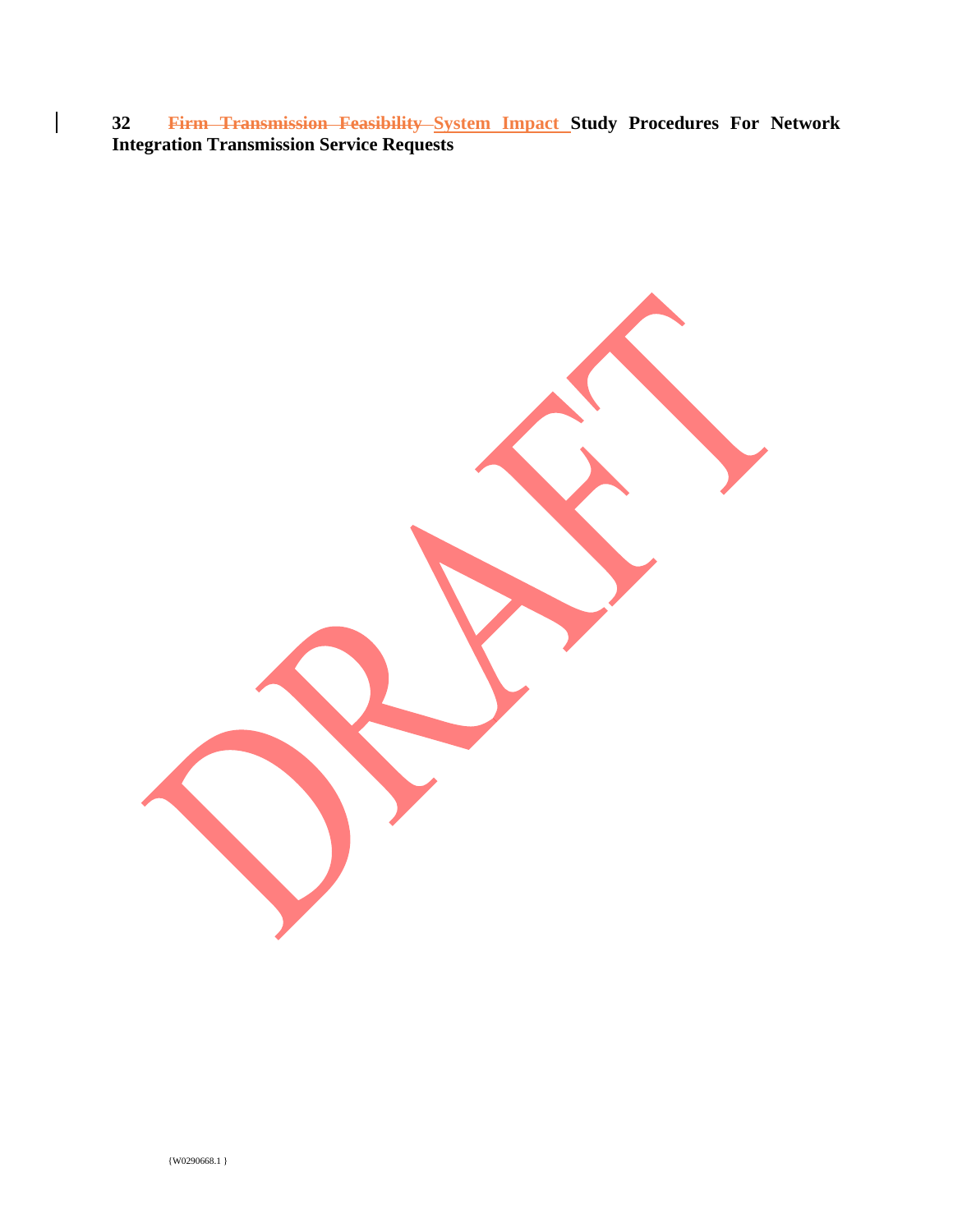## **32.1 Notice of Need for Firm Transmission Feasibility Phase I System Impact Study:**

After receiving a request for service, the Transmission Provider shall determine on a nondiscriminatory basis whether a Firm Transmission Feasibility Phase I System Impact Study is needed. The purpose of the Firm Transmission Feasibility Phase I System Impact Study shall be to assess whether the Transmission System has sufficient available capability to provide the requested service. If the Transmission Provider determines that a Firm Transmission Feasibility Phase I System Impact Study is necessary to evaluate the requested service, it shall so inform the Eligible Customer, as soon as practicable. In such cases, the Transmission Provider shall within thirty (30) days of receipt of a Completed Application, tender an  $F_{\text{I}}$  Firm Transmission Study Application and Studies Agreement pursuant to which the Eligible Customer shall agree to reimburse the Transmission Provider for the required Firm Transmission Feasibility Phase I System Impact Study. For a service request to remain a Completed Application, the Eligible Customer shall execute the Firm Transmission Study Application and Studies Agreement and return it to the Transmission Provider within fifteen (15) days and provide the Study Deposit and Readiness Deposit required pursuant to Tariff, Part VII, Subpart or Tariff, Part VIII, Subpart B,  $\equiv$  section A, s applicable. If the Eligible Customer elects not to execute the Firm Transmission Feasibility Study Application and Studies Agreement, its Application shall be deemed withdrawn and its deposit shall be returned with interest.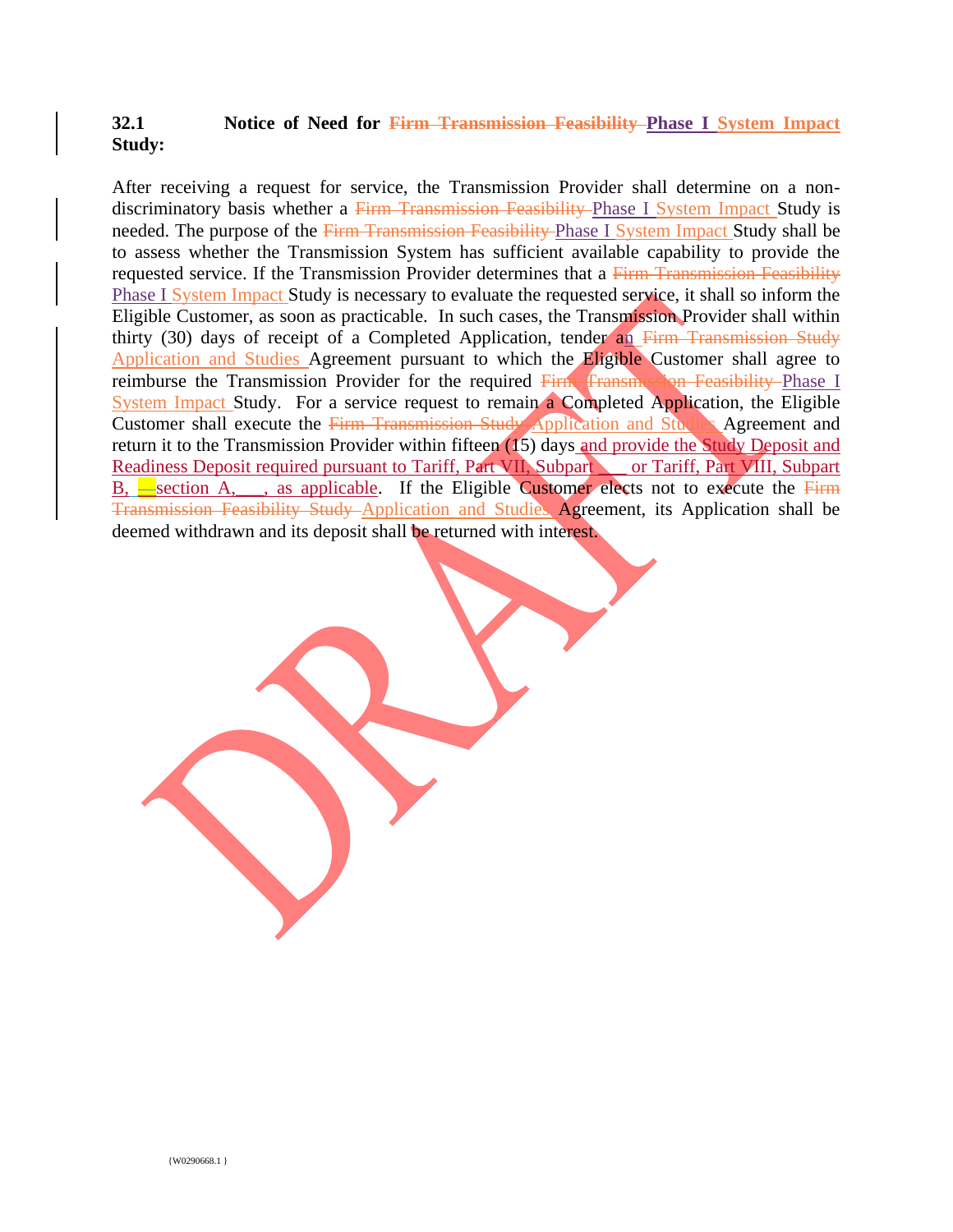## **32.2 Firm Transmission Feasibility Study Application and Studies Agreement and Cost Reimbursement Study Deposit and Readiness Deposit:**

(i) The Firm Transmission Feasibility Study Application and Studies Agreement will clearly specify the Transmission Provider's estimate (determined in coordination with the affected Transmission Owner(s)) of the actual cost, and time for completion of the Firm Transmission Feasibility System Impact Study. The charge shall not exceed the actual cost of the study. In addition to the Application and Studies Agreement, a Study Deposit and Readiness Deposit is required pursuant to Tariff, Part VII, Subpart , or Tariff, Part VIII, Subpart B, section A, as applicable. In performing the  $\overline{F}$  in Transmission Feasibility System Impact Studyies, the Transmission Provider shall rely, to the extent reasonably practicable, on existing transmission planning studies. The Eligible Customer will not be assessed a charge for such existing studies; however, the Eligible Customer will be responsible for charges associated with any modifications to existing planning studies that are reasonably necessary to evaluate the impact of the Eligible Customer's request for service on the Transmission System.

(ii) If in response to multiple Eligible Customers requesting service in relation to the same competitive solicitation, a single Firm Transmission Feasibility System Impact Study is sufficient for the Transmission Provider to accommodate the service requests, the costs of that study shall be pro-rated among the Eligible Customers.

(iii) The Transmission Provider shall reimburse the affected Transmission Owner(s) for their study costs, if any, in connection with a Firm Transmission Feasibility System Impact  $Stud\ast (ies)$ .

(iv) For Firm Transmission Feasibility System Impact Studies that the Transmission Provider conducts on behalf of a Transmission Owner, the Transmission Owner shall record the cost of the Firm Transmission Feasibility System Impact Studies pursuant to Tariff, Part I, section 8.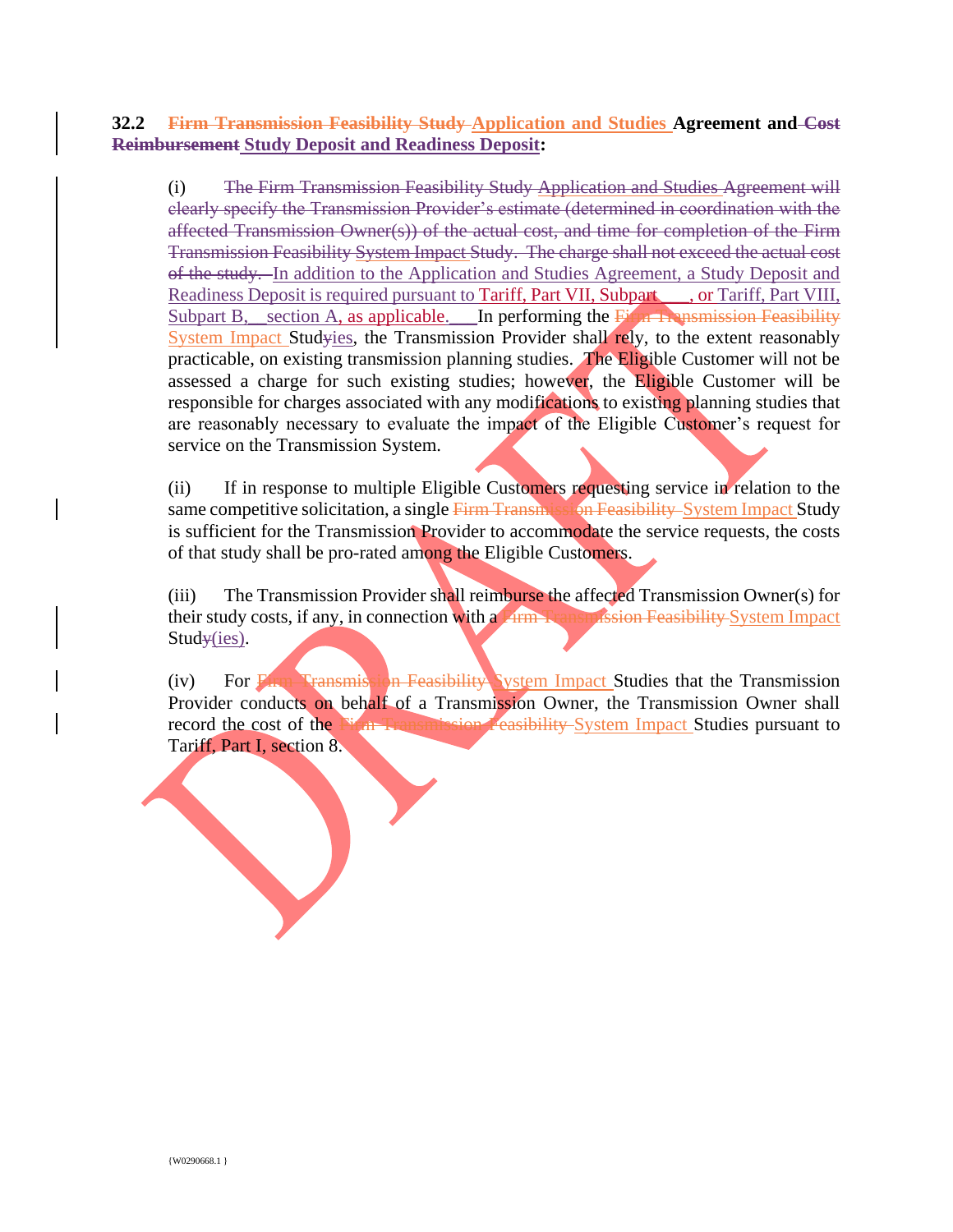#### **32.3 Firm Transmission Feasibility Phase I System Impact Study Procedures:**

After receiving a signed Firm Transmission Feasibility Study Application and Studies Agreement and the applicable deposits outlined in Tariff Part VII Subpart \_\_\_ or Tariff Part VIII Subpart as applicable of \$20,000, the Transmission Provider shall conduct a Firm Transmission Service Feasibility Phase I System Impact Study to make a preliminary determination of the type and scope of and Direct Assignment Facilities, Local Upgrades, and Network Upgrades that will be necessary to accommodate the Completed Application and provide the Eligible Customer a preliminary estimate of the time that will be required to construct any necessary facilities and upgrades and the Eligible Customer's cost responsibility, estimated consistent with Tariff, Part VII, section \_\_\_ or Tariff, Part VIII, section as applicable 217. The Transmission Service Feasibility Phase I System Impact Study assesses the practicality and cost of accommodating the requested service. The analysis is limited to load-flow analysis of probable contingencies. The Transmission Provider shall make the completed Phase I provide a copy of the Transmission Service Feasibility System Impact Study publicly available pursuant to Tariff, Part VII, Subpart on Tariff, Part VIII, Subpart , if applicable, and, to the extent consistent with the Office of the Interconnection's confidentiality obligations in Operating Agreement, section 18.17, related work papers to the Eligible Customer and the affected Transmission Owner(s). Upon completion, the Transmission Provider shall make the completed Transmission Service Feasibility System Impact Study publicly available. The Transmission Provider shall conduct a Transmission Service Feasibility Phase I System Impact Studiesy two times each year in conjunction with and pursuant to the Interconnection Feasibility Studies Cycle process conducted under Tariff, Part VIIIII, section \_\_\_ or Tariff, Part VIII, section \_\_\_\_\_ as applicable 36.2.

The Transmission Provider will use the same due diligence in completing the Firm Transmission Feasibility Phase I System Impact Study for an Eligible Customer as it uses when completing studies for a Transmission Owner. The Transmission Provider shall notify the Eligible Customer immediately upon completion of the Firm Transmission Feasibility Phase I System Impact Study whether a subsequent Phase II System Impact Study will be needed to more fully assess and identify the Network Upgrades and/or Local Upgrades that will be needed to accommodate all or part of the Eligible Customer's request for service or that no costs are likely to be incurred for new transmission facilities or upgrades. In the event that Transmission Provider determines that a subsequent Phase II System Impact Study will be needed, the procedures and other terms of Tariff, Part VII or Part VIII as applicable shall apply to the Completed Application.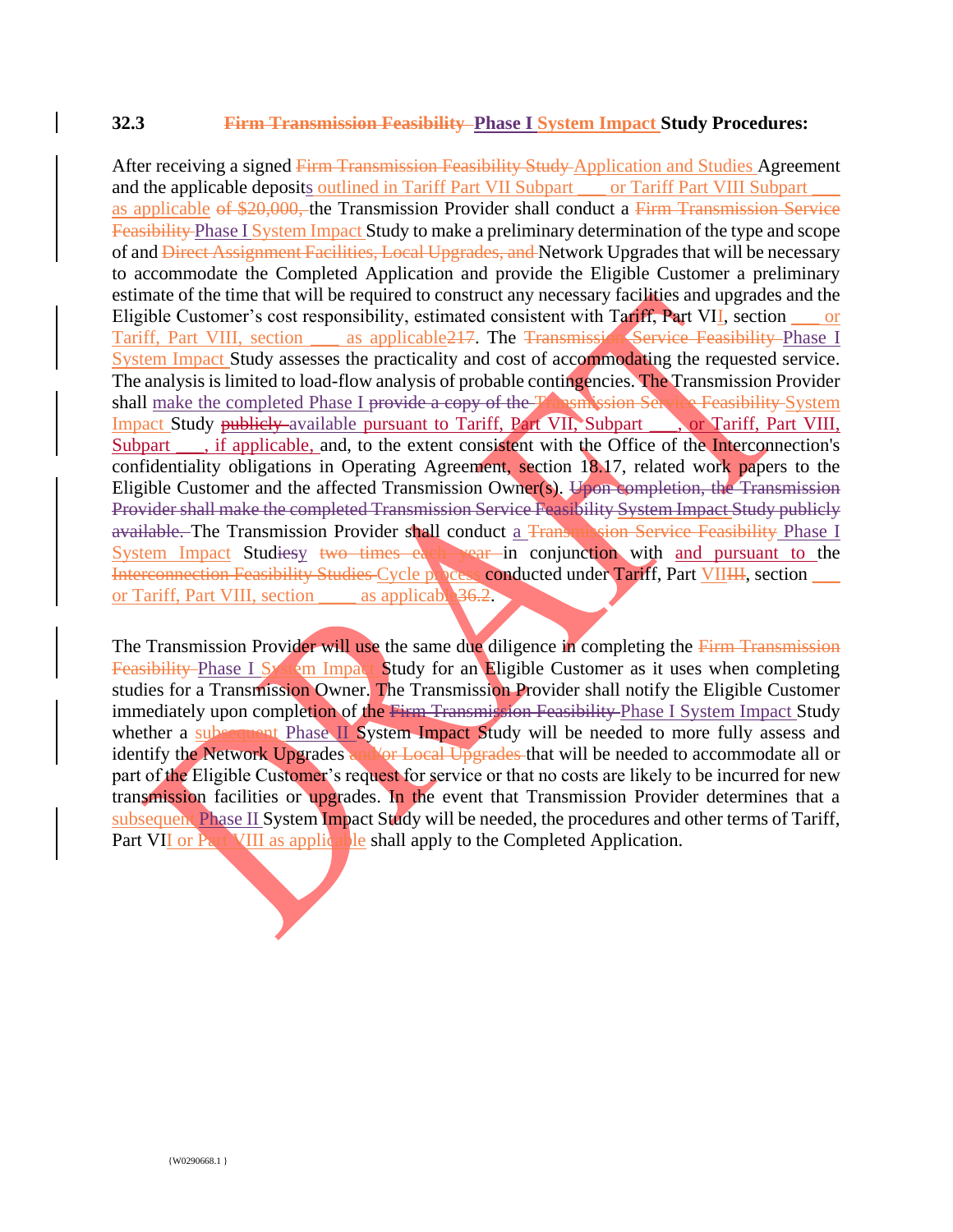## **32.3.1 Meeting with Transmission Provider:**

At the Eligible Customer's request, Transmission Provider, the Eligible Customer and the affected Transmission Owner shall meet at a mutually agreeable time to discuss the results of the Firm Transmission Feasibility System Impact Studyies. Such meeting may occur in person or by telephone or video conference.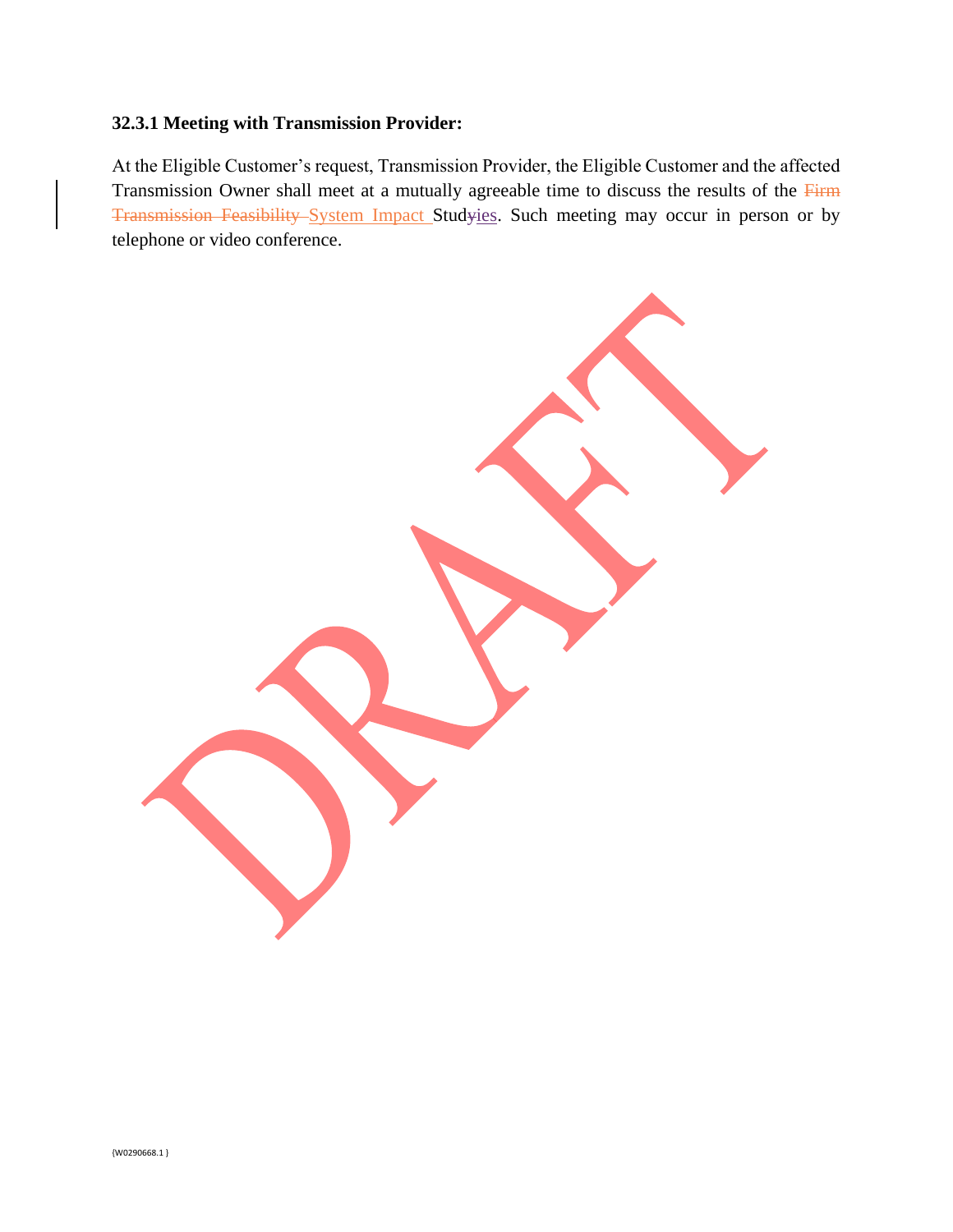## **32.4 Retaining PriorityQueue Position:**

Except when the Transmission Provider determines that a subsequent Phase II System Impact Study is needed, in order for a request to remain a Completed Application, within thirty (30) days after its receipt of notification of the completed Firm Transmission Feasibility Phase I System Impact Study, the Eligible Customer must execute a Service Agreement or request the filing of an unexecuted Service Agreement, or the Application shall be deemed terminated and withdrawn.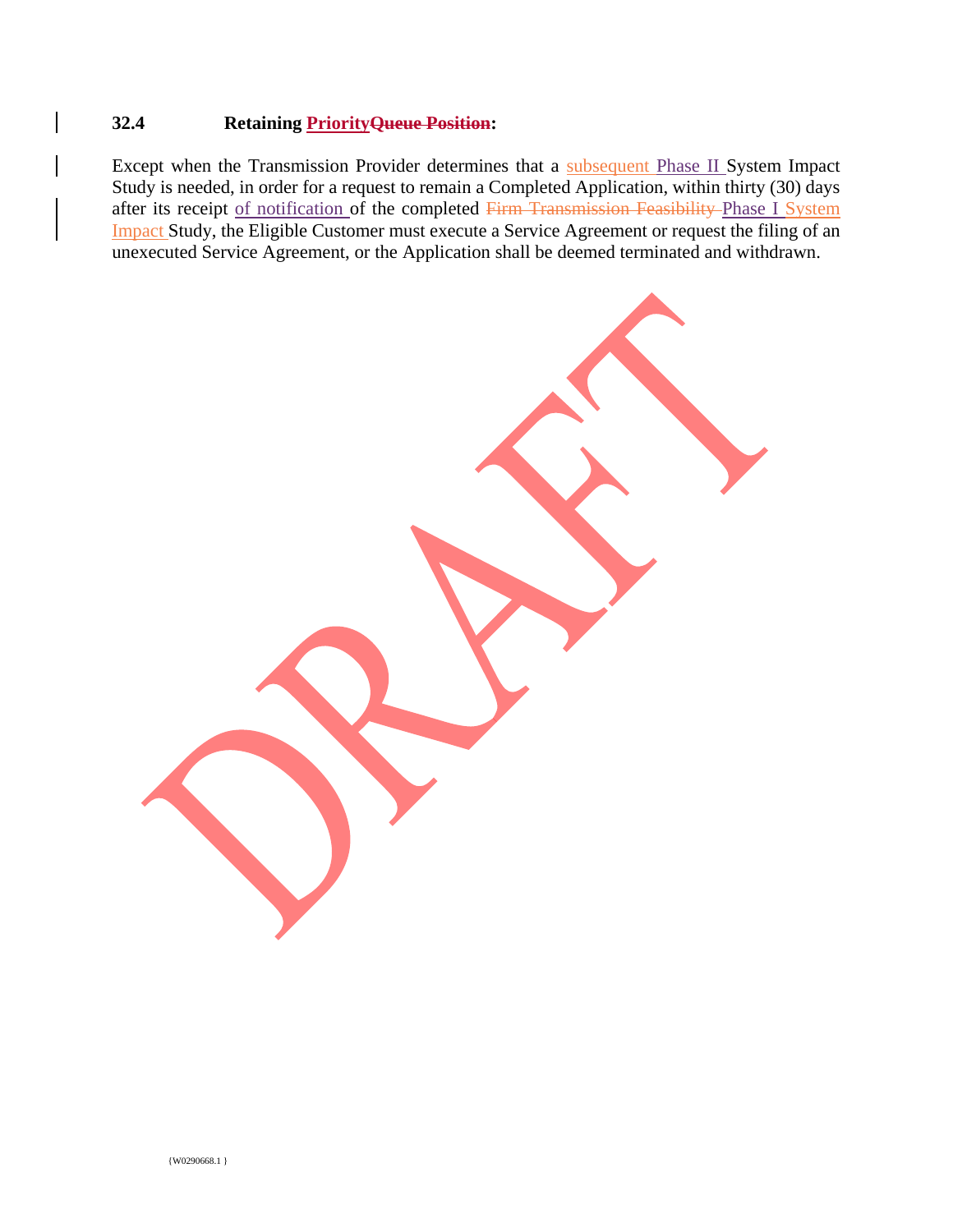## **32.5 Reserved.Penalties for Failure to Meet Study Deadlines:**

Tariff, Part II, section 19.8 defines penalties that apply for failure to meet the study completion due diligence deadlines for Firm Transmission Feasibility Studies, System Impact Studies, and Facilities Studies for Eligible Customers. These same requirements and penalties apply to service under Tariff, Part III.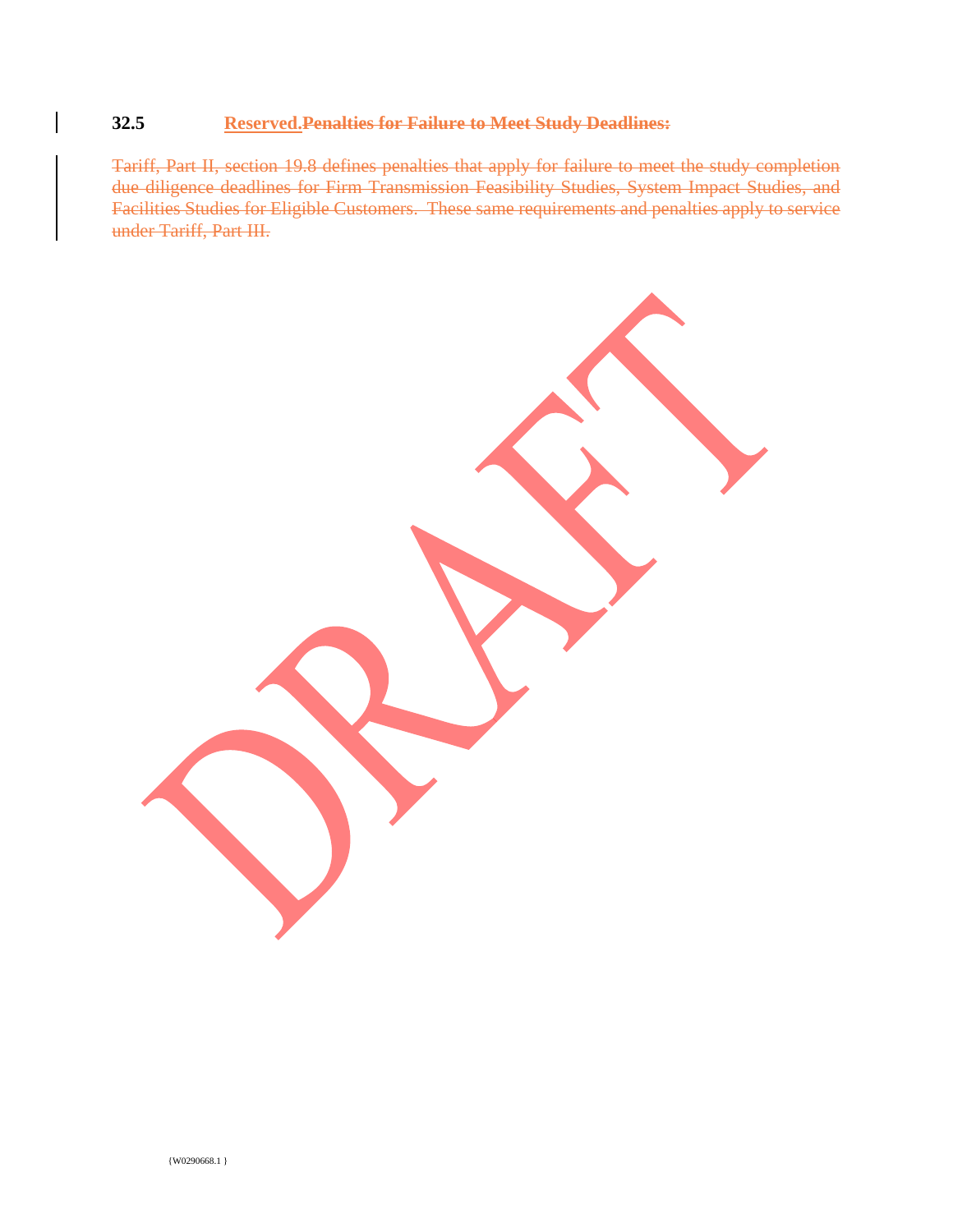# **33 Load Shedding and Curtailments**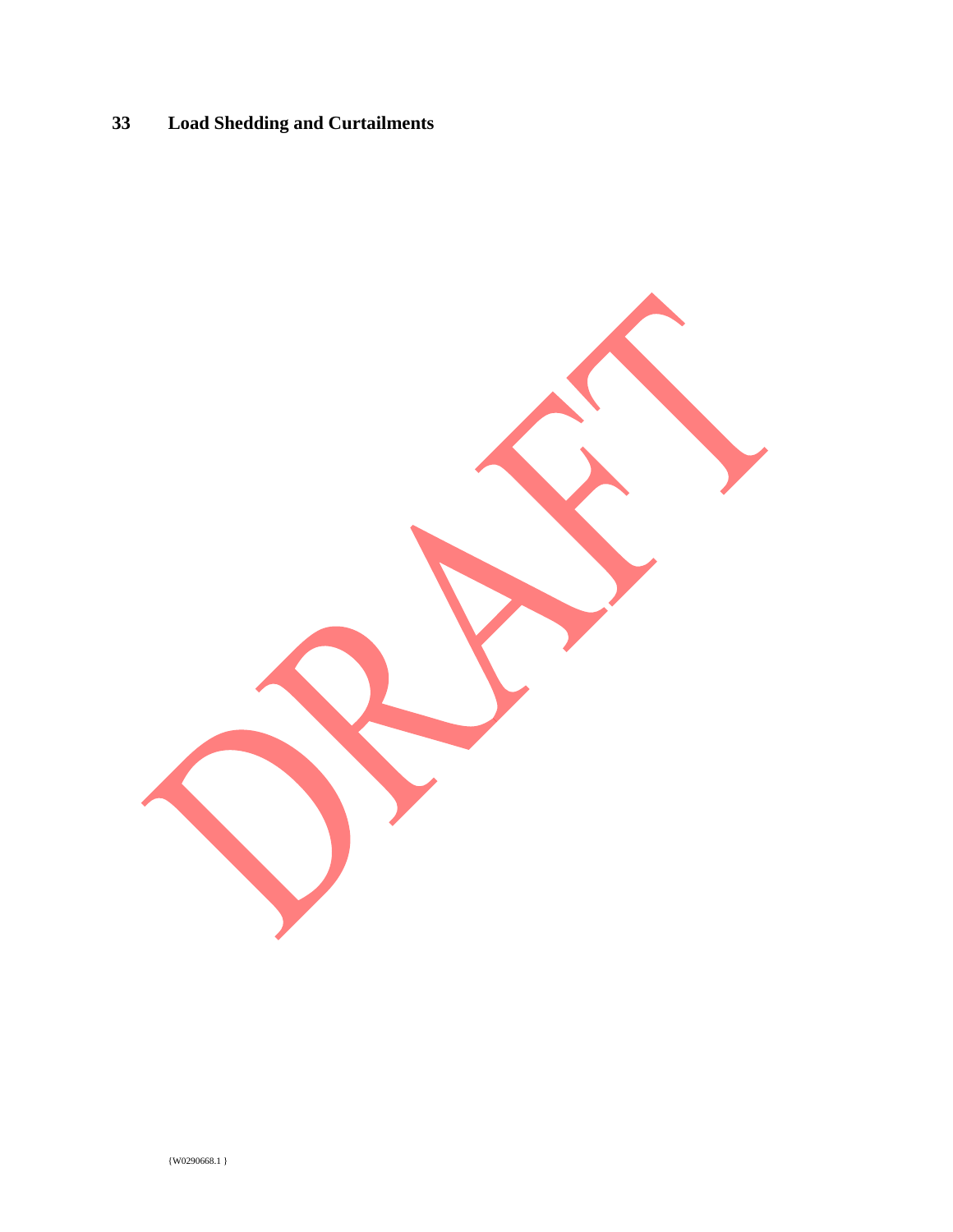## **33.1 Procedures:**

Prior to the Service Commencement Date, the Transmission Provider and the Network Customer shall establish Load Shedding and Curtailment procedures pursuant to the Network Operating Agreement with the objective of responding to contingencies on the Transmission System and on systems directly and indirectly interconnected with Transmission Provider's Transmission System. The Parties will implement such programs during any period when the Transmission Provider determines that a system contingency exists and such procedures are necessary to alleviate such contingency. The Transmission Provider will notify all affected Network Customers in a timely manner of any scheduled Curtailment.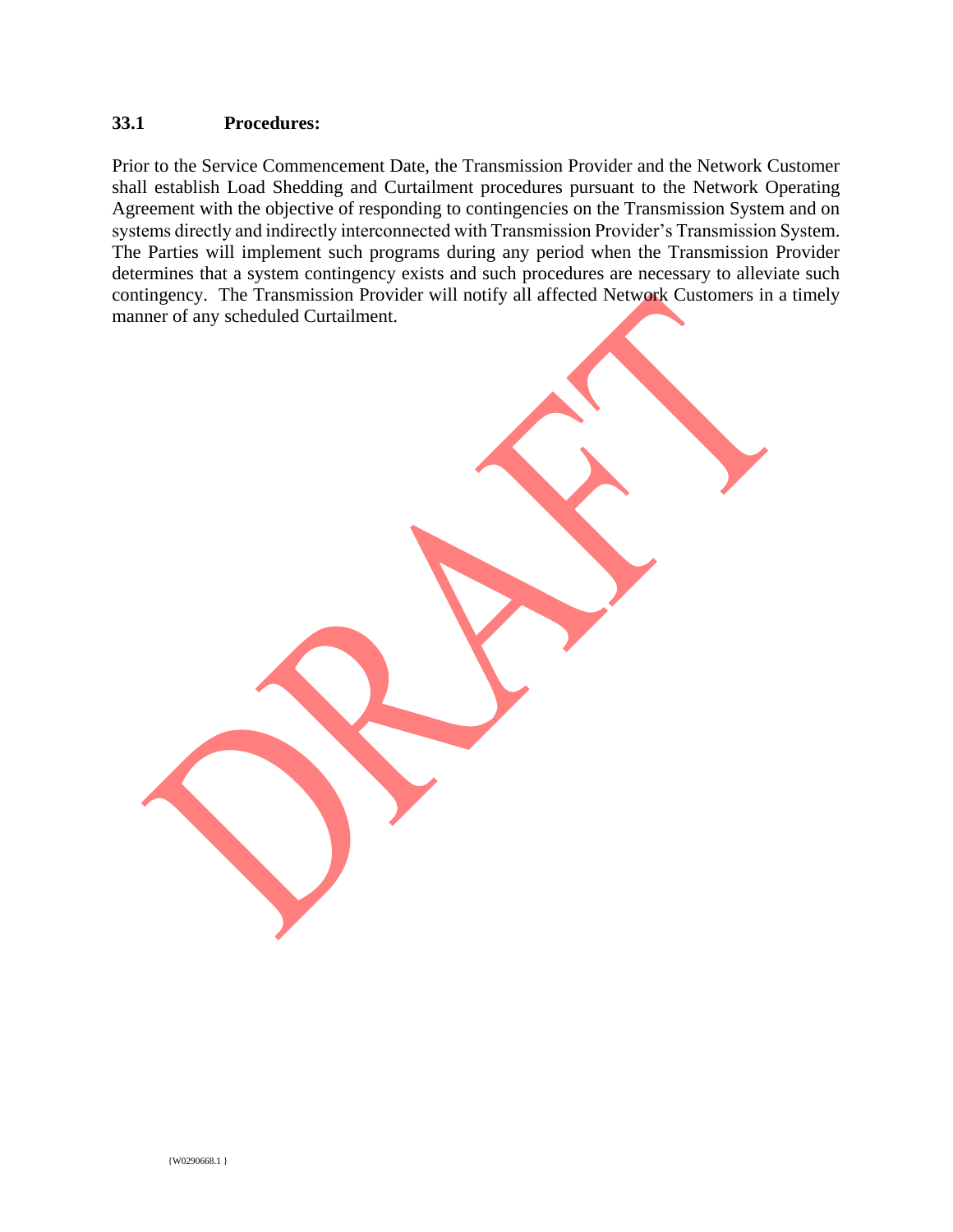#### **33.2 Transmission Constraints:**

During any period when the Transmission Provider determines that a transmission constraint exists on the Transmission System, and such constraint may impair the reliability of the Transmission Provider's system, the Transmission Provider will take whatever actions, consistent with Good Utility Practice, that are reasonably necessary to maintain the reliability of the Transmission Provider's system. To the extent the Transmission Provider determines that the reliability of the Transmission System can be maintained by redispatching resources, the Transmission Provider will initiate procedures pursuant to the Network Operating Agreement to redispatch all Network Resources and the Transmission Owners' own resources on a least-cost basis without regard to the ownership of such resources. Any redispatch under this section may not unduly discriminate between the Transmission Owners' use of the Transmission System on behalf of their Native Load Customers and any Network Customer's use of the Transmission System to serve its designated Network Load.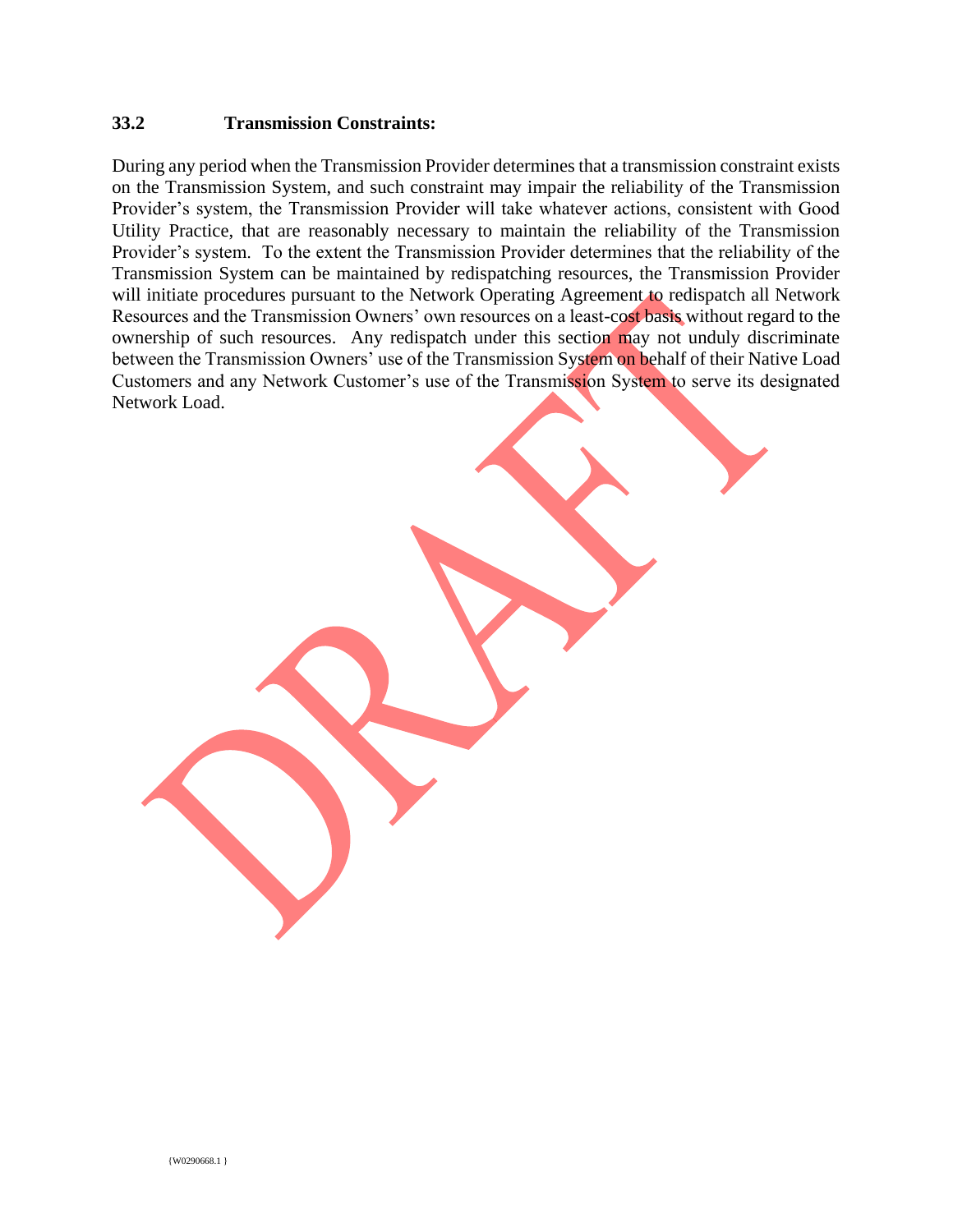## **33.3 Cost Responsibility for Relieving Transmission Constraints:**

Whenever the Transmission Provider implements least-cost redispatch procedures in response to a transmission constraint, the Transmission Owners and the Network Customers will bear the costs of such redispatch in accordance with Tariff, Attachment K.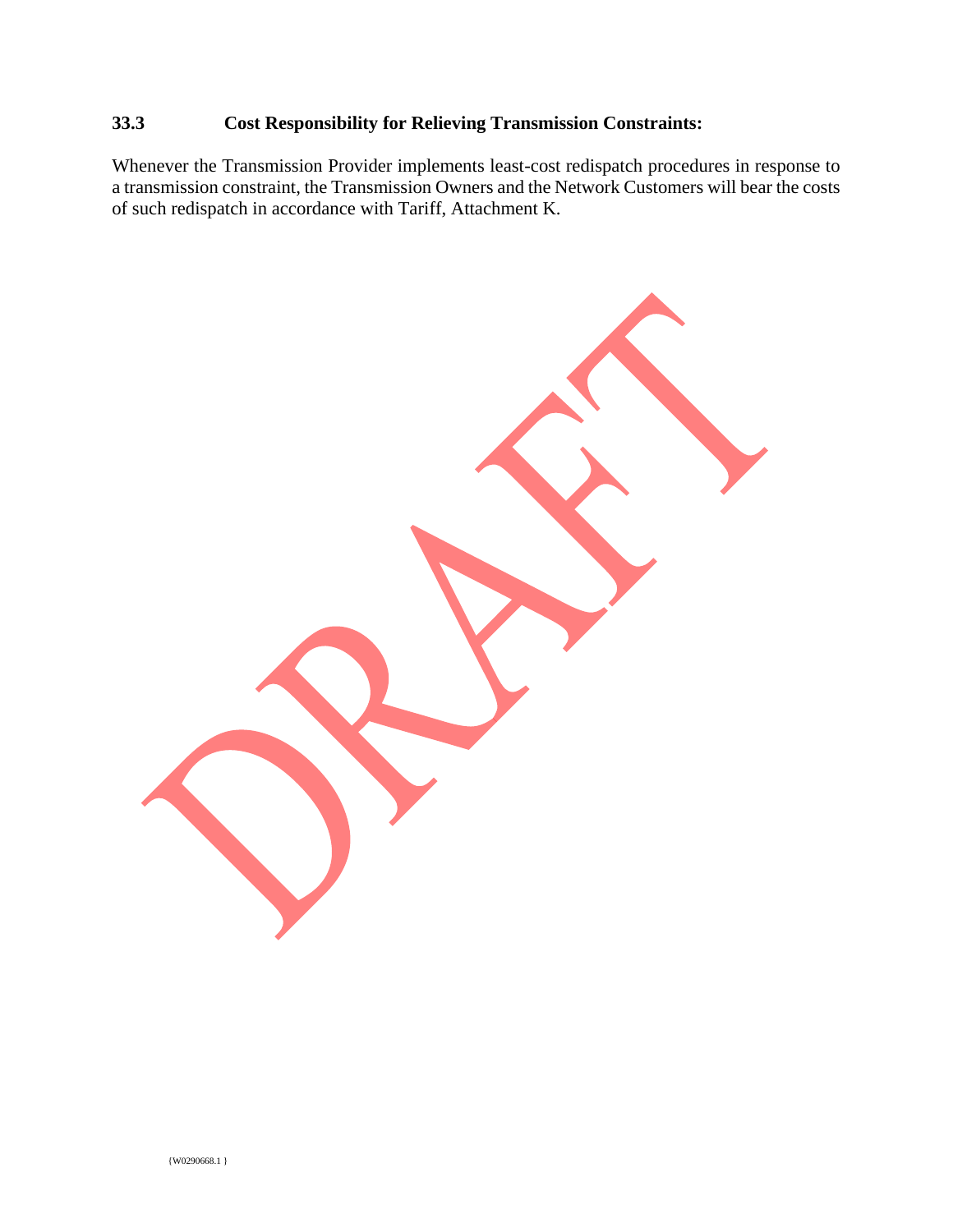## **33.4 Curtailments of Scheduled Deliveries:**

If a transmission constraint on the Transmission Provider's Transmission System cannot be relieved through the implementation of least-cost redispatch procedures and the Transmission Provider determines that it is necessary to Curtail scheduled deliveries, the Parties shall Curtail such schedules in accordance with the Network Operating Agreement or pursuant to the Transmission Loading Relief procedures.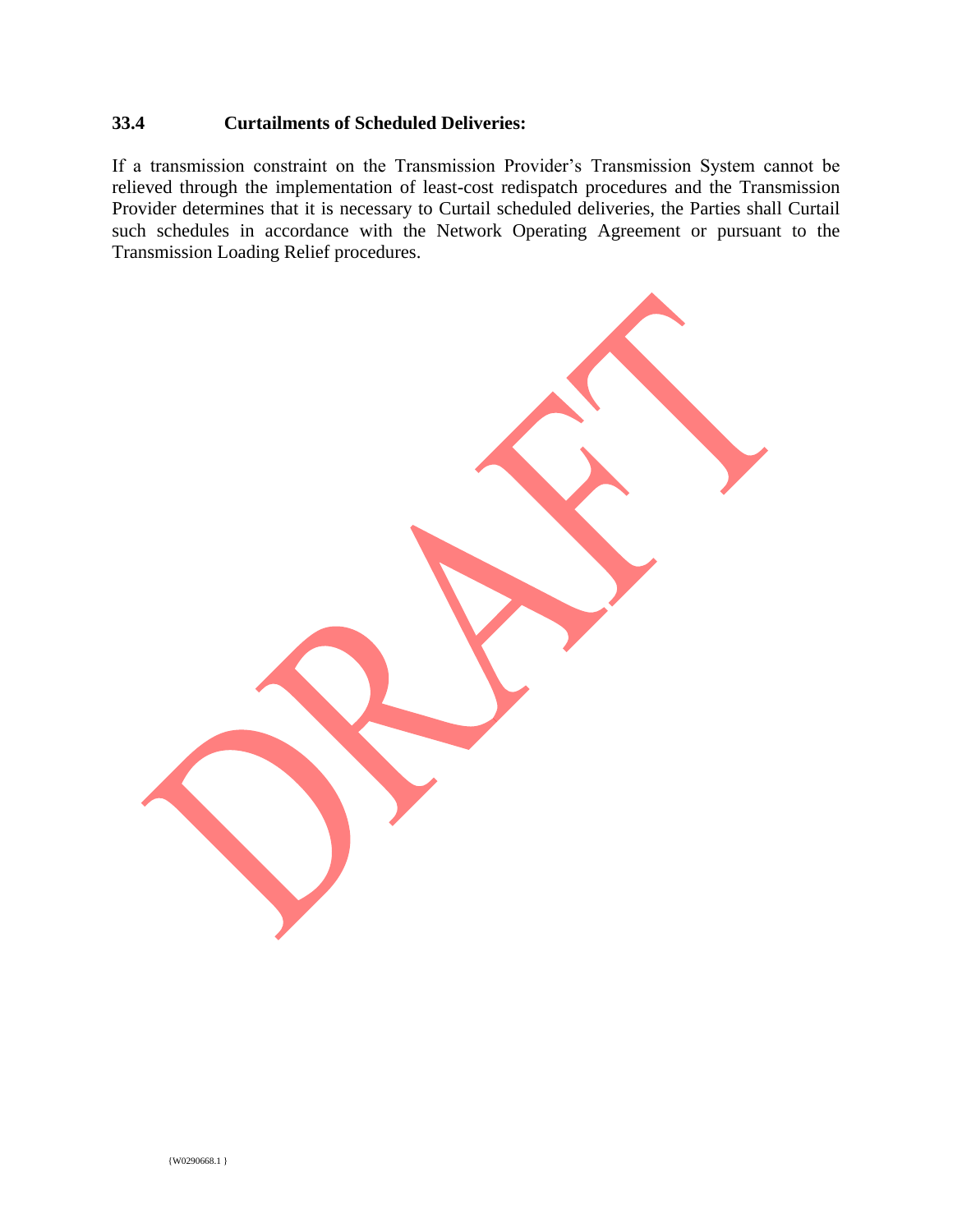## **33.5 Allocation of Curtailments:**

The Transmission Provider shall, on a non-discriminatory basis, Curtail the transaction(s) that effectively relieve the constraint. However, to the extent practicable and consistent with Good Utility Practice, any Curtailment will be shared by each Transmission Owner and Network Customer in proportion to their respective Load Ratio Shares. The Transmission Provider shall not direct the Network Customer to Curtail schedules to an extent greater than the Transmission Provider would Curtail the schedules of a Transmission Owner under similar circumstances.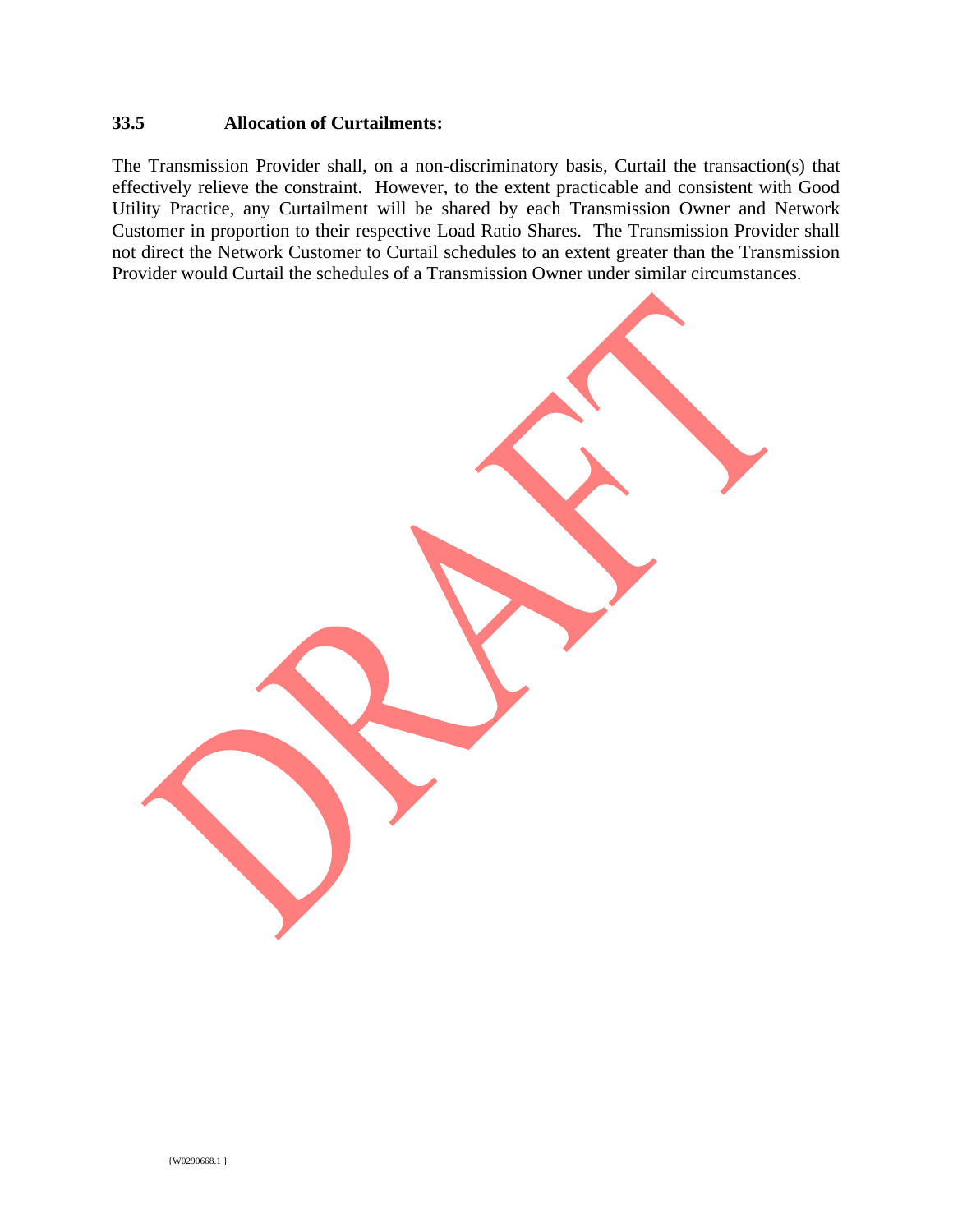## **33.6 Load Shedding:**

To the extent that a system contingency exists on the Transmission Provider's Transmission System and the Transmission Provider determines that it is necessary for the Transmission Owners and the Network Customer to shed load, the Network Customer and the Transmission Owners shall shed load in accordance with previously established procedures under the Network Operating Agreement.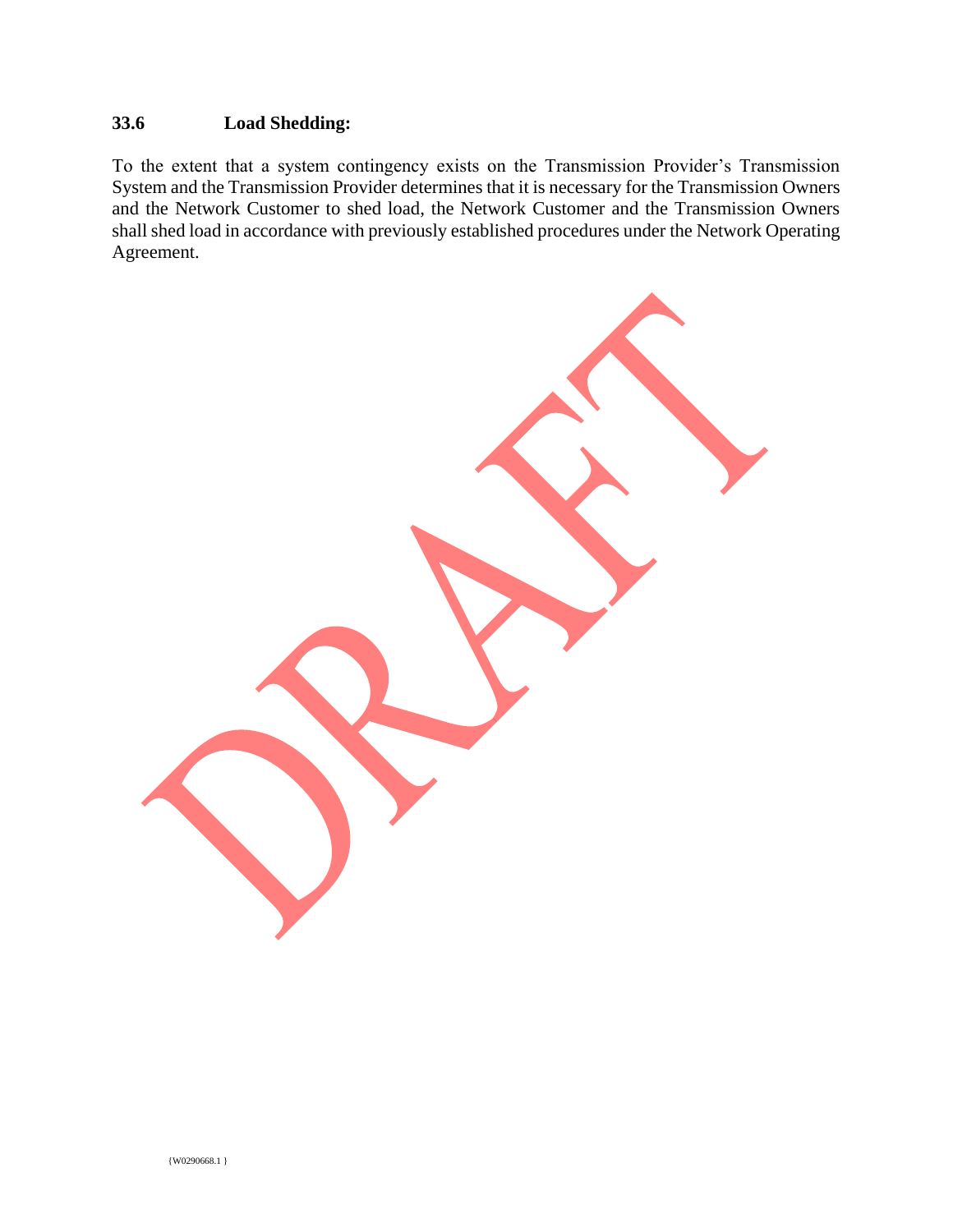#### **33.7 System Reliability:**

Notwithstanding any other provisions of this Tariff, the Transmission Provider reserves the right, consistent with Good Utility Practice and on a not unduly discriminatory basis, to Curtail Network Integration Transmission Service without liability on the Transmission Provider's part for the purpose of making necessary adjustments to, changes in, or repairs on its lines, substations and facilities, and in cases where the continuance of Network Integration Transmission Service would endanger persons or property. In the event of any adverse condition(s) or disturbance(s) on the Transmission Provider's Transmission System or on any other system(s) directly or indirectly interconnected with the Transmission Provider's Transmission System, the Transmission Provider, consistent with Good Utility Practice, also may Curtail Network Integration Transmission Service in order to (i) limit the extent or damage of the adverse condition(s) or disturbance(s), (ii) prevent damage to generating or transmission facilities, or (iii) expedite restoration of service. The Transmission Provider will give the Network Customer as much advance notice as is practicable in the event of such Curtailment. Any Curtailment of Network Integration Transmission Service will be not unduly discriminatory relative to a Transmission Owner's use of the Transmission System on behalf of its Native Load Customers. The Transmission Provider shall specify the rate treatment and all related terms and conditions applicable in the event that the Network Customer fails to respond to established Load Shedding and Curtailment procedures.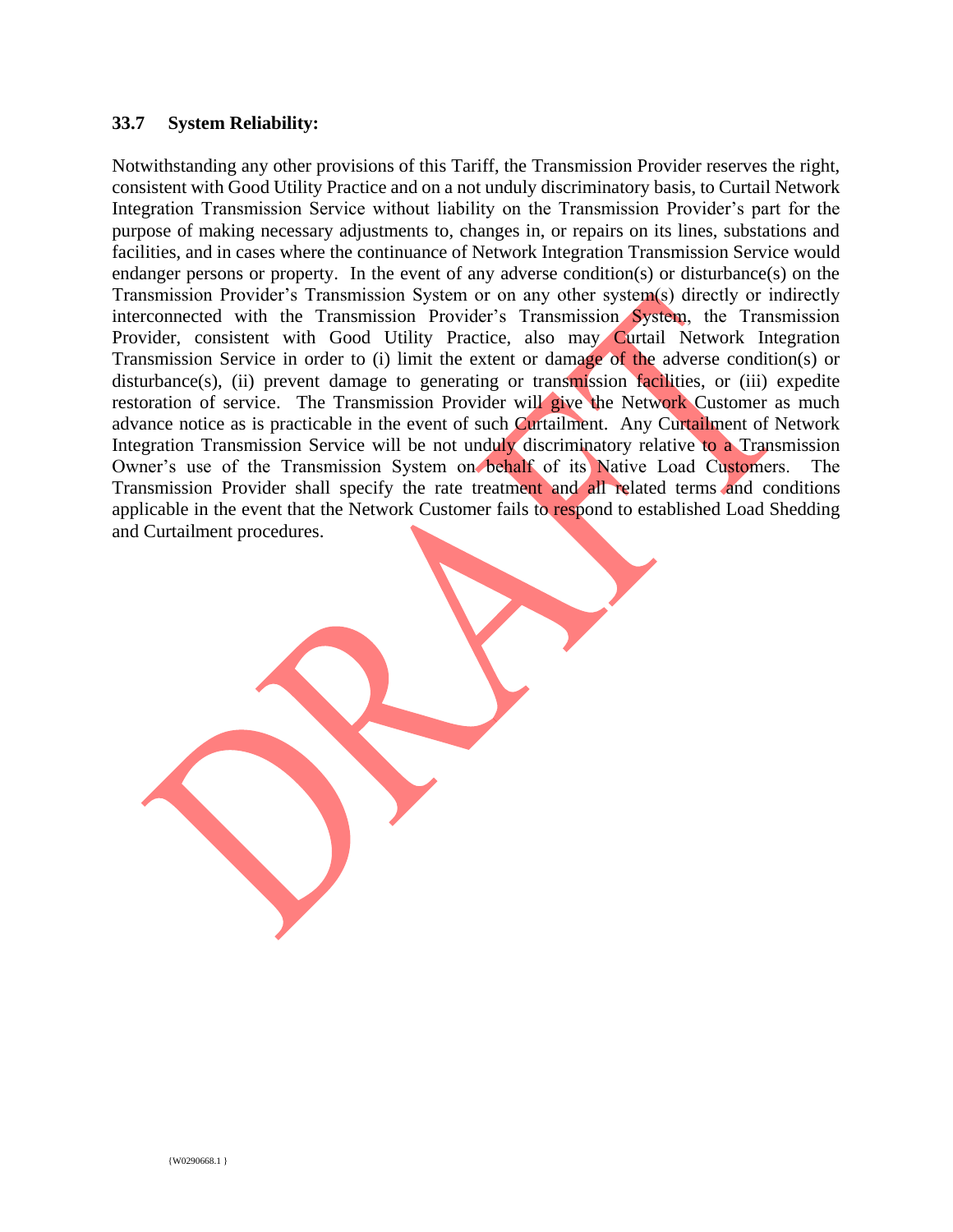## **34 Rates and Charges**

The Network Customer shall pay PJMSettlement, in its own name, or as agent for the Transmission Provider for any Direct Assignment Facilities, Ancillary Services, PJM Administrative Service, any applicable Transmission Enhancement Charge(s) and applicable study costs, consistent with Commission policy, along with the following: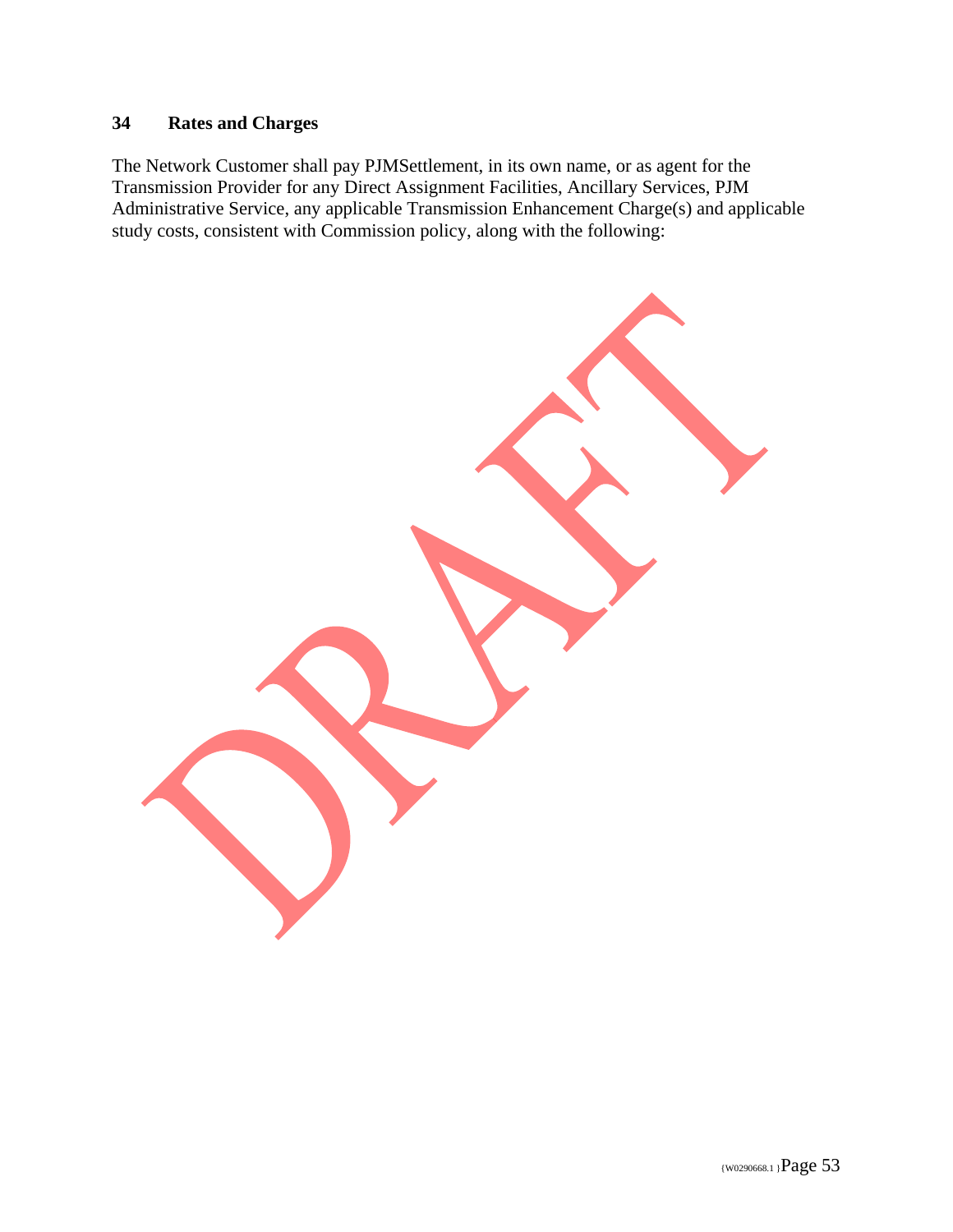### **34.1 Monthly Demand Charge:**

(a) The Network Customer shall pay a monthly Demand Charge for Zone Network Load and Non-Zone Network Load, which shall be determined as follows:

MDC = Sum of MDCZ for all Zones plus the MDCNZ for Non-Zone Network Load

- MDCZ = Sum of DDCZ for each day of the calendar month for the Zone
- $DDCZ = DCPZ X RTZ/365$
- MDCNZ = Sum of DDCNZ for each day of the calendar month for Non-Zone Network Load
- $DDCNZ = DCPNZ X RTNZ/365$

Where:

MDC is the monthly demand charge

MDCZ is the monthly demand charge for a Zone

DDCZ is the daily demand charge for a Zone.

DCPZ is the daily load of the Network Customer located within a Zone coincident with the annual peak of the Zone (as adjusted pursuant to Tariff, Part III, section 34.2 and Tariff, Part III, section 34.3).

RTZ is the rate for Network Integration Transmission Service from Attachment H for the Zone in which the Zone Network Load is located, stated in dollars per megawatt per year

MDCNZ is the monthly demand charge for Non-Zone Network Load

DDCNZ is the daily demand charge for Non-Zone Network Load

DCPNZ is the daily transmission responsibility for Non-Zone Network Load

RTNZ is the rate for Network Integration Transmission Service for Non-Zone Network Load from Tariff, Attachment H-A, stated in dollars per megawatt per year

The zonal daily load (DCPZ) of the Network Customer shall be the sum of the Network Customer's individual wholesale and retail customer Zone Network Loads (including losses) at the time of the annual peak of the Zone in which the load is located. For Non-Zone Network Load, the daily transmission responsibility of the Network Customer shall be the sum of the Network Customer's Network Load at the border of the PJM Region at the time of the annual peak of such region;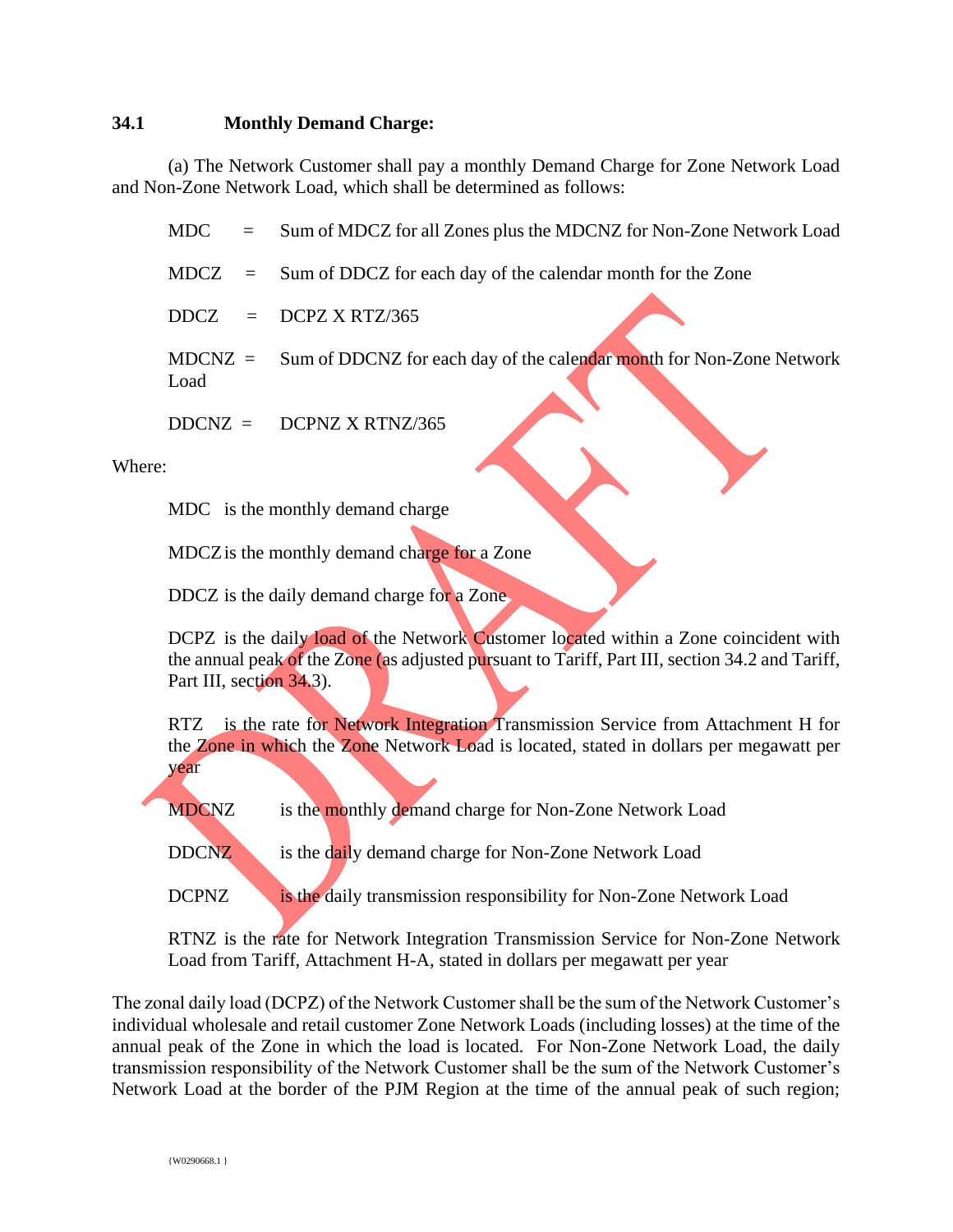provided that Non-Zone Network Load that is subject to charges for network integration transmission service under the open-access transmission tariff of the Midwest Independent Transmission System Operator, Inc. shall be excluded from this calculation if such load commenced being served on or after April 1, 2004 pursuant to an application for service submitted on or after November 17, 2003.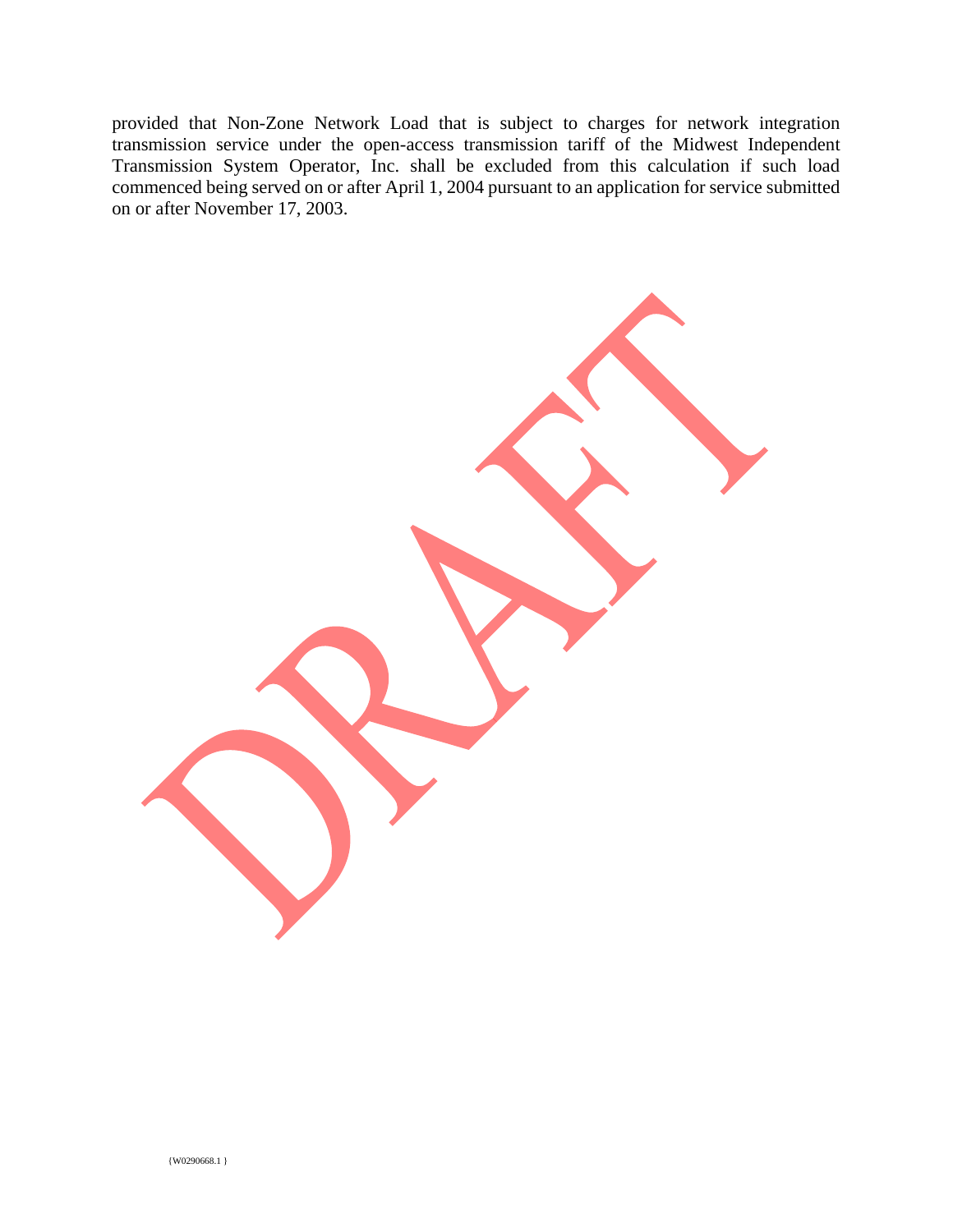## **34.2 Netting of Behind the Meter Generation.**

The daily load of a Network Customer does not include load served by operating Behind The Meter Generation. The daily load of a Network Customer shall not be reduced by energy injections into the transmission system by the Network Customer.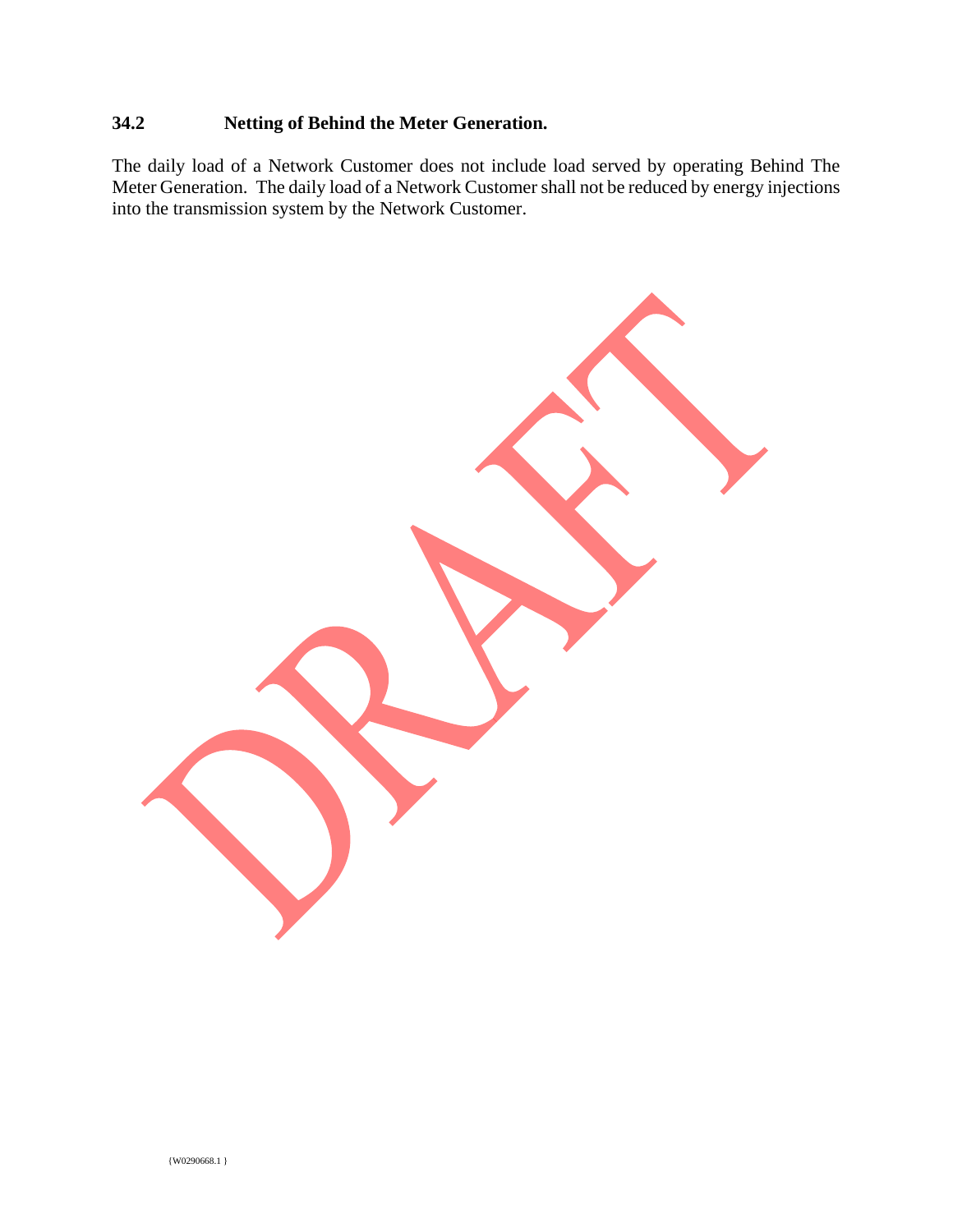## **34.3 Netting of Non-Retail Behind The Meter Generation.**

Netting of Behind The Meter Generation for Network Customers with regard to Non-Retail Behind The Meter Generation shall be subject to the following limitations:

For calendar year 2006, 100 percent of the operating Non-Retail Behind The Meter Generation shall be netted, provided that the total amount of Non-Retail Behind The Meter Generation in the PJM Region does not exceed 1500 megawatts ("Non-Retail Threshold"). For each calendar year thereafter, the Non-Retail Threshold shall be proportionately increased based on load growth in the PJM Region but shall not be greater than 3000 megawatts. Load growth shall be determined by Transmission Provider based on the most recent forecasted weather-adjusted coincident summer peak of the PJM Region divided by the weather-adjusted coincident peak for the previous summer for the same area. After the load growth factor is applied, the Non-Retail Threshold will be rounded up or down to the nearest whole megawatt and the rounded number shall be the Non-Retail Threshold for the current year and shall be the base amount for calculating the Non-Retail Threshold for the succeeding year. If the total amount of Non-Retail Behind The Meter Generation in the PJM Region exceeds the Non-Retail Threshold, the amount of operating Non-Retail Behind The Meter Generation that the Network Customer may net shall be adjusted according to the following formula:

Network CustomerNetting Credit = (NRT / PJM NRBTMG) \* Network Customer operating NRBTMG

Where:NRBTMG is Non-Retail Behind The Meter Generation

NRT is the Non-Retail Threshold

PJM NRBTMG is the total amount of Non-Retail Behind The Meter Generation in the PJM Region

The total amount of Non-Retail Behind The Meter Generation that is eligible for netting in the PJM Region is 3000 megawatts. Once this 3000 megawatt limit is reached, any additional Non-Retail Behind The Meter Generation which operates in the PJM Region will be ineligible for netting under this section.

In addition, the Network Customer NRBTMG Netting Credit shall be adjusted pursuant to Tariff, Schedule 15, if applicable.

A Network Customer shall be required to report to the Transmission Provider such information as is required to facilitate the determination of its NRBTMG Netting Credit in accordance with the procedures set forth in the PJM Manuals.

The annual peaks for purposes of the above calculation shall be determined from the twelve month period ending October 31 of the calendar year preceding the calendar year in which the billing month occurs. For new Network Load that was not connected to the Transmission System during such entire twelve month period, the Transmission Provider in coordination with the affected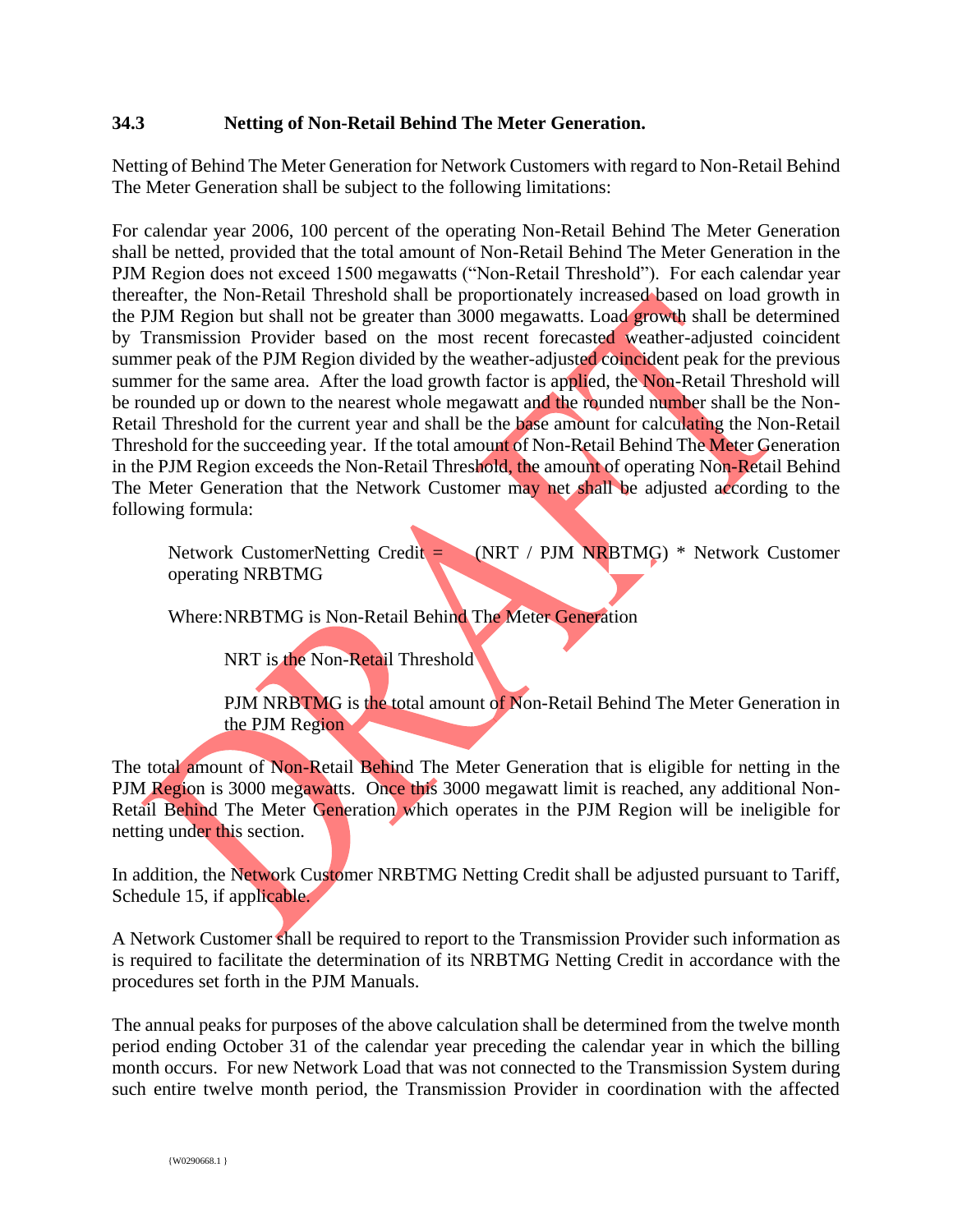Transmission Owners and electric distribution companies shall determine the appropriate peak load responsibility to be used until the annual peaks are determined for the next twelve month period ending October 31.

(b) Nothing herein shall entitle any Transmission Owner or Network Customer to establish a zone that is smaller than or a portion of a Zone set forth in Tariff, Attachment J.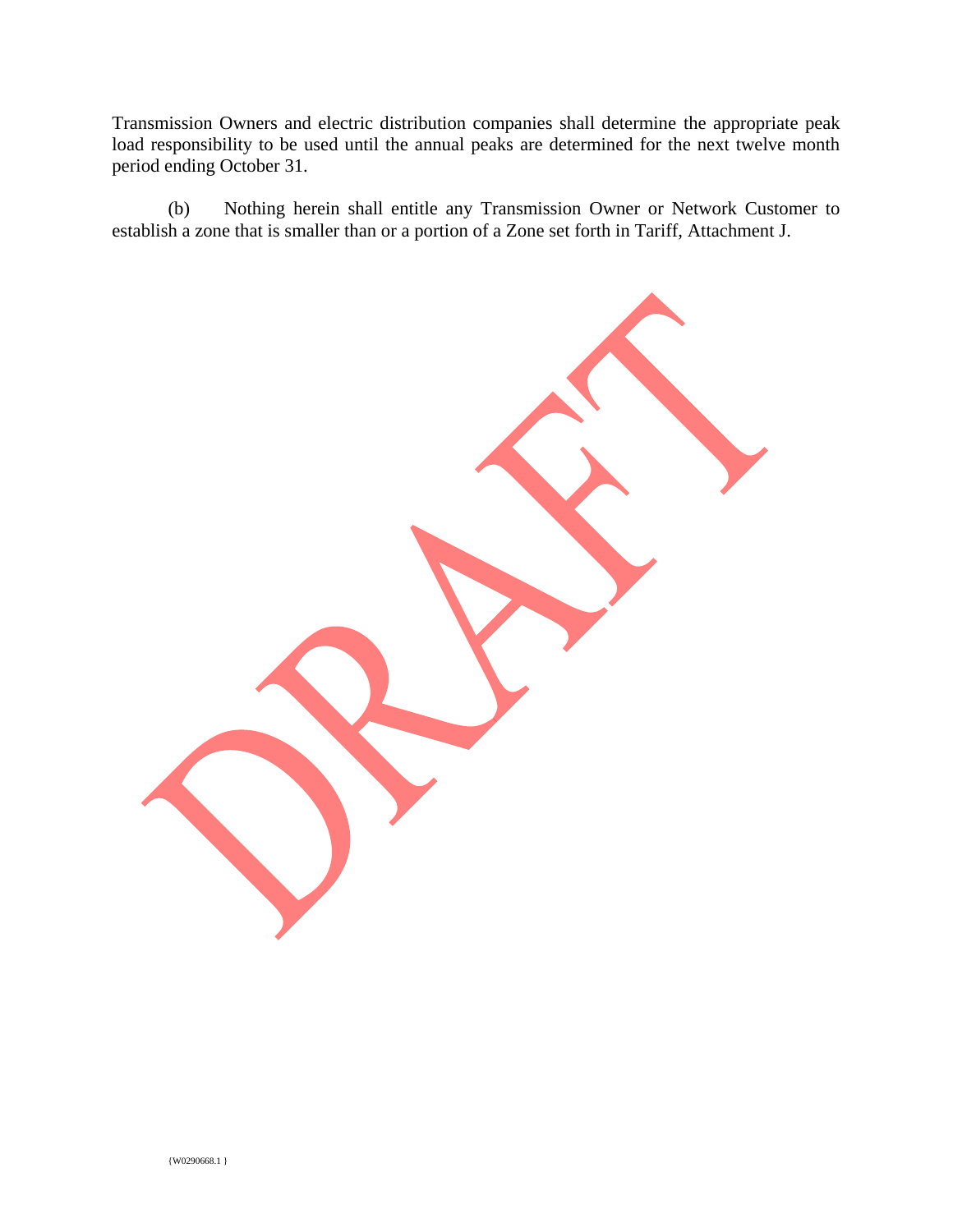## **34.4 Redispatch Charge:**

The Network Customer and each Transmission Owner shall pay any redispatch costs as set forth in Tariff, Attachment K.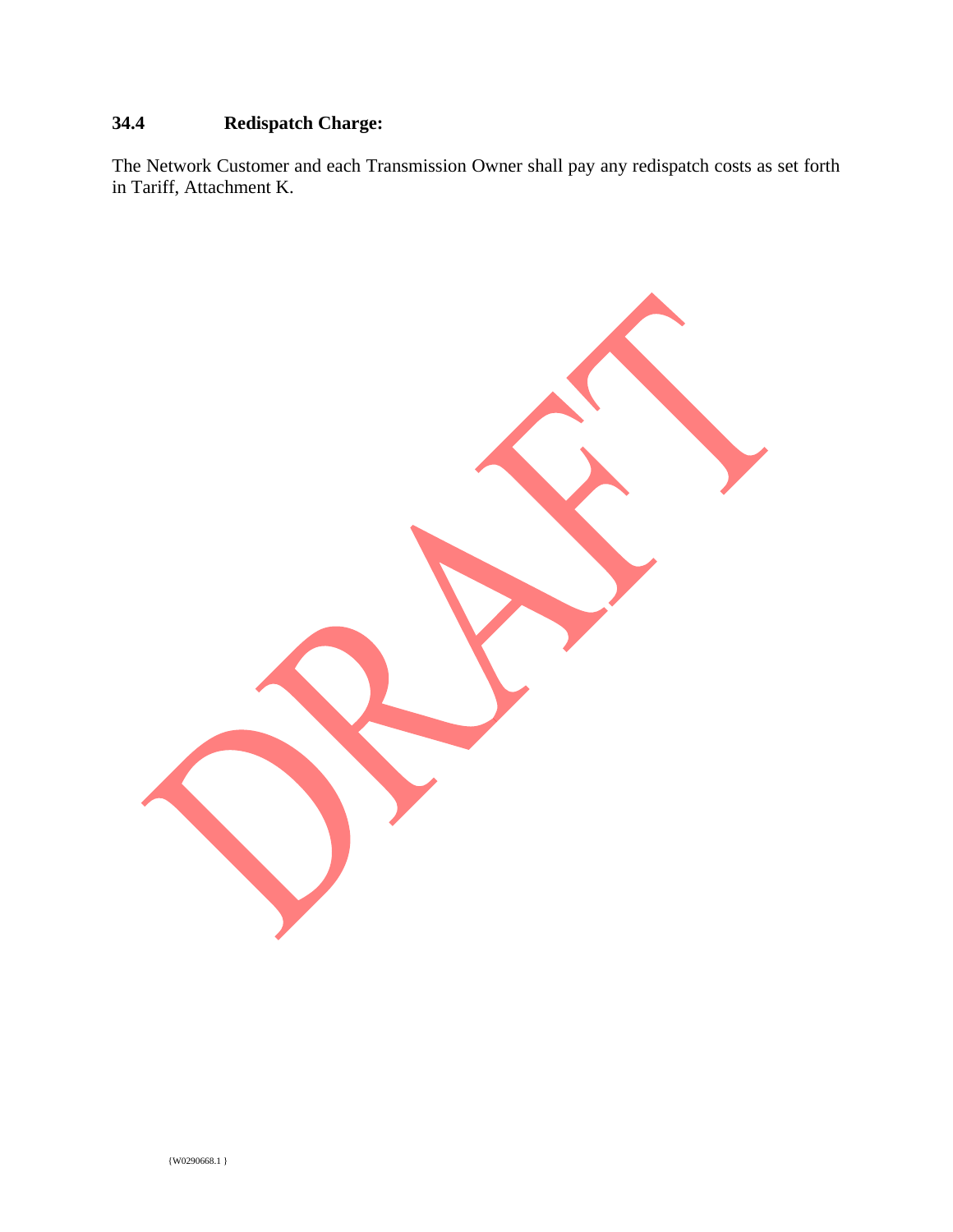## **34.5 Stranded Cost Recovery:**

Any Transmission Owner may seek to recover stranded costs from the Network Customer pursuant to this Tariff in accordance with the terms, conditions and procedures set forth in FERC Order No. 888. However, the Transmission Owner must separately file any proposal to recover stranded costs under Section 205 of the Federal Power Act.

{W0290668.1 }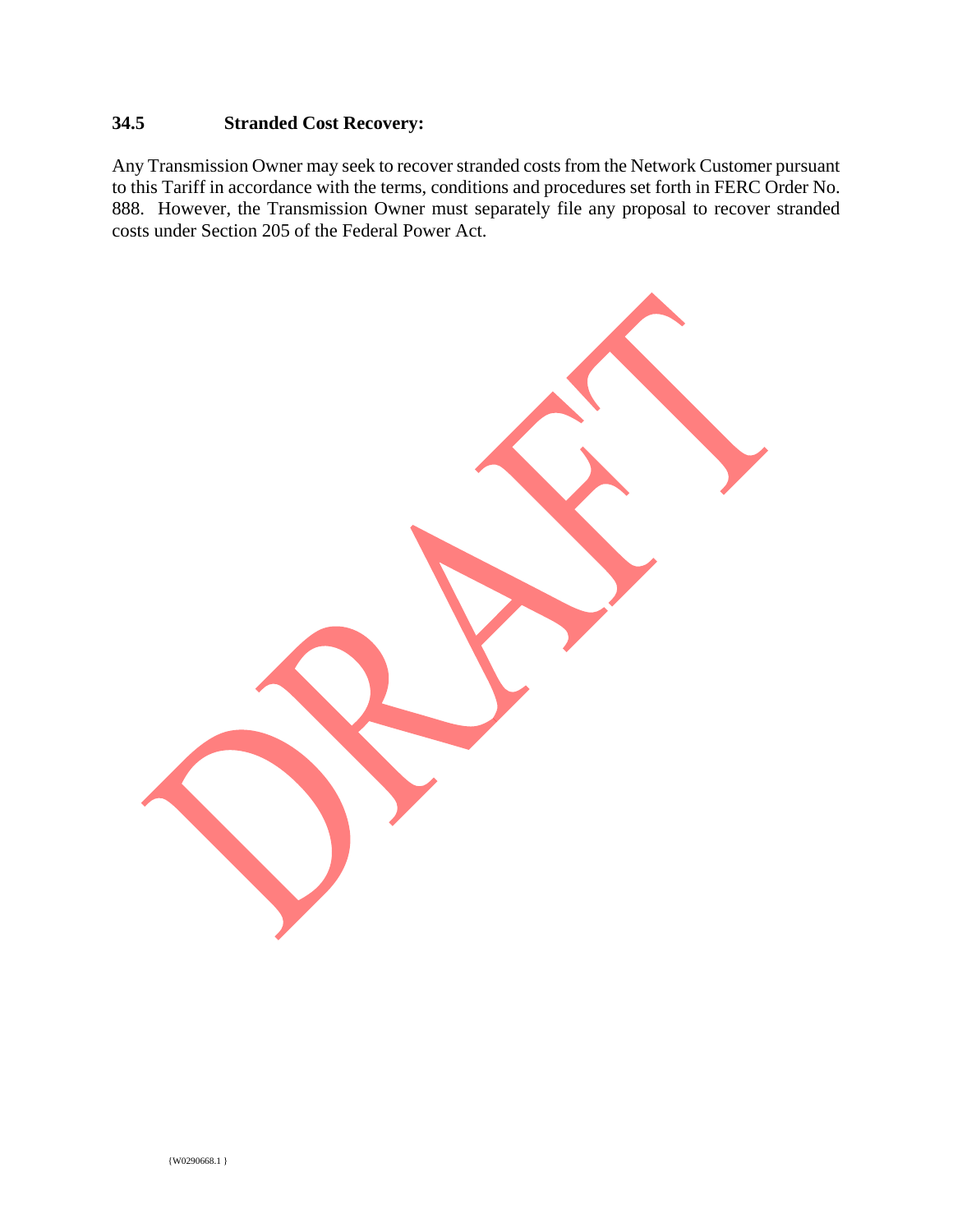# **35 Operating Arrangements**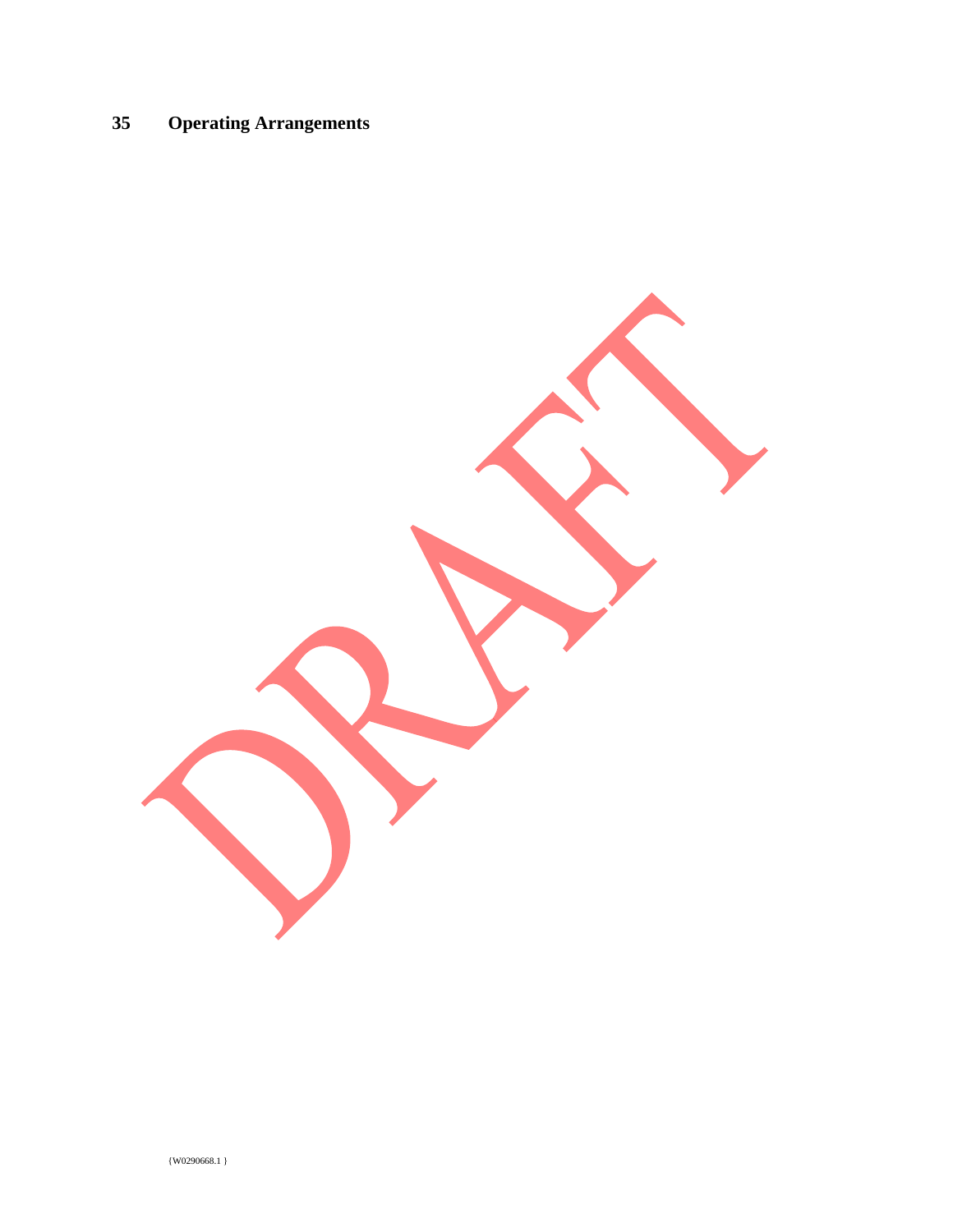## **35.1 Operation under The Network Operating Agreement:**

The Network Customer shall plan, construct, operate and maintain its facilities in accordance with Good Utility Practice and in conformance with the Network Operating Agreement.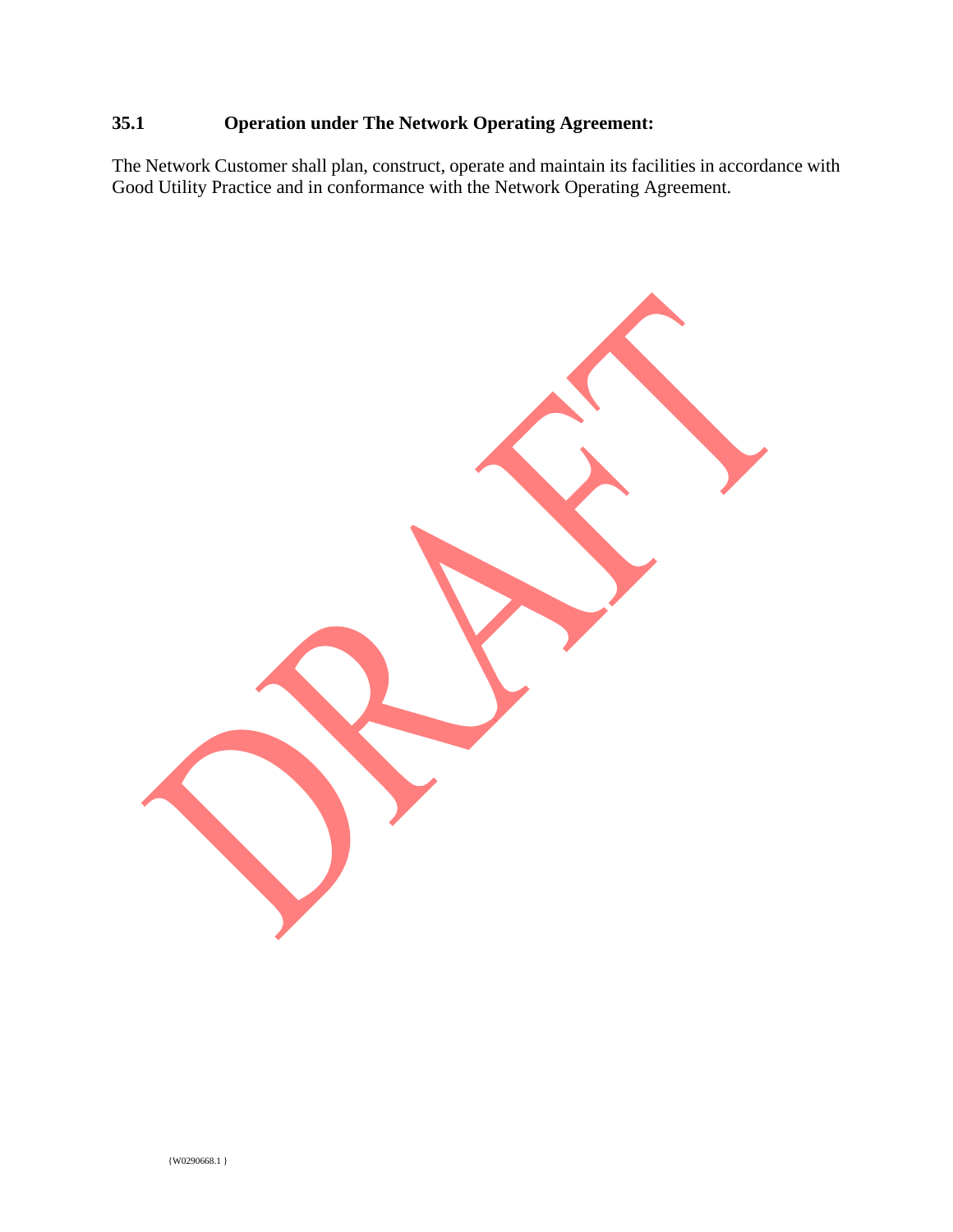### **35.2 Network Operating Agreement:**

The terms and conditions under which the Network Customer shall operate its facilities and the technical and operational matters associated with the implementation of Tariff, Part III shall be specified in the Network Operating Agreement. The Network Operating Agreement shall provide for the Parties and the Transmission Owners to (i) operate and maintain equipment necessary for integrating the Network Customer within the Transmission Provider's Transmission System (including, but not limited to, remote terminal units, metering, communications equipment and relaying equipment), (ii) transfer data between the Transmission Provider and the Network Customer (including, but not limited to, heat rates and operational characteristics of Network Resources, generation schedules for units outside the Transmission Provider's Transmission System, interchange schedules, unit outputs for redispatch required under Tariff, Part III, section 33, voltage schedules, loss factors and other real time data), (iii) use software programs required for data links and constraint dispatching, (iv) exchange data on forecasted loads and resources necessary for long-term planning, and (v) address any other technical and operational considerations required for implementation of Tariff, Part III, including scheduling protocols. The Network Operating Agreement will recognize that the Network Customer shall either (i) operate as a Control Area under applicable guidelines of the Electric Reliability Organization (ERO) as defined in 18 C.F.R. § 39.1, (ii) satisfy its Control Area requirements, including all necessary Ancillary Services, by contracting with the Transmission Provider, or (iii) satisfy its Control Area requirements, including all necessary Ancillary Services, by contracting with another entity, consistent with Good Utility Practice, which satisfies the applicable reliability guidelines of the ERO. The Transmission Provider shall not unreasonably refuse to accept contractual arrangements with another entity for Ancillary Services. The Network Operating Agreement is included in Tariff, Attachment G.